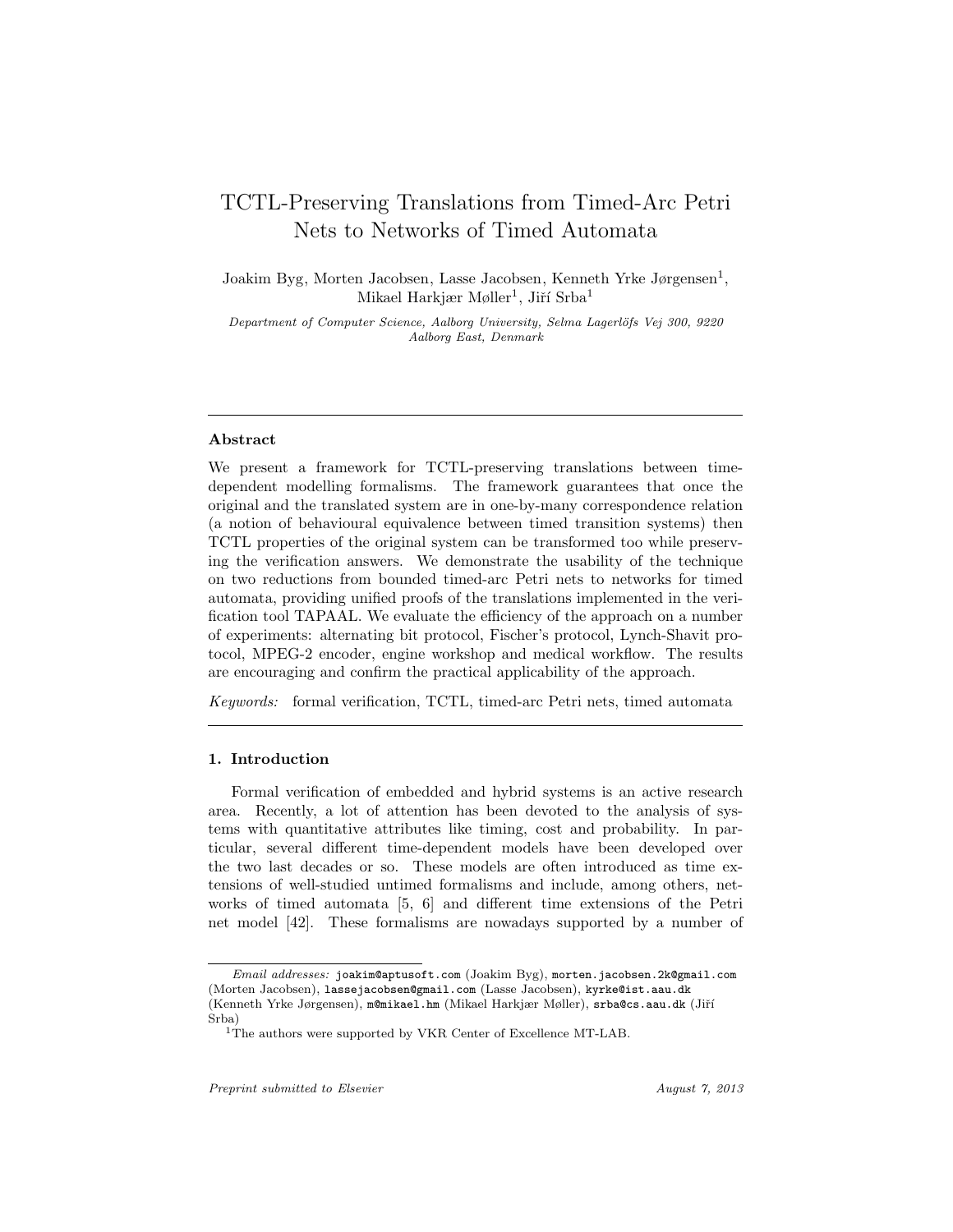tools [8, 16, 17, 32, 23, 25, 11, 27] and applied in model-driven system design methodologies.

We shall focus on the Petri net model extended with continuous time. The timing aspects can be associated with different parts of the model in the various time-extended Petri net formalisms. For example, timed transitions Petri nets where transitions are annotated with their durations were proposed in [43]. A model in which time parameters are associated with places is called timed places Petri nets and it was introduced in [44]. Time Petri nets of Merlin and Faber [35, 36] were introduced in 1976 and associate time intervals to each transition. The intervals define the earliest and latest firing time of the transition since it became enabled. Yet another model of timed-arc Petri nets (TAPN) was first studied around 1990 by Bolognesi, Lucidi, Trigila and Hanisch [12, 26]. Here time information is attached to the tokens in the net representing their relative age while arcs from places to transitions contain time intervals that restrict the enabledness of the transitions (see [29] for a recent introduction to TAPNs). For an overview of the different extensions consult e.g. [15, 51, 40, 47]. The TAPN model is particularly suitable for modelling of manufacturing systems, workflow management and similar applications [4, 2, 38, 49, 50, 39] and a recently developed tool TAPAAL [19, 23] enables automatic verification of bounded TAPNs extended with transport/inhibitor arcs and age invariants.

One way to verify formal models is via a translation to another formalism with a well-established tool support and indeed, several such translations have already been developed (see e.g. [47] for an overview). Many of the translations utilize similar tricks that allow for the simulation of one system by another. Typically, a single step in one formalism is simulated by a sequence of steps in the other one. Inspired by the translations presented in the literature [21, 14, 24, 30, 9] we identify a general class of model transformations that preserve the satisfiability of *Timed Computation Tree Logic* (TCTL) [41], a logic suitable for a practical specification of many useful temporal properties. The main goal of this article is to provide a general proof framework directly applicable to the kinds of translations often implemented by the tool developers, and to demonstrate its applicability by presenting two concrete translations from timed-arc Petri nets to networks of timed automata that proved to be the most efficient and are implemented in the tool TAPAAL.

Unlike much work on TCTL where only infinite alternating runs are considered [41] or the details of the semantics are not fully discussed [21, 13], we consider also finite maximal runs that appear in the presence of stuck computations or time invariants (strict or nonstrict) and treat the semantics in its full generality as necessary for the correct semantics of the models used in many tools including e.g. UPPAAL  $[8]$ . This is particularly important for liveness properties. While some translations in the literature (not necessarily only between timed-arc Petri nets and timed automata) preserve some variant of timed bisimilarity [21, 14, 24, 30], other translations preserve only reachability or trace equivalence [9, 18]. Our framework allows us to argue that several such translations preserve the full TCTL or at least its safety fragment.

Further we propose two novel TCTL-preserving translations from timed-arc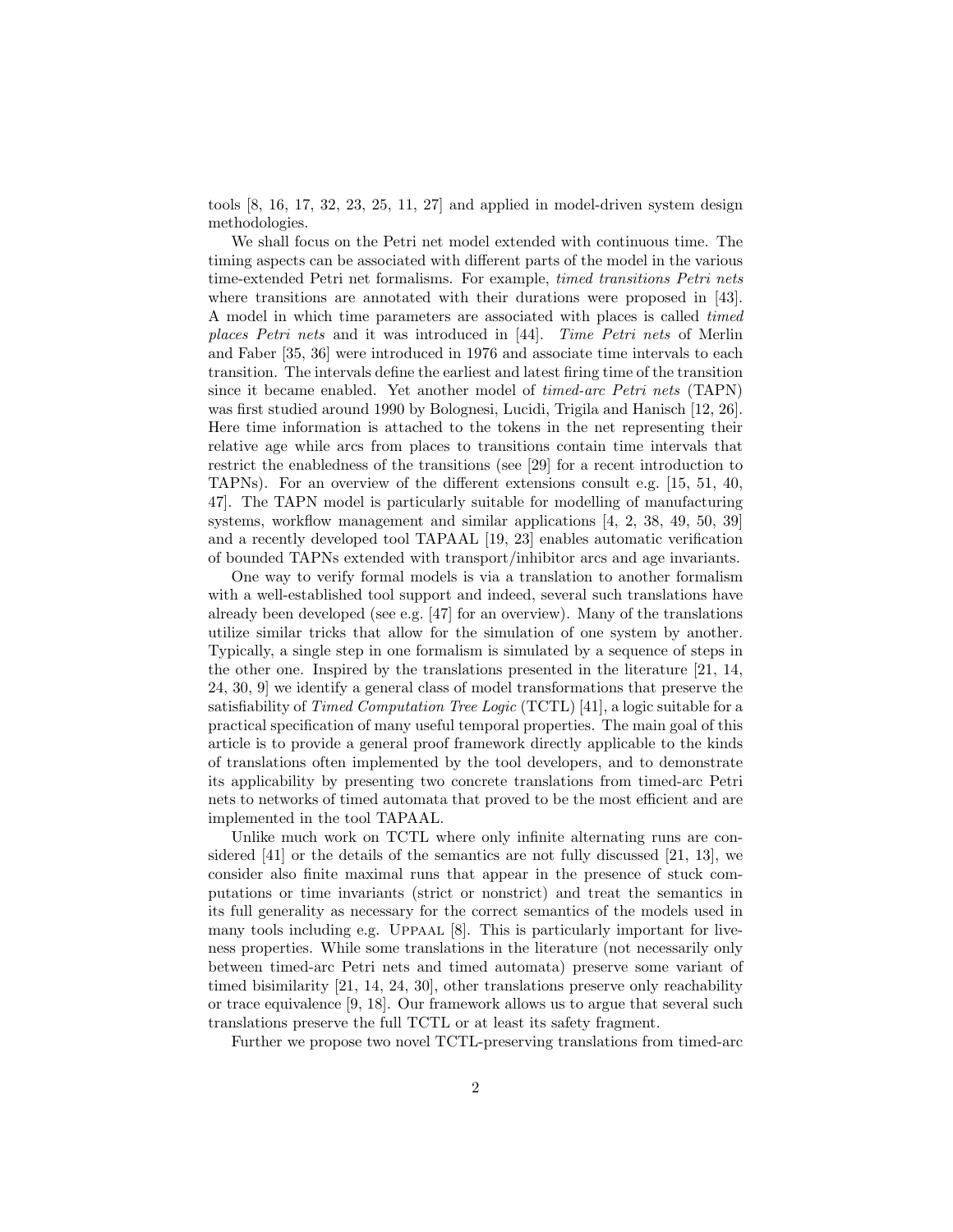Petri nets extended with all the additional features implemented in TAPAAL to Uppaal networks of timed automata. Earlier translations either caused exponential blow-up in the size [45, 46, 14], or where not suitable for implementation in tools due to an inefficient use of clocks and communication primitives [46]. One of the translations from TAPN to Uppaal timed automata presented in this article is the first one to run in polynomial time while preserving the full TCTL. It uses the idea of a controller (like for example in [21] where it was employed for a translation from time Petri nets to timed automata) that is guiding the firing of transitions. We implemented both translations in the tool TAPAAL and the experiments that we shall present confirm their efficiency also in practice. One of the important contributions of this article is the fact that we treat the TAPN models in their full generality, including transport and inhibitor arcs and age invariants, exactly as implemented in the tool TAPAAL. This provides the evidence that the theory behind the translations in the tool is sound.

The work we present here is based on several conference papers [18, 28, 29, 46] where the initial translations and the theory were originally published. This journal article, as presented at ICTAC'11 in a half-day tutorial, unifies the different proofs into a common framework and considerably simplifies the correctness arguments. In Section 2 we present the proof framework for arguing about TCTL-preservation of the translations. We give a formal syntax and semantics of timed-arc Petri nets in Section 3 and of networks of timed automata in Section 4. In Section 5 and Section 6 we present two translations from TAPN to NTA, and prove their correctness using the proof framework from Section 2. Section 7 presents a selection of experiments where we compare the performance of the implemented translations. Finally, Section 8 gives a short conclusion.

#### 2. Proof Framework

In this section, we shall present a general framework for arguing when a simulation of one time dependent system by another one preserves the satisfiability of TCTL formulae. We define the notion of one-by-many correspondence, a relation between two TTSs A and B. If A is in one-by-many correspondence with  $B$  then every transition in  $A$  can be simulated by a sequence of transitions in B. Further, every TCTL formula  $\varphi$  can be algorithmically translated into a formula  $tr(\varphi)$  such that  $A \models \varphi$  iff  $B \models tr(\varphi)$ . Before we can describe the framework, we need to introduce some preliminary definitions.

## 2.1. Preliminaries

We let  $\mathbb{Z}, \mathbb{N}, \mathbb{N}_0, \mathbb{R}$  and  $\mathbb{R}_{\geq 0}$  denote the sets of integers, natural numbers, non-negative integers, real numbers and non-negative real numbers, respectively.

**Definition 1.** A timed transition system (TTS) is a tuple  $T = (S, \rightarrow, \mathcal{AP}, \mu)$ where S is a set of states (or processes),  $\longrightarrow \subseteq (S \times S) \cup (S \times \mathbb{R}_{\geq 0} \times S)$  is a transition relation,  $\mathcal{AP}$  is a set of atomic propositions, and  $\mu : S \longrightarrow 2^{\mathcal{AP}}$  is a function assigning sets of true atomic propositions to states.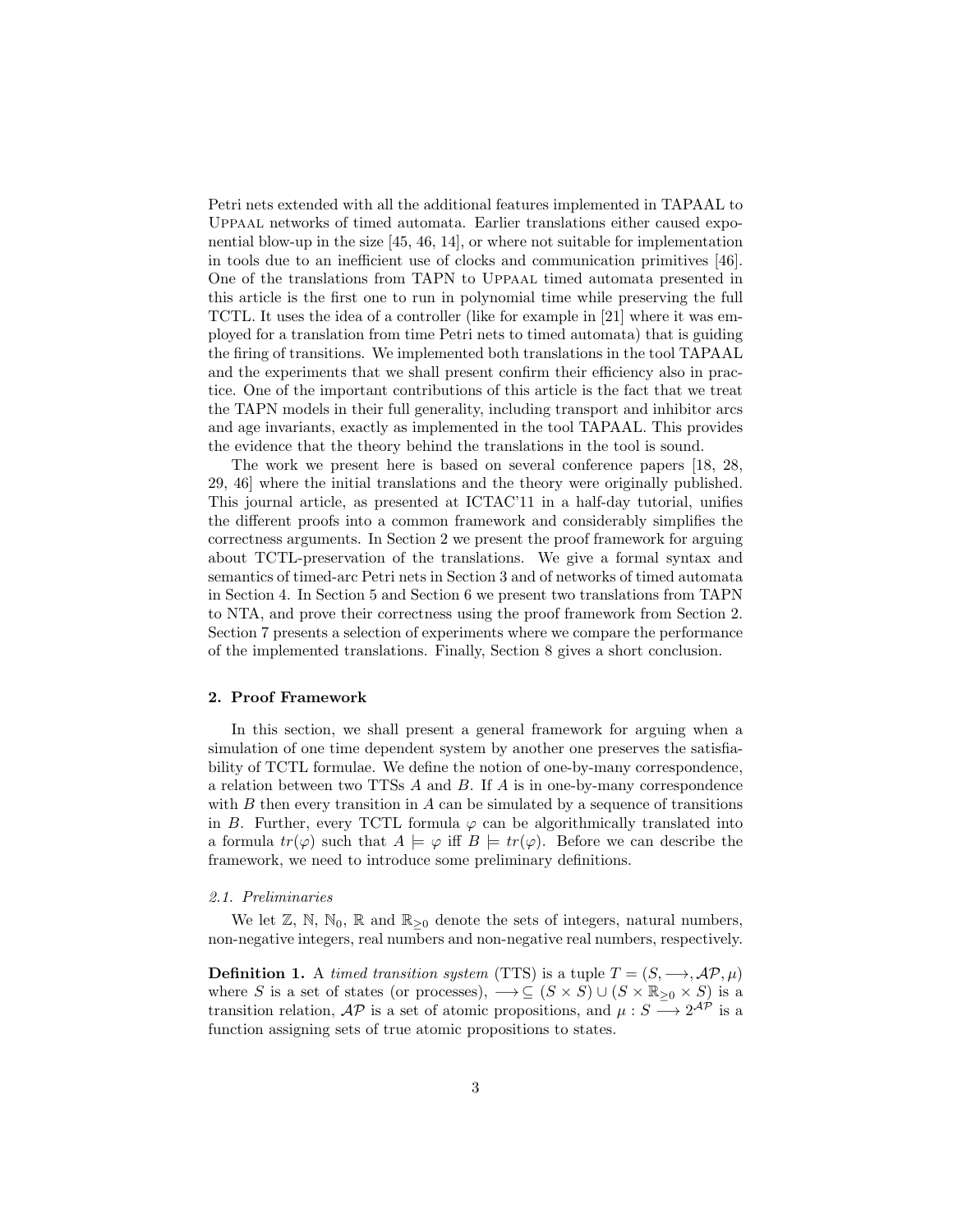We write  $s \longrightarrow s'$  whenever  $(s, s') \in \longrightarrow$  and call them *discrete transitions*, and  $s \stackrel{d}{\longrightarrow} s'$  whenever  $(s, d, s') \in \longrightarrow$  and call them *delay transitions*. We require that the TTSs we consider satisfy the following standard axioms for delay transitions (see e.g. [10]). For all  $d, d' \in \mathbb{R}_{\geq 0}$  and  $s, s', s'' \in S$ :

- 1. **Time Additivity:** if  $s \stackrel{d}{\longrightarrow} s'$  and  $s' \stackrel{d'}{\longrightarrow} s''$  then  $s \stackrel{d+d'}{\longrightarrow} s''$ ,
- 2. **Time Continuity:** if  $s \stackrel{d+d'}{\longrightarrow} s''$  then  $s \stackrel{d}{\longrightarrow} s' \stackrel{d'}{\longrightarrow} s''$  for some  $s'$ ,
- 3. Zero Delay:  $s \xrightarrow{0} s$  for each state s, and
- 4. Time Determinism: if  $s \stackrel{d}{\longrightarrow} s'$  and  $s \stackrel{d}{\longrightarrow} s''$  then  $s' = s''$ .

By  $s[d]$  we denote the state  $s'$  (if it exists) such that  $s \stackrel{d}{\longrightarrow} s'$ . Note that time determinism ensures the uniqueness of  $s[d]$ . We write  $s \longrightarrow$  if  $s \longrightarrow s'$  for some  $s' \in S$  and  $s \nightharpoonup$  otherwise. Similarly for  $\xrightarrow{d}$ . A run  $\rho = s_0 \xrightarrow{d_0} s_0[d_0] \longrightarrow$  $s_1 \stackrel{d_1}{\longrightarrow} s_1[d_1] \longrightarrow s_2 \stackrel{d_2}{\longrightarrow} \dots$  is a (finite or infinite) alternating sequence of time delays and discrete actions.

**Definition 2.** The set of all well formed time intervals  $\mathcal I$  is defined by

 $\mathcal{I} = \{[a, a], [a, b], [a, b], (a, b], (a, b), [a, \infty), (a, \infty) \mid a \in \mathbb{N}_0, b \in \mathbb{N}, a < b\}$ .

## 2.2. Timed Computation Tree Logic

We shall now introduce the syntax and semantics of Timed Computation Tree Logic (TCTL) where temporal operators are indexed by intervals (see e.g. [41]).

**Definition 3.** Let  $AP$  be a set of *atomic propositions*. The set of TCTL formulae  $\Phi(\mathcal{AP})$  over  $\mathcal{AP}$  is given by

$$
\varphi ::= \varphi \mid \neg \varphi \mid \varphi_1 \land \varphi_2 \mid E(\varphi_1 U_I \varphi_2) \mid A(\varphi_1 U_I \varphi_2) \mid E(\varphi_1 R_I \varphi_2) \mid A(\varphi_1 R_I \varphi_2)
$$

where  $\varphi \in \mathcal{AP}$  and  $I \in \mathcal{I}$ . Formulae without any occurrence of the operators  $A(\varphi_1 U_I \varphi_2)$  and  $E(\varphi_1 R_I \varphi_2)$  form the *safety fragment* of TCTL.

In the syntax the symbol  $E$  stands for the existential and  $A$  for the universal path quantification and the intuition of the until  $(U)$  and release  $(R)$  operators (formalized later on) is as follows:  $E(\varphi_1 U_I \varphi_2)$  is true if there exists a run such that  $\varphi_2$  eventually holds within the interval I, and until it does,  $\varphi_1$  continuously holds;  $E(\varphi_1 R_I \varphi_2)$  is true if there exists a maximal run such that  $\varphi_2$  holds within the interval I unless it was released by  $\varphi_1$  satisfied earlier in the run.

As we aim to apply our framework to concrete case studies with possible tool support, we need to handle maximal runs in their full generality. There are two types of maximal runs. Either the infinite ones or the ones that are "stuck". In the second case, we annotate the last transition of such a run with one of the three special ending symbols (denoted by  $\delta$  in the definition below).

**Definition 4.** A maximal run  $\rho$  is either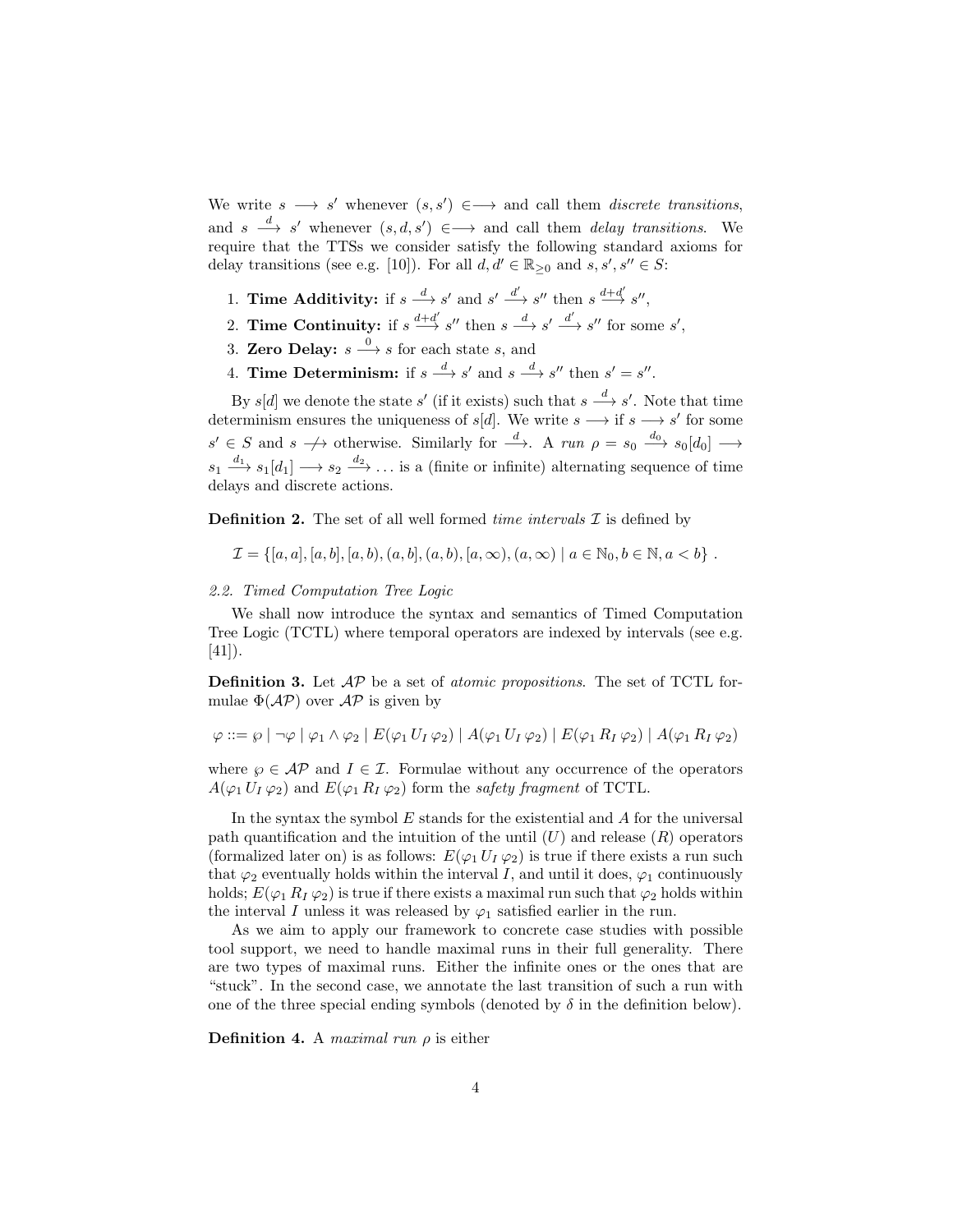- (i) an infinite alternating sequence of the form  $\rho = s_0 \xrightarrow{d_0} s_0[d_0] \longrightarrow s_1 \xrightarrow{d_1}$  $s_1[d_1] \longrightarrow s_2 \stackrel{d_2}{\longrightarrow} s_2[d_2] \longrightarrow \dots$ , or
- (ii) a finite alternating sequence of the form  $\rho = s_0 \xrightarrow{d_0} s_0[d_0] \longrightarrow s_1 \xrightarrow{d_1}$  $s_1[d_1] \longrightarrow \ldots \longrightarrow s_n \stackrel{\delta}{\longrightarrow}$  with  $\delta \in \{\infty, d_n \leq d_n \leq \}$  where  $d_n \in \mathbb{R}_{\geq 0}$  such that
	- $-$  if  $\delta = \infty$  then  $s_n \stackrel{d}{\longrightarrow}$  for all  $d \in \mathbb{R}_{\geq 0}$ ,
	- $-$  if  $\delta = d_n^{\leq}$  then  $s_n \stackrel{d}{\longrightarrow}$  for all  $d > d_n$  and  $s_n \stackrel{d_n}{\longrightarrow} s_n[d_n]$  such that  $s_n[d_n] \rightarrow \rightarrow$ , and
	- $-$  if  $\delta = d_n^{\lt}$  then  $s_n \stackrel{d}{\to}$  for all  $d \geq d_n$ , and there exists  $d_s$ ,  $0 \leq d_s < d_n$ , such that for all  $d, d_s \leq d < d_n$ , we have  $s_n \stackrel{d}{\longrightarrow} s_n[d]$  and  $s_n[d] \nrightarrow$ .

By  $MaxRuns(T, s)$  we denote the set of maximal runs in a TTS T starting at s.

Intuitively, the three conditions in case (ii) describe all possible ways in which a finite run can terminate. First, a run can end in a state where time diverges. The other two cases define a run which ends in a state from which no discrete transition is allowed after some time delay, but time cannot diverge either (typically caused by the presence of invariants in the model). These cases differ in whether the bound on the maximal time delay can be reached or not.

Let us now introduce some notation for a given maximal run  $\rho = s_0 \stackrel{d_0}{\longrightarrow}$  $s_0[d_0] \longrightarrow s_1 \stackrel{d_1}{\longrightarrow} s_1[d_1] \longrightarrow s_2 \stackrel{d_2}{\longrightarrow} \ldots$  First,  $r(i,d)$  denotes the total time elapsed from the beginning of the run up to some delay  $d \in \mathbb{R}_{\geq 0}$  after the *i*'th discrete transition. Formally,  $r(i, d) = \left(\sum_{j=0}^{i-1} d_j\right) + d$ . Second, we define a predicate valid<sub>p</sub> :  $\mathbb{N} \times \mathbb{R}_{\geq 0} \times \mathcal{I} \rightarrow \{true, false\}$  such that valid<sub>p</sub> $(i, d, I)$  checks whether the total time for reaching the state  $s_i[d]$  in  $\rho$  belongs to the time interval I, formally

$$
valid_{\rho}(i, d, I) = \begin{cases} d \leq d_i \wedge r(i, d) \in I & \text{if } d_i \in \mathbb{R}_{\geq 0} \\ r(i, d) \in I & \text{if } d_i = \infty \\ d \leq d_n \wedge r(i, d) \in I & \text{if } d_i = d_n^{\leq} \\ d < d_n \wedge r(i, d) \in I & \text{if } d_i = d_n^{\leq} \end{cases}
$$

Figure 1 illustrates a run  $\rho = s_0 \stackrel{d_0}{\longrightarrow} s_0[d_0] \longrightarrow s_1 \stackrel{d_1}{\longrightarrow} s_1[d_1] \longrightarrow s_2 \stackrel{d_2}{\longrightarrow}$  $s_2[d_2] \longrightarrow \dots$  and three points (marked with  $\times$ ). Note that discrete transitions have zero durations and there is no special meaning as to whether the arrow for discrete transitions goes up or down, this is simply to keep the figure small. Even though time delays appear identical in the figure, they can be of different length (even zero). Let us now give some example of the application of the valid<sub>p</sub> $(i, d, I)$  function. We see that valid<sub>p</sub> $(1, d, I)$  is false because  $s_1[d]$  lies outside the interval I. Similarly,  $valid_{\rho}(2, d'', I)$  is false because  $s_2[d'']$  is not a part of the run (since  $d'' > d_2$ ). Finally, valid,  $\rho(2, d', I)$  is true because  $s_2[d']$  is a part of the run and within I.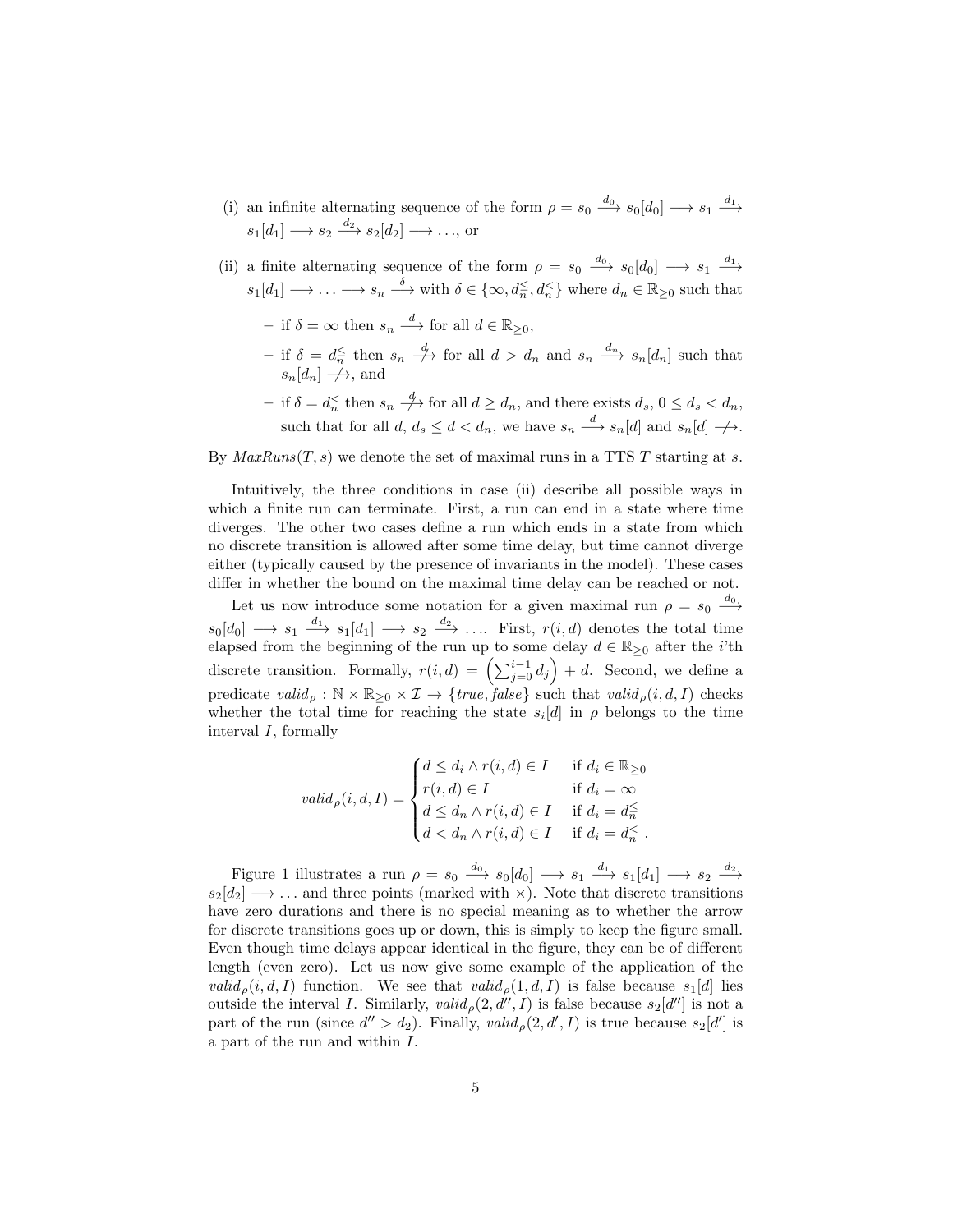

Figure 1: Illustration of a run  $\rho = s_0 \xrightarrow{d_0} s_0[d_0] \longrightarrow s_1 \xrightarrow{d_1} s_1[d_1] \longrightarrow s_2 \xrightarrow{d_2} s_2[d_2] \longrightarrow \dots$ 

Next, for a given maximal run  $\rho$ , we define a partial function  $history_{\rho}$ :  $\mathbb{N} \times \mathbb{R}_{\geq 0} \hookrightarrow 2^{\mathbb{N} \times \mathbb{R}_{\geq 0}}$  such that  $history_{\rho}(i, d)$  returns the set of pairs  $(j, d')$  that constitute all states  $s_j[d']$  in  $\rho$  preceding  $s_i[d]$ . Formally,

$$
history_{\rho}(i,d) = \{(j,d') \mid 0 \le j < i \ \land \ 0 \le d' \le d_j\} \cup \{(i,d') \mid 0 \le d' < d\}
$$

for all values of i and d that are relevant to consider for the given run  $\rho$ .

**Definition 5.** We define the satisfaction relation  $s \models \varphi$  for a state  $s \in S$  in a TTS  $T = (S, \longrightarrow, \mathcal{AP}, \mu)$  and a TCTL formula  $\varphi$  as follows.

$$
s \models \wp \quad \text{iff } \wp \in \mu(s)
$$
\n
$$
s \models \neg \varphi \quad \text{iff } s \not\models \varphi
$$
\n
$$
s \models \varphi_1 \land \varphi_2 \quad \text{iff } s \models \varphi_1 \text{ and } s \models \varphi_2
$$
\n
$$
s \models E(\varphi_1 U_I \varphi_2) \quad \text{iff } \exists \rho \in MaxRuns(T, s).
$$
\n
$$
\exists i \ge 0. \exists d \in \mathbb{R}_{\ge 0}. [valid_{\rho}(i, d, I) \land s_i[d] \models \varphi_2 \land \forall (j, d') \in history_{\rho}(i, d). s_j[d'] \models \varphi_1]
$$
\n
$$
s \models E(\varphi_1 R_I \varphi_2) \quad \text{iff } \exists \rho \in MaxRuns(T, s).
$$
\n
$$
\forall i \ge 0. \forall d \in \mathbb{R}_{\ge 0}. valid_{\rho}(i, d, I) \Rightarrow \qquad [s_i[d] \models \varphi_2 \lor \exists (j, d') \in history_{\rho}(i, d). s_j[d'] \models \varphi_1]
$$

The operators  $A(\varphi_1 U_I \varphi_2)$  and  $A(\varphi_1 R_I \varphi_2)$  are defined analogously by replacing the quantification  $\exists \rho \in \text{MaxRuns}(T, s)$  with  $\forall \rho \in \text{MaxRuns}(T, s)$ .

Figure 2 illustrates the satisfaction of an until formula and Figure 3 illustrates the satisfaction of a release formula. In particular, notice that in Figure 3 there are four possible ways for a release formula to be satisfied. First,  $\varphi_1$  may have occurred in the past (outside the interval), which releases  $\varphi_2$ , effectively ensuring that  $\varphi_2$  need not hold in the interval I at all. Second,  $\varphi_2$  may not be released, which means that it must hold continuously within the entire interval I. Third,  $\varphi_2$  can hold continuously in the interval I, until some point in the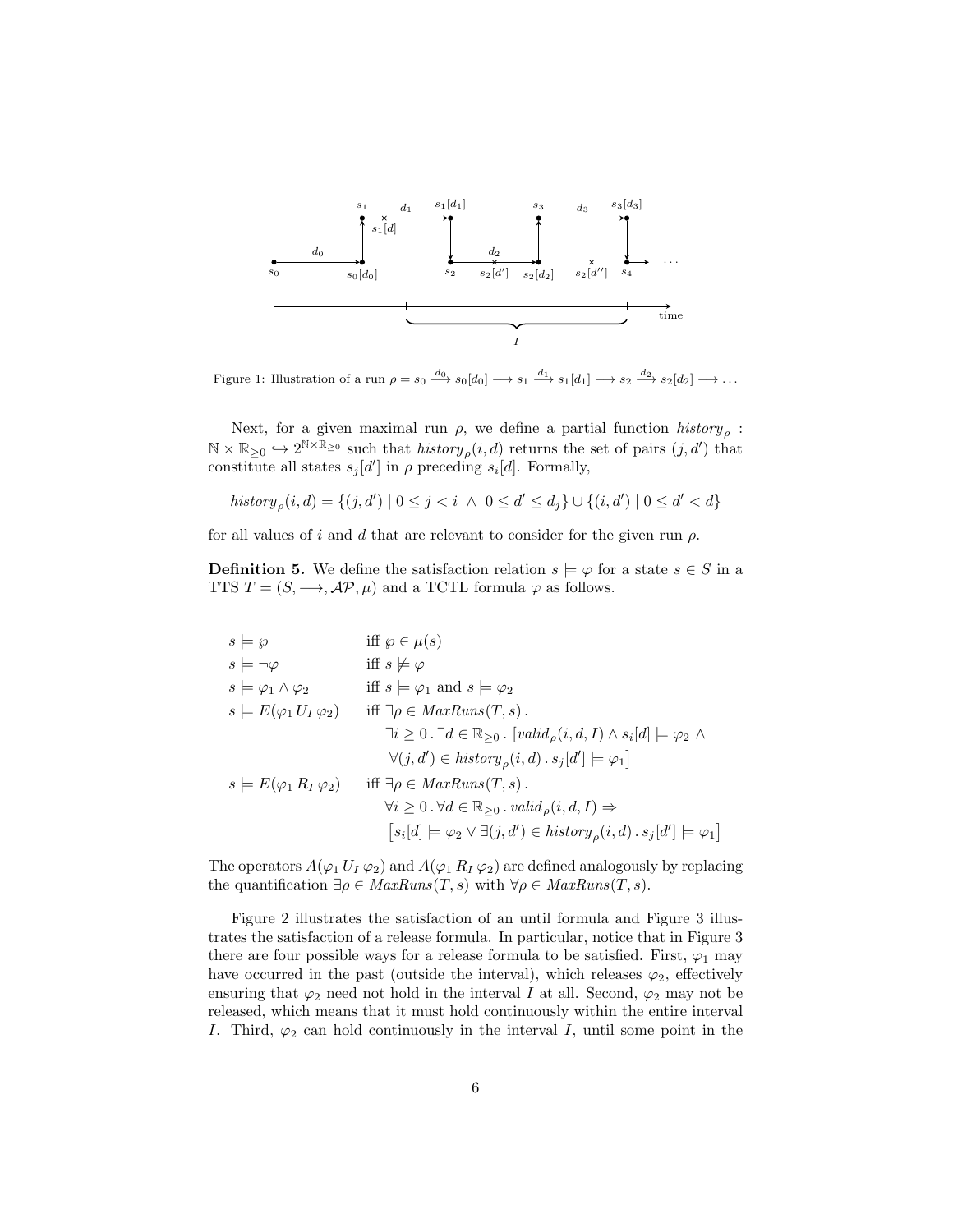

Figure 2: Illustration of a run satisfying an until formula

interval where  $\varphi_1 \wedge \varphi_2$  holds, thereby releasing  $\varphi_2$ . Finally,  $\varphi_2$  can hold in the interval I until the run stops and cannot be extended any further.

As expected, the until and release operators are dual.

**Lemma 6.** Let  $T = (S, \longrightarrow, \mathcal{AP}, \mu)$  be a TTS and  $s \in S$ . Then  $s \models$  $A(\varphi_1 R_I \varphi_2)$  iff  $s \models \neg E(\neg \varphi_1 U_1 \neg \varphi_2)$ , and  $s \models A(\varphi_1 U_1 \varphi_2)$  iff  $s \models$  $\neg E(\neg \varphi_1 R_I \neg \varphi_2).$ 

PROOF. Straightforward by applying the duality of the logical operators and the existential and universal quantifiers.  $\Box$ 

#### 2.3. One-By-Many Correspondence

We are now ready to define the notion of one-by-many correspondence that relates two TTSs  $A$  and  $B$  whenever every transition in  $A$  can be simulated by a sequence of transitions in  $B$ . The relation is defined in a way that a given TCTL formula  $\varphi$  can be algorithmically translated into a formula  $tr(\varphi)$  such that  $A \models \varphi$  iff  $B \models tr(\varphi)$ . In the rest of this section, we shall use A and B to refer to the original and the translated system, respectively.

As the system  $B$  is simulating a single transition of  $A$  by a sequence of transitions, the systems  $A$  and  $B$  are comparable only in the states before and after this sequence was performed. This is a similar idea as in the notion of stuttering bisimulation [37]. We say that  $B$  is stable in such states and introduce a fresh atomic proposition called stable to explicitly identify this situation. States not satisfying the proposition stable are called intermediate or unstable. The point is that that once a sequence of transitions through intermediate states reaches a stable one, this corresponds to a single computation step in the system A.

We now define three conditions that  $B$  should possess in order to apply to our framework. The third condition is optional and necessary only for the preservation of liveness TCTL properties. A TTS  $(S, \to, \mathcal{AP}, \mu)$  such that stable  $\in \mathcal{AP}$ is called

- delay-implies-stable if, for any  $s \in S$ , whenever  $s \stackrel{d}{\longrightarrow}$  for some  $d > 0$  then  $s \models stable,$
- delay-preserves-stable if, for any  $s \in S$  such that  $s \models stable$ , whenever  $s \stackrel{d}{\longrightarrow} s[d]$  for some  $d \geq 0$  then  $s[d] \models stable$ , and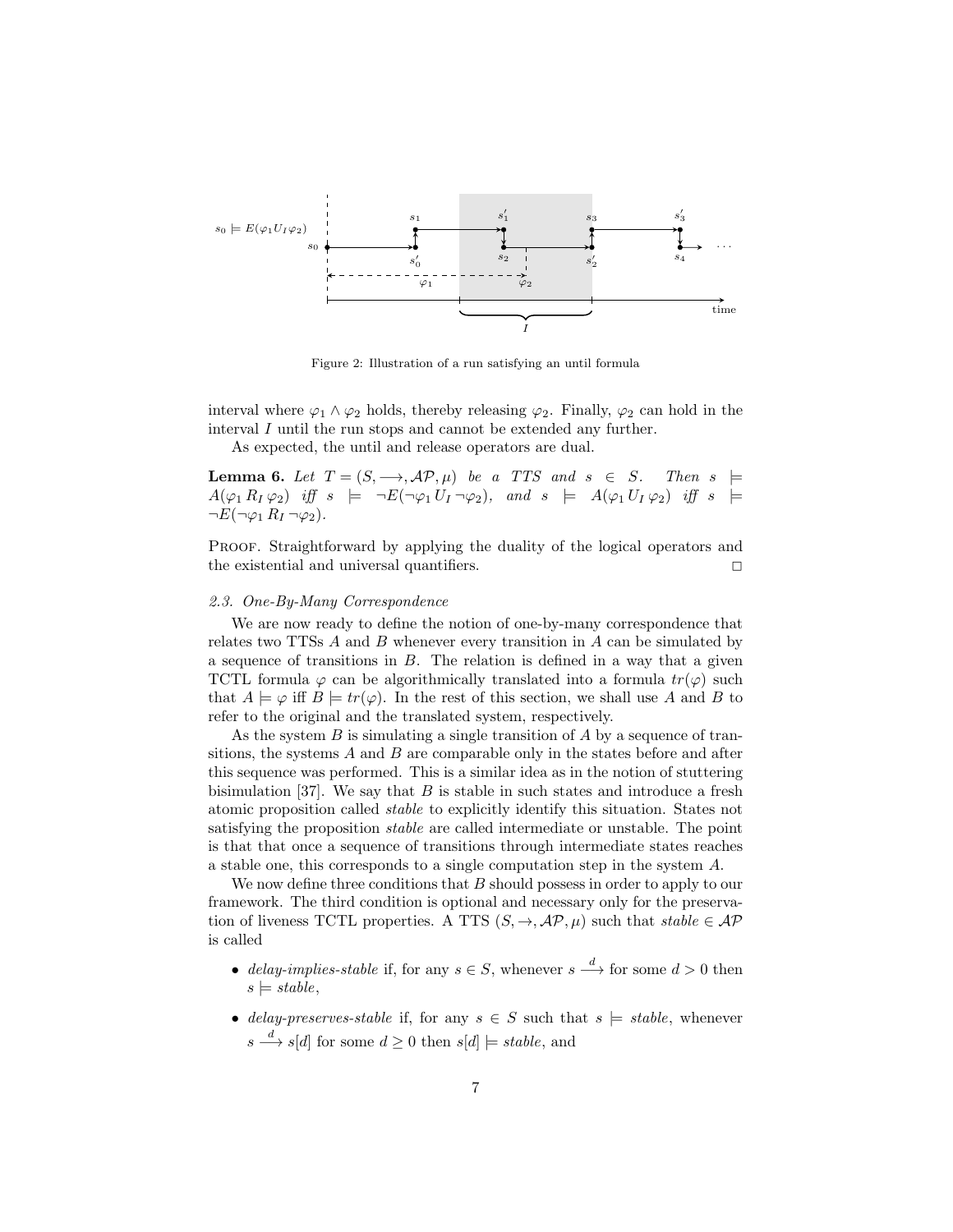

Figure 3: Illustration of runs satisfying a release formula

• eventually-stable if for any  $s_0 \in S$  such that  $s_0 \models stable$  and for any infinite sequence of discrete transitions  $\rho = s_0 \longrightarrow s_1 \longrightarrow s_2 \longrightarrow s_3 \longrightarrow s_4 \longrightarrow \dots$ or any finite nonempty sequence of discrete transitions  $\rho = s_0 \longrightarrow s_1 \longrightarrow$  $\cdots \longrightarrow s_n \longrightarrow$  there exists an index  $i \geq 1$  such that  $s_i \models stable$ . We call such a sequence a maximal discrete sequence.

We write  $s \sim s'$  if there is an alternating sequence  $s = s_0 \longrightarrow s_1 \longrightarrow s_1 \longrightarrow$  $s_2 \stackrel{0}{\longrightarrow} s_2 \longrightarrow \cdots \stackrel{0}{\longrightarrow} s_{n-1} \longrightarrow s_n = s'$  such that  $s \models stable, s' \models stable$ , and  $s_j \not\models stable \text{ for } 1 \leq j \leq n-1.$ 

Remark 7. For technical convenience, we introduced zero delays in the definition of  $\sim$  in order to preserve the alternating nature of the sequence. Note that this is not restrictive as for any  $s \in S$  we always have  $s \xrightarrow{0} s$ .

**Definition 8.** Let  $A = (S, \rightarrow_A, \mathcal{AP}_A, \mu_A)$  and  $B = (T, \rightarrow_B, \mathcal{AP}_B, \mu_B)$  be two TTSs such that  $stable \in \mathcal{AP}_B$  and B is delay-implies-stable and delay-preservesstable TTS. A relation  $\mathcal{R} \subseteq S \times T$  is a one-by-many correspondence if there exists a function  $tr_p: \mathcal{AP}_A \longrightarrow \mathcal{AP}_B$  such that whenever  $(s, t) \in \mathcal{R}$  then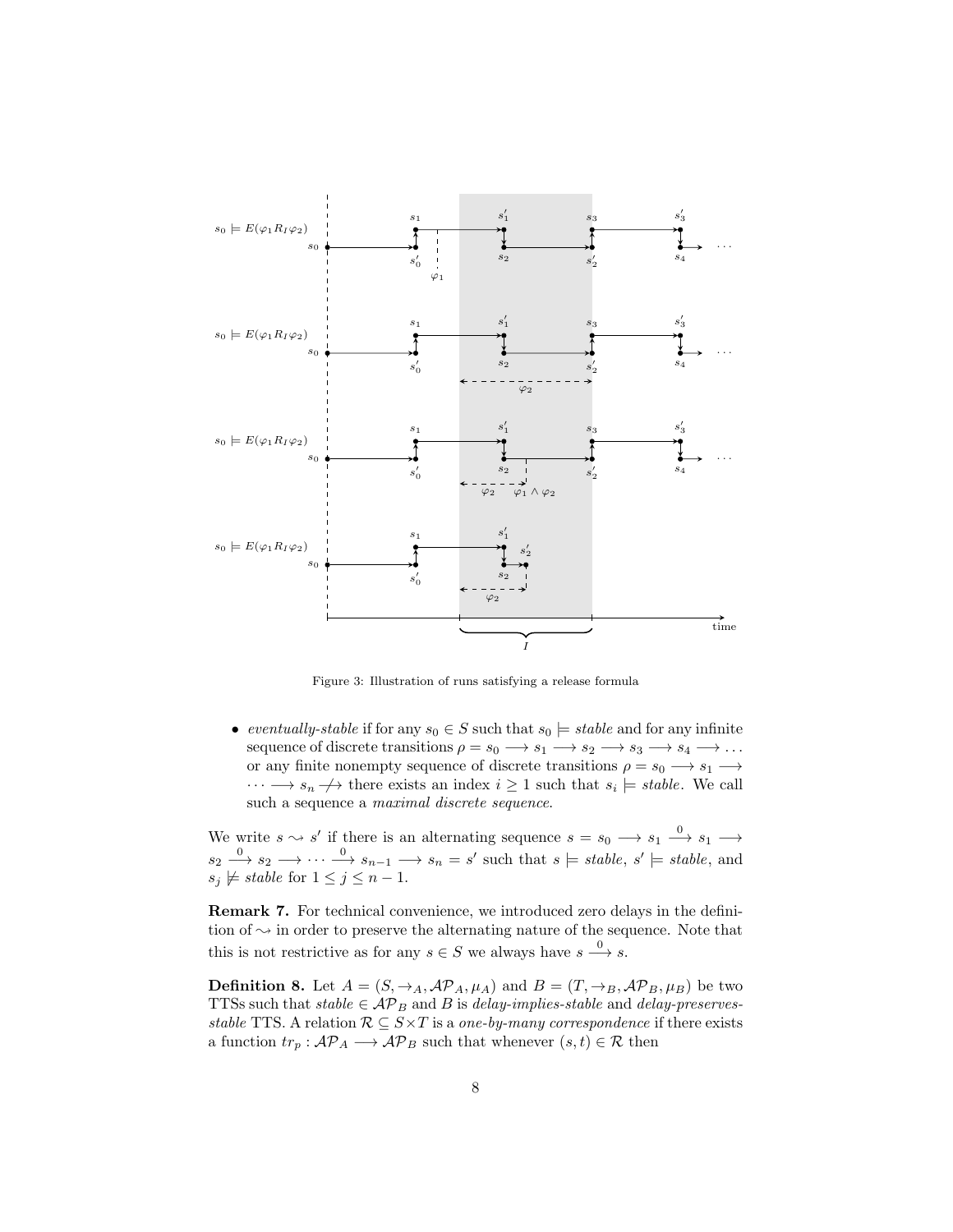

Figure 4: Three TTSs such that  $s_0 \stackrel{\rightarrow}{=} c t_0$  and  $s_0 \stackrel{\rightarrow}{=} u_0$ 

1.  $t \models stable$ , 2.  $s \models \varphi$  iff  $t \models tr_p(\varphi)$  for all  $\varphi \in \mathcal{AP}_A$ , 3. if  $s \longrightarrow s'$  then  $t \sim t'$  and  $(s', t') \in \mathcal{R}$ , 4. if  $s \stackrel{d}{\longrightarrow} s[d]$  then  $t \stackrel{d}{\longrightarrow} t[d]$  and  $(s[d], t[d]) \in \mathcal{R}$ , 5. if  $t \sim t'$  then  $s \rightarrow s'$  and  $(s', t') \in \mathcal{R}$ , and 6. if  $t \stackrel{d}{\longrightarrow} t[d]$  then  $s \stackrel{d}{\longrightarrow} s[d]$  and  $(s[d], t[d]) \in \mathcal{R}$ .

If  $B$  is moreover an *eventually-stable* TTS, then we say that  $R$  is a *complete* one-by-many correspondence. We write  $s \stackrel{\rightharpoonup}{=} t$  (resp.  $s \stackrel{\rightharpoonup}{=} c t$ ) if there exists a relation  $\mathcal R$  which is a one-by-many correspondence (resp. a complete one-bymany correspondence) such that  $(s, t) \in \mathcal{R}$ .

**Example 9.** Consider the TTSs  $A$ ,  $B$  and  $C$  in Figure 4 where the sets of propositions for A, B and C are  $\mathcal{AP}_A = \{p, q\}$  and  $\mathcal{AP}_B =$  $\mathcal{AP}_C = \{p, q, stable\}.$  Then  $\{(s_0[d], t_0[d]) | 0 \leq d \leq 4.4\} \cup$  $\{(s_1,t_1),(s_2,t_4),(s_3,t_6),(s_2,t_7)\}\$ is a complete one-by-many correspondence which implies that  $s_0 \stackrel{\rightarrow}{=} c \quad t_0$  and  $\{(s_0[d], u_0[d]) \mid 0 \leq d \leq 4.4\}$  U  $\{(s_1, u_1), (s_2, u_4), (s_3, u_7)\}\$ is a one-by-many correspondence which implies that  $s_0 \stackrel{\rightarrow}{=} u_0$ . Notice that the system C is not *eventually-stable* since the two maximal discrete sequences  $u_1 \longrightarrow u_5 \longrightarrow u_6 \longrightarrow u_6 \longrightarrow u_6 \longrightarrow u_6 \longrightarrow \cdots$  and  $u_1 \longrightarrow u_2 \longrightarrow u_3$  do not contain any stable states except for  $u_1$ .

We shall now describe how to translate TCTL formulae used for property specification in the system  $A$  into equivalent formulae for the system B. Referring again to Figure 4, we can see that the maximal run  $\rho =$  $s_0 \stackrel{4.4}{\longrightarrow} s_1 \longrightarrow s_2 \stackrel{0^{\le}}{\longrightarrow}$  in A witnesses that  $s_0 \models E(\neg p R_{[3,5]} q)$  as q holds in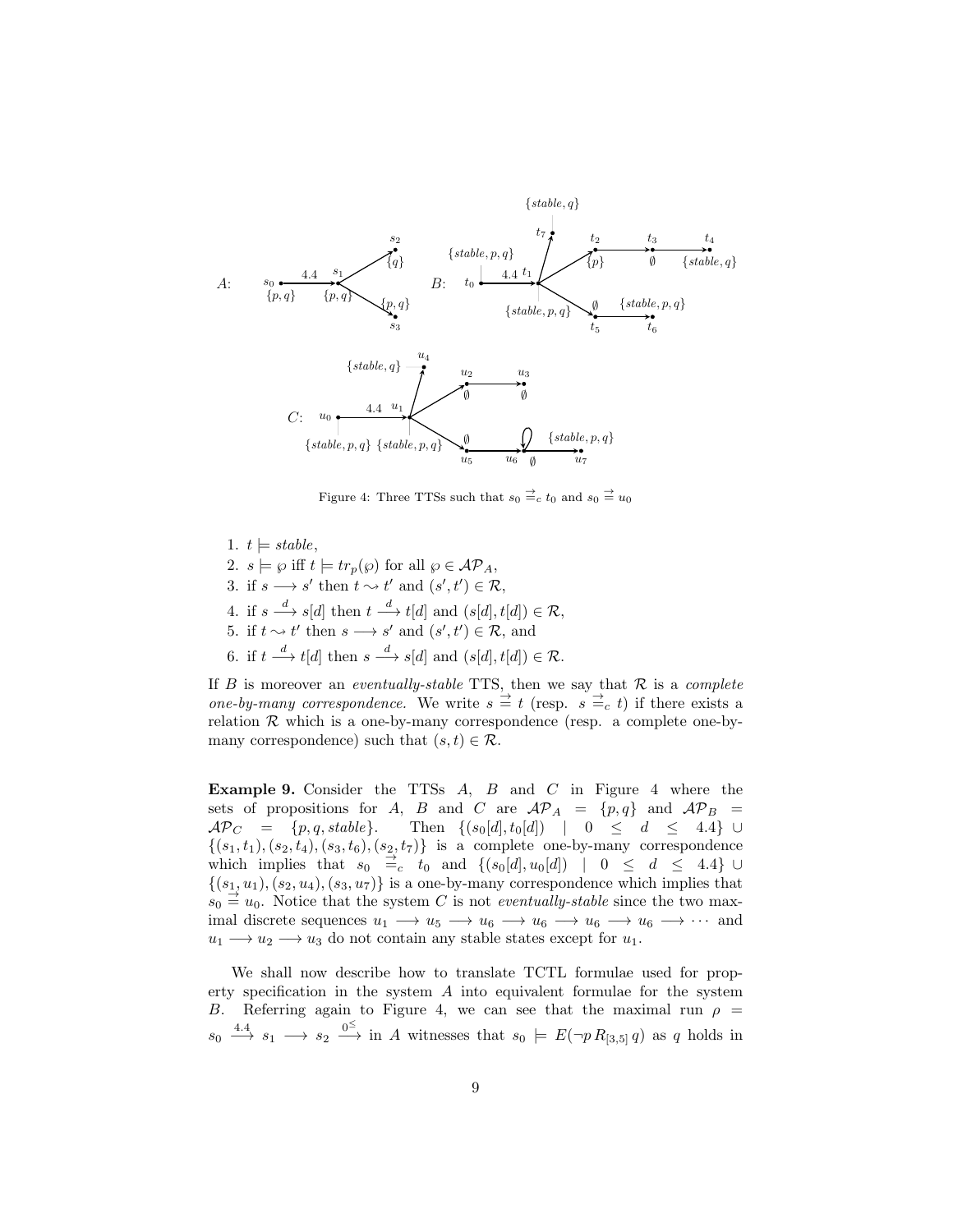the whole interval [3, 5]. The formula can translated into an equivalent one  $E((\neg p \wedge stable) R_{3,5}(q \vee \neg stable))$  for the system B, requiring that q has to hold unless we are in an unstable state, and it can be released by  $\neg p$  while being in a stable state. Indeed, the maximal run  $\rho' = t_0 \stackrel{4.4}{\longrightarrow} t_1 \rightsquigarrow t_4 \stackrel{0}{\longrightarrow}$  witnesses that  $t_0 \models E((\neg p \land stable) R_{3.5} (q \lor \neg stable)).$ 

A general translation of TCTL formulae follows. Let  $\mathcal{AP}_A$  and  $\mathcal{AP}_B$  be sets of atomic propositions such that  $stable \in \mathcal{AP}_B$  and let  $tr_p: \mathcal{AP}_A \longrightarrow \mathcal{AP}_B$  be a function translating atomic propositions. We define  $tr : \Phi(\mathcal{AP}_A) \to \Phi(\mathcal{AP}_B)$ , depending on  $tr_p$ , as follows:

$$
tr(\wp) = tr_p(\wp)
$$
  
\n
$$
tr(\neg \varphi_1) = \neg tr(\varphi_1)
$$
  
\n
$$
tr(\varphi_1 \wedge \varphi_2) = tr(\varphi_1) \wedge tr(\varphi_2)
$$
  
\n
$$
tr(E(\varphi_1 U_I \varphi_2)) = E((tr(\varphi_1) \vee \neg stable) U_I (tr(\varphi_2) \wedge stable))
$$
  
\n
$$
tr(A(\varphi_1 U_I \varphi_2)) = A((tr(\varphi_1) \vee \neg stable) U_I (tr(\varphi_2) \wedge stable))
$$
  
\n
$$
tr(E(\varphi_1 R_I \varphi_2)) = E((tr(\varphi_1) \wedge stable) R_I (tr(\varphi_2) \vee \neg stable))
$$
  
\n
$$
tr(A(\varphi_1 R_I \varphi_2)) = A((tr(\varphi_1) \wedge stable) R_I (tr(\varphi_2) \vee \neg stable))
$$

We are now ready to state our main result. From now on we fix two TTS  $A = (S, \rightarrow_A, \mathcal{AP}_A, \mu_A)$  and  $B = (T, \rightarrow_B, \mathcal{AP}_B, \mu_B)$  such that stable  $\in \mathcal{AP}_B$ and B has the properties *delay-implies-stable* and *delay-preserves-stable*.

Theorem 10. Let  $s_0 \in S$  and  $t_0 \in T$ .

- If  $s_0 \stackrel{\rightarrow}{=} t_0$  then for any formula  $\varphi$  from the safety fragment of TCTL,  $s_0 \models \varphi$  if and only if  $t_0 \models tr(\varphi)$ .
- If  $s_0 \stackrel{\rightarrow}{=} c t_0$  then for any TCTL formula  $\varphi$ ,  $s_0 \models \varphi$  if and only if  $t_0 \models tr(\varphi)$ .

The rest of this section is devoted to the proof of this theorem. Before that we need to introduce some notation and preliminary observations.

**Definition 11.** Given two finite alternating runs  $\rho$  in A and  $\rho'$  in B of the form

$$
\rho = s_0 \xrightarrow{d_0} s_0[d_0] \longrightarrow s_1 \xrightarrow{d_1} s_1[d_1] \longrightarrow \cdots \longrightarrow s_n \xrightarrow{d_n} s_n[d_n]
$$
  

$$
\rho' = t_0 \xrightarrow{d_0} t_0[d_0] \sim t_1 \xrightarrow{d_1} t_1[d_1] \sim \cdots \sim t_n \xrightarrow{d_n} t_n[d_n]
$$

we write  $\rho \stackrel{\rightharpoonup}{=} \rho'$  if  $s_i[d] \stackrel{\rightharpoonup}{=} t_i[d]$  for all  $i \leq n$  and all  $d \leq d_i$ .

**Lemma 12.** Let  $s_0 \in S$  and  $t_0 \in T$  be such that  $s_0 \stackrel{\rightharpoonup}{=} t_0$ . There is a finite run

$$
\rho = s_0 \xrightarrow{d_0} s_0[d_0] \longrightarrow s_1 \xrightarrow{d_1} s_1[d_1] \longrightarrow \cdots \longrightarrow s_n \xrightarrow{d_n} s_n[d_n]
$$

in A if and only if there is a finite run

 $\rho' = t_0 \stackrel{d_0}{\longrightarrow} t_0[d_0] \rightsquigarrow t_1 \stackrel{d_1}{\longrightarrow} t_1[d_1] \rightsquigarrow \cdots \rightsquigarrow t_n \stackrel{d_n}{\longrightarrow} t_n[d_n]$ 

in B such that  $\rho \stackrel{\rightharpoonup}{=} \rho'$ .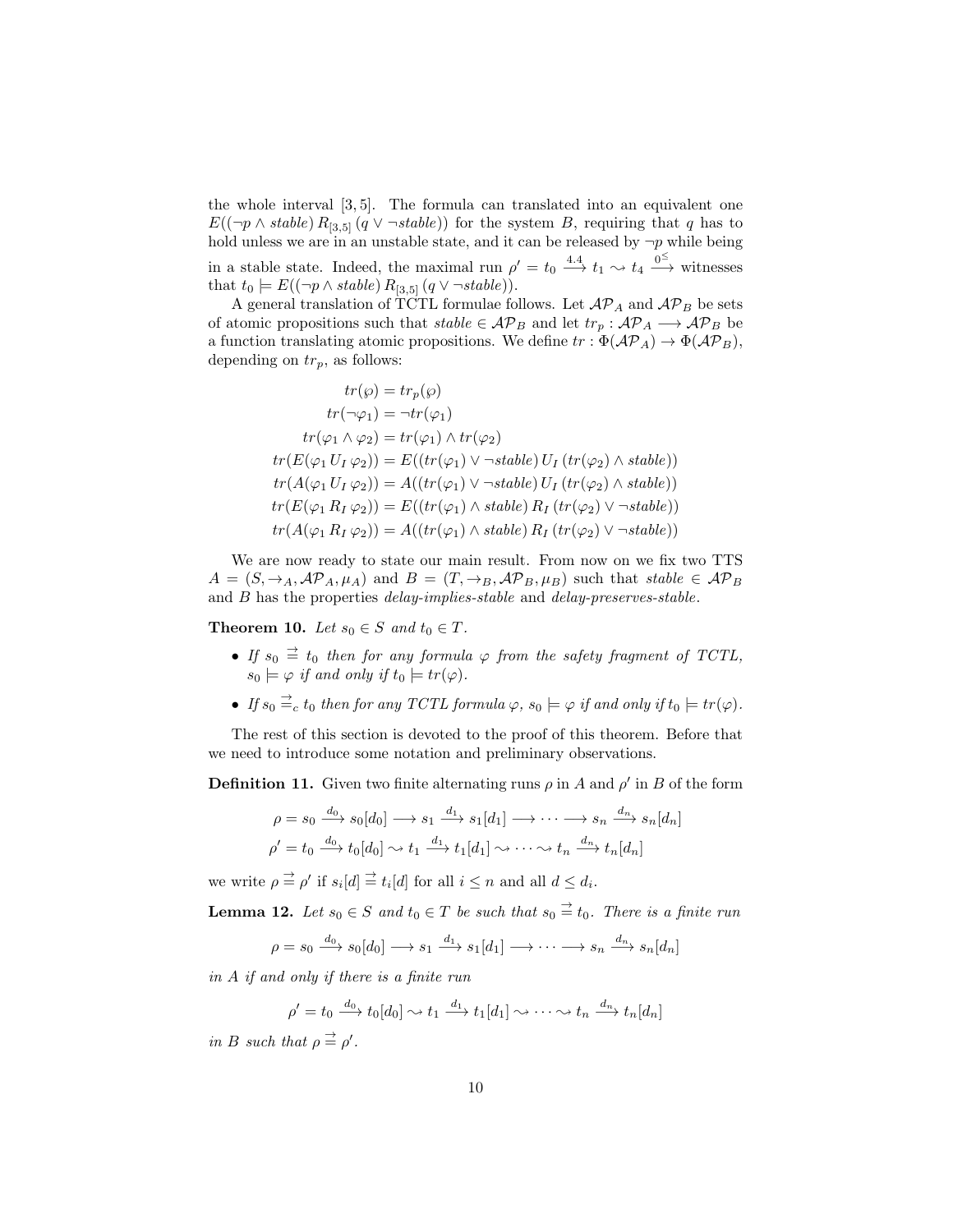PROOF. Using Conditions 3 and 4 of Definition 8 we can for any finite run  $\rho$  in A construct a run  $\rho'$  in B such that  $\rho \stackrel{\rightharpoonup}{=} \rho'$ . Similarly, Conditions 5 and 6 allow us to construct a corresponding finite run  $\rho$  in A for every finite run  $\rho'$  in B.  $\Box$ 

Lemma 12 is sufficient for proving the first part (safety fragment) of Theorem 10. For the second result of Theorem 10 we need some careful considerations about the maximal runs.

**Definition 13.** Given two maximal runs  $\rho$  in A and  $\rho'$  in B we write  $\rho \stackrel{\rightharpoonup}{=} \rho'$  if

 $\bullet$   $\rho$  is an infinite maximal run

$$
\rho = s_0 \xrightarrow{d_0} s_0[d_0] \longrightarrow s_1 \xrightarrow{d_1} s_1[d_1] \longrightarrow s_2 \xrightarrow{d_2} s_2[d_2] \longrightarrow \dots,
$$

 $\rho'$  is an infinite maximal run

$$
\rho' = t_0 \xrightarrow{d_0} t_0[d_0] \rightsquigarrow t_1 \xrightarrow{d_1} t_1[d_1] \rightsquigarrow t_2 \xrightarrow{d_2} t_2[d_2] \rightsquigarrow \dots,
$$

and  $s_i[d] \stackrel{\rightharpoonup}{=} t_i[d]$  for all  $i \geq 0$  and all  $d \leq d_i$ , or

 $\bullet$   $\rho$  is a finite maximal run of the form

$$
\rho = s_0 \xrightarrow{d_0} s_0[d_0] \longrightarrow s_1 \xrightarrow{d_1} s_1[d_1] \longrightarrow s_2 \xrightarrow{d_2} s_2[d_2] \longrightarrow \dots \longrightarrow s_n \xrightarrow{\delta},
$$

 $\rho'$  is a finite maximal run of the form

$$
\rho' = t_0 \xrightarrow{d_0} t_0[d_0] \rightsquigarrow t_1 \xrightarrow{d_1} t_1[d_1] \rightsquigarrow t_2 \xrightarrow{d_2} t_2[d_2] \rightsquigarrow \dots \longrightarrow t_n \xrightarrow{\delta},
$$

for some  $\delta \in \{\infty, d_n \leq, d_n \leq \}$  such that,

- 
$$
s_i[d] \stackrel{\rightharpoonup}{=} t_i[d]
$$
 for all  $i < n$  and all  $d \leq d_i$ ,

- $-s_n[d] \stackrel{\rightharpoonup}{=} t_n[d]$  for all  $d \in \mathbb{R}_{\geq 0}$  if  $\delta = \infty$ ,
- $s_n[d] \stackrel{\rightarrow}{=} t_n[d]$  for all  $d \leq d_n$  if  $\delta = d_n^{\leq}$  and
- $-s_n[d] \stackrel{\rightharpoonup}{=} t_n[d]$  for all  $d < d_n$  if  $\delta = d_n^{\ltimes}$ .

**Lemma 14.** Let  $s_0 \stackrel{\rightarrow}{=} c$  t<sub>0</sub>. There is a maximal run  $\rho \in MaxRuns(A, s_0)$  if and only if there is a maximal run  $\rho' \in MaxRuns(B,t_0)$  such that  $\rho \stackrel{\rightharpoonup}{=} c \rho'$ .

PROOF.  $(\Rightarrow)$ : Maximal runs can be either finite or infinite. For the infinite ones, we can use the same arguments as in the proof of Lemma 12. Hence we shall argue only for the finite maximal runs.

Let  $s_0 \equiv_c t_0$  and let

$$
\rho = s_0 \xrightarrow{d_0} s_0[d_0] \longrightarrow s_1 \xrightarrow{d_1} s_1[d_1] \longrightarrow s_2 \xrightarrow{d_2} s_2[d_2] \longrightarrow \dots \longrightarrow s_n \xrightarrow{\delta}
$$

be a finite maximal run in A where  $\delta \in \{\infty, d_{\overline{n}} \leq d_{\overline{n}} \}$ . We will show how to construct a finite maximal run in  $B$  of the form

$$
\rho' = t_0 \xrightarrow{d_0} t_0[d_0] \rightsquigarrow t_1 \xrightarrow{d_1} t_1[d_1] \rightsquigarrow t_2 \xrightarrow{d_2} t_2[d_2] \rightsquigarrow \dots \rightsquigarrow t_n \xrightarrow{\delta}
$$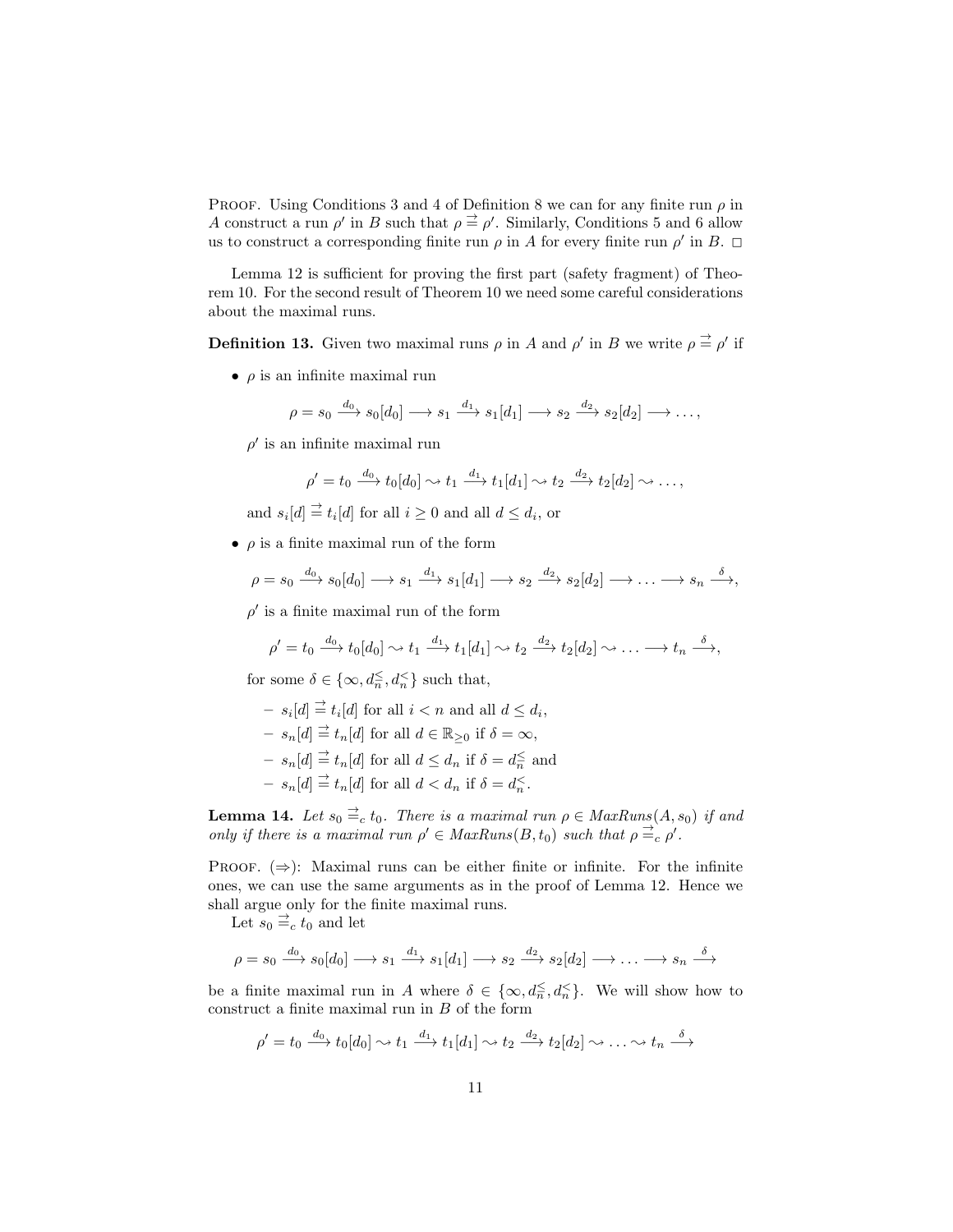such that  $\rho \stackrel{\rightharpoonup}{=} c \rho'$ . Using Lemma 12 it follows that from the prefix of  $\rho$  up to and including  $s_n$  we can construct the prefix of  $\rho'$  up to and including  $t_n$  such that these two prefixes are related as desired and in particular  $s_n \stackrel{\rightharpoonup}{=} c t_n$ . Hence we have to discuss only the last transition of the runs. Conditions 4 and 6 of Definition 8 imply, for all  $d \in \mathbb{R}_{\geq 0}$ , that  $s_n \stackrel{d}{\longrightarrow}$  iff  $t_n \stackrel{d}{\longrightarrow}$ . So if  $\delta = \infty$  then clearly  $\rho \stackrel{\rightarrow}{=} c \rho'$ . If  $\delta = d_{\overline{n}} \leq$  we still have that the same sets of delay transitions are possible from  $s_n$  and  $t_n$ . As B is eventually-stable we have that  $t_n[d_n] \longrightarrow$ iff  $t_n[d_n] \sim$ . Thus  $t_n[d_n] \to \text{ since } s_n[d_n] \to$ . Hence  $\rho \stackrel{\rightharpoonup}{=} c \rho'$  also if  $\delta = d_n \stackrel{\rightharpoonup}{=} c_n$ . The last case where  $\delta = d_n^{\lt}$  is similar.

 $(\Leftarrow)$ : First, assume that there is an infinite maximal run in B of the form

$$
\rho' = t_0 \xrightarrow{d_0} t_0[d_0] \longrightarrow t_1 \xrightarrow{d_1} t_1[d_1] \longrightarrow t_2 \xrightarrow{d_2} t_2[d_2] \longrightarrow \cdots
$$

where intermediate states are also indexed. Let  $j_1 < j_2 < j_3 < \ldots$  be all the indices such that  $t_{j_i} \models \text{stable}$  for all  $i > 0$ . Since B is an eventually-stable TTS, there are infinitely many stable states in  $\rho'$ . Moreover, since B is a *delayimplies-stable* and *delay-preserves-stable* TTS, we can write  $\rho'$  in the form

$$
\rho' = t_0 \xrightarrow{d_0} t_0[d_0] \rightsquigarrow t_{j_1} \xrightarrow{d_{j_1}} t_{j_1}[d_{j_1}] \rightsquigarrow t_{j_2} \xrightarrow{d_{j_2}} t_{j_2}[d_{j_2}] \rightsquigarrow \cdots.
$$

Now, using Definition 8, we can easily construct an infinite maximal run  $\rho \in$  $MaxRuns(A, s_0)$  such that  $\rho \stackrel{\rightharpoonup}{=}{}_c \rho'.$ 

Second, assume that there exists a finite maximal run in B of the form

$$
\rho' = t_0 \xrightarrow{d_0} t_0[d_0] \longrightarrow t_1 \xrightarrow{d_1} t_1[d_1] \longrightarrow t_2 \xrightarrow{d_2} t_2[d_2] \longrightarrow \cdots \longrightarrow t_n \xrightarrow{\delta}
$$

where intermediate states are also indexed and  $\delta = \{\infty, d_n \leq d_n \leq \}$ . Let  $j_1 < j_2 <$  $j_3 < \ldots < j_k$  be, as before, all the indices such that  $t_{j_i} \models stable$  for all  $0 < i \leq k$ . Since B is an eventually-stable TTS, we know that  $j_k = n$ . Further, because B is a *delay-implies-stable* and *delay-preserves-stable* TTS, we can write  $\rho'$  in the form

$$
\rho' = t_0 \xrightarrow{d_0} t_0[d_0] \rightsquigarrow t_{j_1} \xrightarrow{d_{j_1}} t_{j_1}[d_{j_1}] \rightsquigarrow \cdots \rightsquigarrow t_{j_k} \xrightarrow{\delta}.
$$

Following a similar strategy as in the other implication, we can construct a finite maximal run  $\rho \in \text{MaxRuns}(A, s_0)$  that ends with  $\stackrel{\delta}{\longrightarrow}$  such that  $\rho \stackrel{\rightarrow}{\Rightarrow} \rho'$  $\Box$ 

We are now ready to prove Theorem 10.

PROOF (OF THEOREM 10). We shall prove this theorem by structural induction on  $\varphi$ . By Lemma 6 it is sufficient to handle the operators  $\varphi$ ,  $\neg \varphi$ ,  $\varphi_1 \wedge \varphi_2$ ,  $E(\varphi_1 U_I \varphi_2)$  and  $E(\varphi_1 R_I \varphi_2)$ . We start by arguing about the second part of the theorem assuming that  $s_0 \stackrel{\rightarrow}{=} c t_0$ .

• Case  $\varphi = \varphi$  is trivial and cases  $\varphi = \neg \varphi_1$  and  $\varphi = \varphi_1 \wedge \varphi_2$  follow immediately from the induction hypothesis.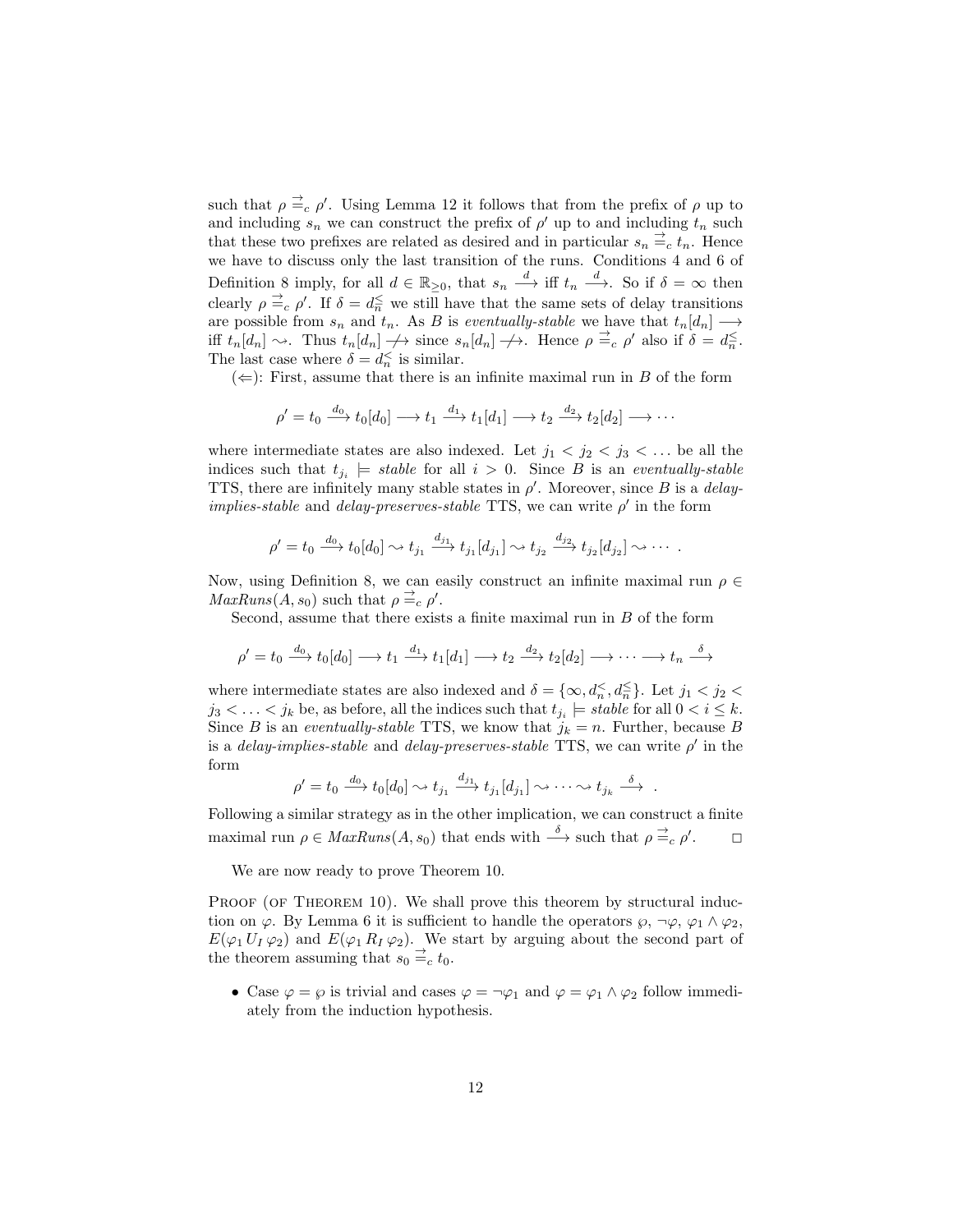• Case  $\varphi = E(\varphi_1 U_I \varphi_2)$ :

(⇒) : Assume that  $s_0 \models_A E(\varphi_1 U_I \varphi_2)$ . Thus there exists a maximal run  $\rho \in \text{MaxRuns}(A, s_0)$  that witnesses  $\varphi$ , meaning that there exists a prefix of  $\rho$  of the form

$$
\rho_{\text{prefix}} = s_0 \xrightarrow{d_0} s_0[d_0] \longrightarrow s_1 \xrightarrow{d_1} s_1[d_1] \longrightarrow \cdots \longrightarrow s_{n-1}
$$

$$
\xrightarrow{d_{n-1}} s_{n-1}[d_{n-1}] \longrightarrow s_n \xrightarrow{d} s_n[d]
$$

such that  $valid_{\rho}(n,d,I), s_n[d] \models_A \varphi_2$  and  $s_k[d'] \models_A \varphi_1$  for all  $(k,d') \in$ history<sub>p</sub> $(n, d)$ . By Lemma 12 there is a run  $\rho'_{prefix}$  in B of the form

$$
\rho'_{prefix} = t_0 \xrightarrow{d_0} t_0[d_0] \rightsquigarrow t_1 \xrightarrow{d_1} t_1[d_1] \rightsquigarrow \cdots \rightsquigarrow t_{n-1}
$$

$$
\xrightarrow{d_{n-1}} t_{n-1}[d_{n-1}] \rightsquigarrow t_n \xrightarrow{d} t_n[d]
$$

such that  $\rho_{prefix} \stackrel{\rightarrow}{=} \rho'_{prefix}$  and because B is eventually-stable then also  $\rho_{prefix} \stackrel{\rightarrow}{=}{}_{c} \rho'_{prefix}.$ 

We want to show that  $t_0 \models_B E((tr(\varphi_1) \vee \neg stable) U_I (tr(\varphi_2) \wedge stable)).$ Because  $s_n[d] \equiv_c t_n[d]$  and  $s_n[d] \models_A \varphi_2$ , we have by the induction hypothesis that  $t_n[d] \models_B tr(\varphi_2)$  and from Condition 1 of Definition 8 we have that  $t_n[d] \models_B stable$ . Let j be the index corresponding to the occurrence of  $t_n$  in the alternating sequence which unfolds the  $\sim$  steps. Because time delays are equivalent in the two runs, it follows that  $valid_{\rho'}(j, d, I)$  and moreover, for any pair  $(k, d') \in history_{\rho'}(j, d)$  either

- $-t_k[d']$  is an intermediate state and thus  $t_k[d'] \models_B \neg stable$ , or
- $t_k[d']$  is a stable state. From the construction of  $\rho'_{prefix}$  it follows that there exists a pair  $(k', d') \in history_{\rho}(n, d)$  such that  $s_{k'}[d'] \stackrel{\rightharpoonup}{=} c t_k[d']$ . By the induction hypothesis and the fact that  $s_{k'}[d'] \models_A \varphi_1$  we get  $t_k[d'] \models_B tr(\varphi_1).$

This means that  $t_k[d'] \models_B tr(\varphi_1) \vee \neg stable$ .

Thus any maximal run  $\rho' \in MaxRuns(B, t_0)$  that extends  $\rho'_{prefix}$  witnesses  $tr(\varphi)$ , meaning that  $t_0 \models_B E((tr(\varphi_1) \vee \neg stable) U_I (tr(\varphi_2) \wedge stable)).$ 

 $(\Leftarrow)$ : Assume  $t_0 \models_B E((tr(\varphi_1) \vee \neg stable) U_I (tr(\varphi_2) \wedge stable)).$  Thus there exists a maximal run  $\rho'$  in B that witnesses  $tr(\varphi)$ . By the fact that B is a delay-implies-stable and delay-preserves-stable TTS there exists a prefix of  $\rho'$  of the form

$$
\rho'_{\text{prefix}} = t_0 \xrightarrow{d_0} t_0[d_0] \rightsquigarrow t_1 \xrightarrow{d_1} t_1[d_1] \rightsquigarrow \cdots \rightsquigarrow t_{n-1}
$$

$$
\xrightarrow{d_{n-1}} t_{n-1}[d_{n-1}] \rightsquigarrow t_n \xrightarrow{d} t_n[d]
$$

such that  $valid_{\rho'}(j,d,I), t_n[d] \models_B tr(\varphi_2) \wedge stable$  and  $t_k[d'] \models_B tr(\varphi_1) \vee$  $\neg stable$  for all  $(k, d') \in history_{\rho'}(j, d)$  where j is the index corresponding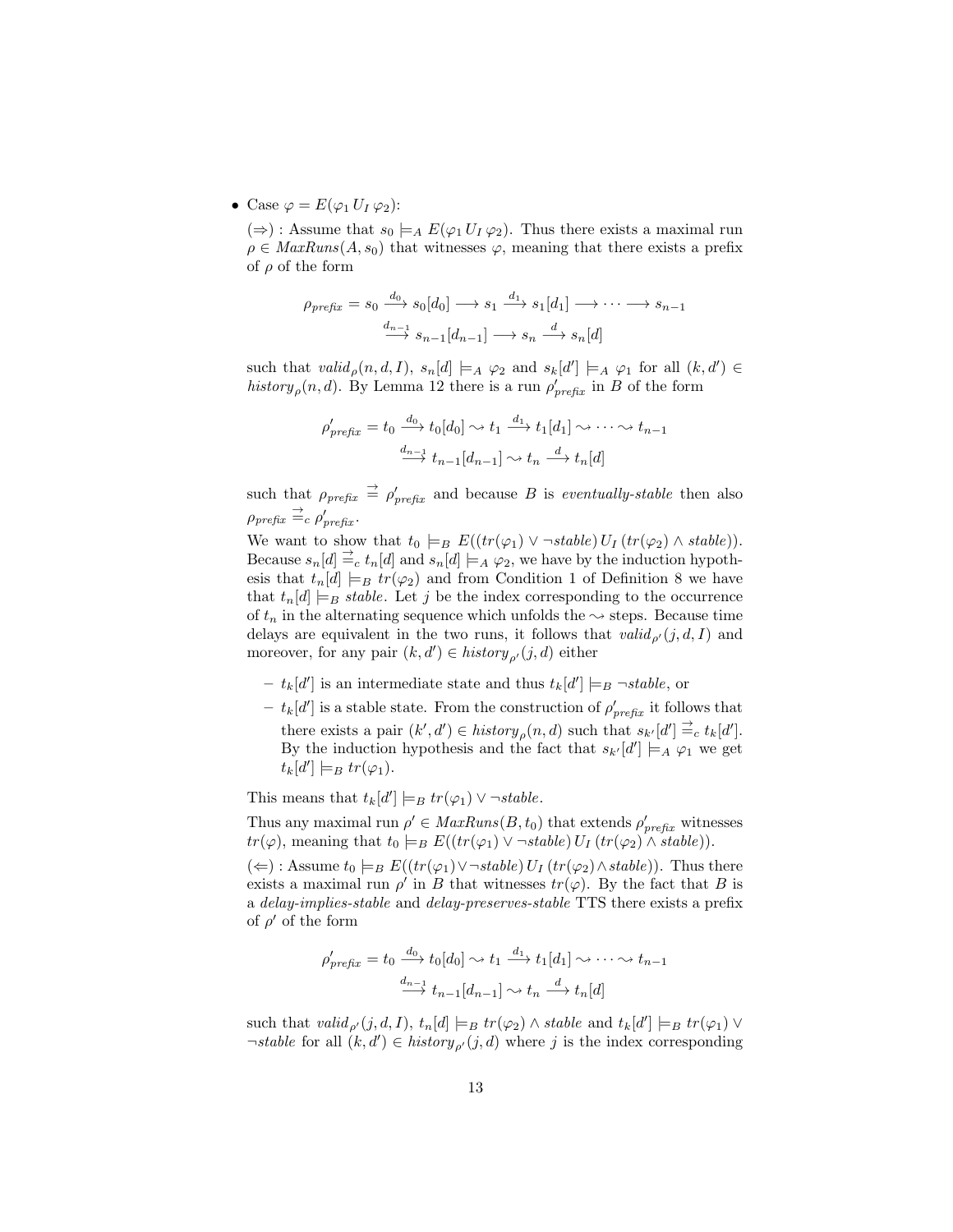to the occurrence of  $t_n$  in the alternating sequence which unfolds the  $\sim$ steps as before.

By Lemma 12 there exists a run  $\rho_{\text{prefix}}$  in A of the form

$$
\rho_{\text{prefix}} = s_0 \xrightarrow{d_0} s_0[d_0] \longrightarrow s_1 \xrightarrow{d_1} s_1[d_1] \longrightarrow \cdots \longrightarrow s_{n-1}
$$

$$
\xrightarrow{d_{n-1}} s_{n-1}[d_{n-1}] \longrightarrow s_n \xrightarrow{d} s_n[d]
$$

such that  $\rho_{prefix} \stackrel{\rightarrow}{=} \rho'_{prefix}$  and hence also  $\rho_{prefix} \stackrel{\rightarrow}{=} c \rho'_{prefix}$ .

We want to show that  $s_0 \models_A E(\varphi_1 U_I \varphi_2)$ . Because  $s_n[d] \stackrel{\rightharpoonup}{=} c t_n[d]$ and  $t_n[d] \models_B tr(\varphi_2) \land stable$ , we have by the induction hypothesis that  $s_n[d] \models_A \varphi_2$ . Since time delays are equivalent in the two runs, it follows that valid<sub>p</sub> $(n, d, I)$ . Further, for any pair  $(k', d') \in history_{\rho}(n, d)$ , it follows that there exists a  $(k, d') \in history_{\rho'}(j, d)$  such that  $s_k[t] \stackrel{\rightharpoonup}{=} c t_k[d']$ . By the induction hypothesis, it follows that  $s_{k'}[d'] \models_A \varphi_1$  because  $t_k[d'] \models_B tr(\varphi_1)$  due to the fact that  $t_k[d'] \models_B stable$ .

It then follows that any maximal run  $\rho \in \text{MaxRuns}(A, s_0)$  starting with  $\rho_{\text{prefix}}$  witnesses  $\varphi$ , thus  $s_0 \models_A E(\varphi_1 U_I \varphi_2)$ .

• Case  $\varphi = E(\varphi_1 R_I \varphi_2)$ :

(⇒) : Assume that  $s_0 \models_A E(\varphi_1 R_I \varphi_2)$ . By assumption, there exists a maximal run (infinite or finite)

$$
\rho = s_0 \xrightarrow{d_0} s_0[d_0] \longrightarrow s_1 \xrightarrow{d_1} s_1[d_1] \longrightarrow s_2 \xrightarrow{d_2} s_2[d_2] \longrightarrow \cdots
$$

in A that witnesses  $\varphi$ . This means that for all  $i \geq 0$  and all  $d \in \mathbb{R}_{\geq 0}$ , if  $valid_{\rho}(i, d, I)$  is true then either  $s_i[d] \models_A \varphi_2$  or there exists a  $(k, d') \in$ history<sub>p</sub> $(i, d)$  such that  $s_k[d'] \models_A \varphi_1$ .

By Lemma 14 it follows that there exists a maximal run

$$
\rho' = t_0 \xrightarrow{d_0} t_0[d_0] \rightsquigarrow t_1 \xrightarrow{d_1} t_1[d_1] \rightsquigarrow t_2 \xrightarrow{d_2} t_2[d_2] \rightsquigarrow \cdots \tag{1}
$$

in B such that  $\rho \stackrel{\rightharpoonup}{=}{}_c \rho'$  (see Definition 13).

We want to show that  $t_0 \models_B E((tr(\varphi_1) \land stable) R_I (tr(\varphi_2) \lor \neg stable)).$ For all  $i \geq 0$  and all  $d \in \mathbb{R}_{\geq 0}$ , if  $valid_{\rho'}(i, d, I)$  is true then either

- $t_i[d]$  is an intermediate state and then  $t_i[d] \models_B \neg stable$ , or
- $t_i[d]$  is a stable state. This means that  $t_i[d]$  has a distinguished index in Equation 1. Let h be the index of  $t_i[d]$  in Equation 1. It follows from the construction of  $\rho'$  that  $s_h[d] \stackrel{\rightarrow}{=} c t_h[d]$ . There are two cases to consider:
	- ∗ either  $s_h[d] \models_A \varphi_2$  and then by the induction hypothesis it follows that  $t_h[d] \models_B tr(\varphi_2)$ , or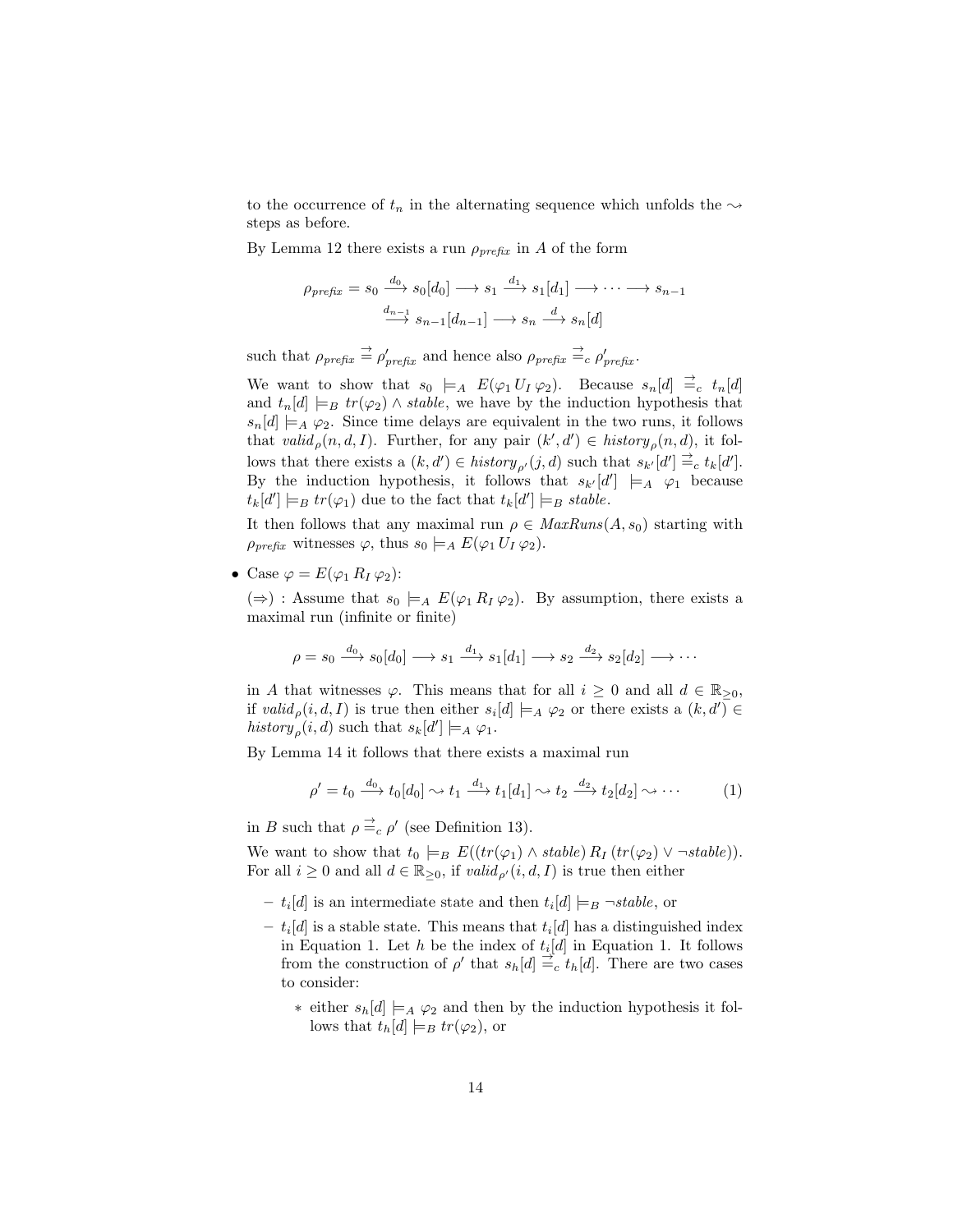\* there exists  $(\ell', d')$  ∈ history<sub>ρ</sub> $(h, d)$  such that  $s_{\ell'}[d'] \models_A \varphi_1$ . From the construction of  $\rho'$  it follows that there exists a pair  $(\ell, d') \in history_{\rho'}(i, d)$  such that  $s_{\ell'}[d'] \stackrel{\rightharpoonup}{=}{}_{c} t_{\ell}[d']$ . By the induction hypothesis, it follows that  $t_{\ell}[d'] \models_B tr(\varphi_1) \wedge stable$ .

This in turn means that  $t_0 \models_B E((tr(\varphi_1) \land stable) R_I (tr(\varphi_2) \lor \neg stable)).$ 

 $(\Leftarrow)$ : Assume that  $t_0 \models_B E((tr(\varphi_1) \land stable) R_I (tr(\varphi_2) \lor \neg stable))$ . Hence there exists a maximal run (infinite or finite) in  $B$  that witnesses  $tr(\varphi)$  and since  $B$  is a *delay-implies-stable*, *delay-preserves-stable* and *eventually*stable TTS, the run has the following form:

$$
\rho' = t_0 \xrightarrow{d_0} t_0[d_0] \rightsquigarrow t_1 \xrightarrow{d_1} t_1[d_1] \rightsquigarrow t_2 \xrightarrow{d_2} t_2[d_2] \rightsquigarrow \cdots
$$

This means that for all  $i \geq 0$  and all  $d \in \mathbb{R}_{\geq 0}$ , if  $valid_{\rho'}(i, d, I)$  is true then either  $t_i[d] \models_B tr(\varphi_2) \vee \neg stable$  or there exists a  $(k, d') \in history_{\rho'}(i, d)$ such that  $t_k[d'] \models_B tr(\varphi_1) \land stable.$ 

By Lemma 14 it follows that there exists a maximal run

$$
\rho = s_0 \xrightarrow{d_0} s_0[d_0] \longrightarrow s_1 \xrightarrow{d_1} s_1[d_1] \longrightarrow s_2 \xrightarrow{d_2} s_2[d_2] \longrightarrow \cdots
$$

in A such that  $\rho \stackrel{\rightarrow}{=} c \rho'$ .

We want to show that  $s_0 \models_A E(\varphi_1 R_I \varphi_2)$ . For all  $i \geq 0$  and all  $d \in \mathbb{R}_{\geq 0}$ , we have that  $s_i[d] \stackrel{\rightarrow}{=} c t_i[d]$  and whenever  $valid_\rho(i, d, I)$  is true then

- either  $t_i[d] \models_B tr(\varphi_2)$  and then by the induction hypothesis we have that  $s_i[d] \models_A \varphi_2$ , or
- there exists some  $(\ell', d') \in history_{\rho'}(j, d)$ , where j is the index corresponding to the occurrence of  $t_i$  in the alternating sequence which unfolds the  $\sim$  steps, such that  $t_{\ell'}[d'] \models_B tr(\varphi_1) \wedge stable$ . From the construction of  $\rho$ , it follows that there exists a pair  $(\ell, d') \in history_{\rho}(i, d)$ such that  $s_{\ell}[d'] \stackrel{\rightharpoonup}{=}{}_{c} t_{\ell'}[d']$ . By the induction hypothesis, it follows that  $s_{\ell}[d'] \models_A \varphi_1.$

This in turn means that  $s_0 \models_A E(\varphi_1 R_I \varphi_2)$ .

Observe that for the case of  $E(\varphi_1 U_I \varphi_2)$  we used Lemma 12 which requires only a one-by-many correspondence. On the other hand, to prove the case of  $E(\varphi_1 R_I \varphi_2)$  we used the *eventually-stable* property and Lemma 14, which requires a complete one-by-many correspondence. Hence, if the relation is only a one-by-many correspondence then the theorem still works for the safety fragment of TCTL as claimed in the first part of the theorem.  $\Box$ 

Example 15. The reason we need a complete one-by-many correspondence to preserve the full TCTL can be illustrated by considering systems A and C in Figure 4 where  $\{(s_0, u_0), (s_1, u_1), (s_2, u_4), (s_3, u_7)\}\$ is a one-by-many correspondence between states in A and C. In this particular example,  $s_0 \models_A A(p U_{[3,5]} q)$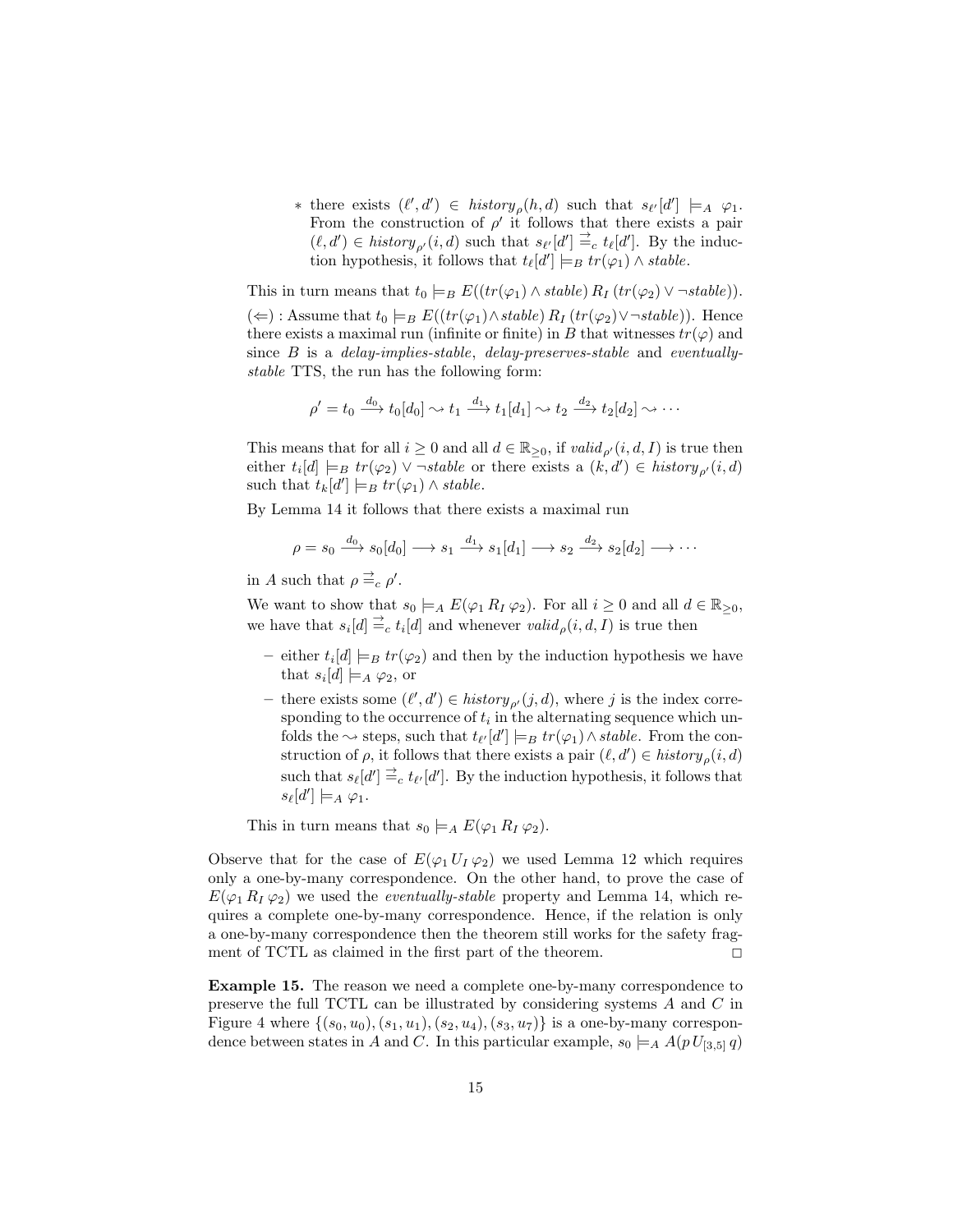but  $u_0 \not\models_B tr(A(p U_{[3,5]} q)) = A((p \vee \neg stable) U_{[3,5]} (q \wedge stable)).$  Both of the following maximal runs

$$
\rho = u_0 \xrightarrow{4.4} u_1 \longrightarrow u_2 \xrightarrow{0} u_2 \longrightarrow u_3 \xrightarrow{0^{\le}}
$$
  

$$
\rho' = u_0 \xrightarrow{4.4} u_1 \longrightarrow u_5 \xrightarrow{0} u_5 \longrightarrow u_6 \xrightarrow{0} u_6 \longrightarrow u_6 \longrightarrow u_6 \longrightarrow u_6 \longrightarrow \cdots
$$

in C are counter examples to  $tr(A(p U_{[3,5]} q)).$ 

## 2.4. Overall Methodology

We finish this section by recalling the steps needed in order to apply the framework to a particular translation between two time-dependent systems. Assume that we designed an algorithm that for a given system A constructs a system  $B$  together with the notion of stable states in the system  $B$ . In order to apply our framework, we need to perform the following steps.

- 1. Show that B is a delay-implies-stable and delay-preserves-stable TTS (and optionally an eventually-stable TTS).
- 2. Define a proposition translation function  $tr_p: \mathcal{AP}_A \longrightarrow \mathcal{AP}_B$ .
- 3. Define a relation  $\mathcal R$  and show that it fulfills Conditions 1–6 of Definition 8.

Theorem 10 now allows us to conclude that the translation preserves the full TCTL (or its safety fragment if  $R$  is only a one-by-many correspondence).

The framework generalizes earlier translations presented in [18] and [21] that dealt with concrete cases. Apart from these, the framework covers some other concrete results as those in [14, 24, 30, 46].

In what follows, we shall demonstrate an application of this general method to proving the correctness of two translation from timed-arc Petri nets to networks of timed automata.

## 3. Timed-Arc Petri Net

We shall now define the model of Timed-Arc Petri nets (TAPN) where time features are associated to tokens in the net and arcs contain time intervals restricting the ages of tokens available for transition firing. We define the model in its full generality as implemented in TAPAAL, including age invariants and transport/inhibitor arcs. We start by an informal description of the model.

Figure 5 shows a graphical representation of a simple TAPN. The net contains five places drawn as circles, and one transition drawn as a rectangle. In the places p0 and p1 there is one token of age 0, and in the place p3 there is one token of age 2. The tokens' age and their placement in the net constitute a marking. The net contains three types of arcs: normal arcs drawn with an arrow tip, transport arcs drawn with a diamond tip, and inhibitor arcs drawn with a circle tip. Arcs pointing from a place to a transition are called *input* arcs and arcs from transitions to places are called output arcs. The places p2 and p5 moreover contains age invariants written below the places. Note that the transport arcs always come in pairs of an input and an output arc and the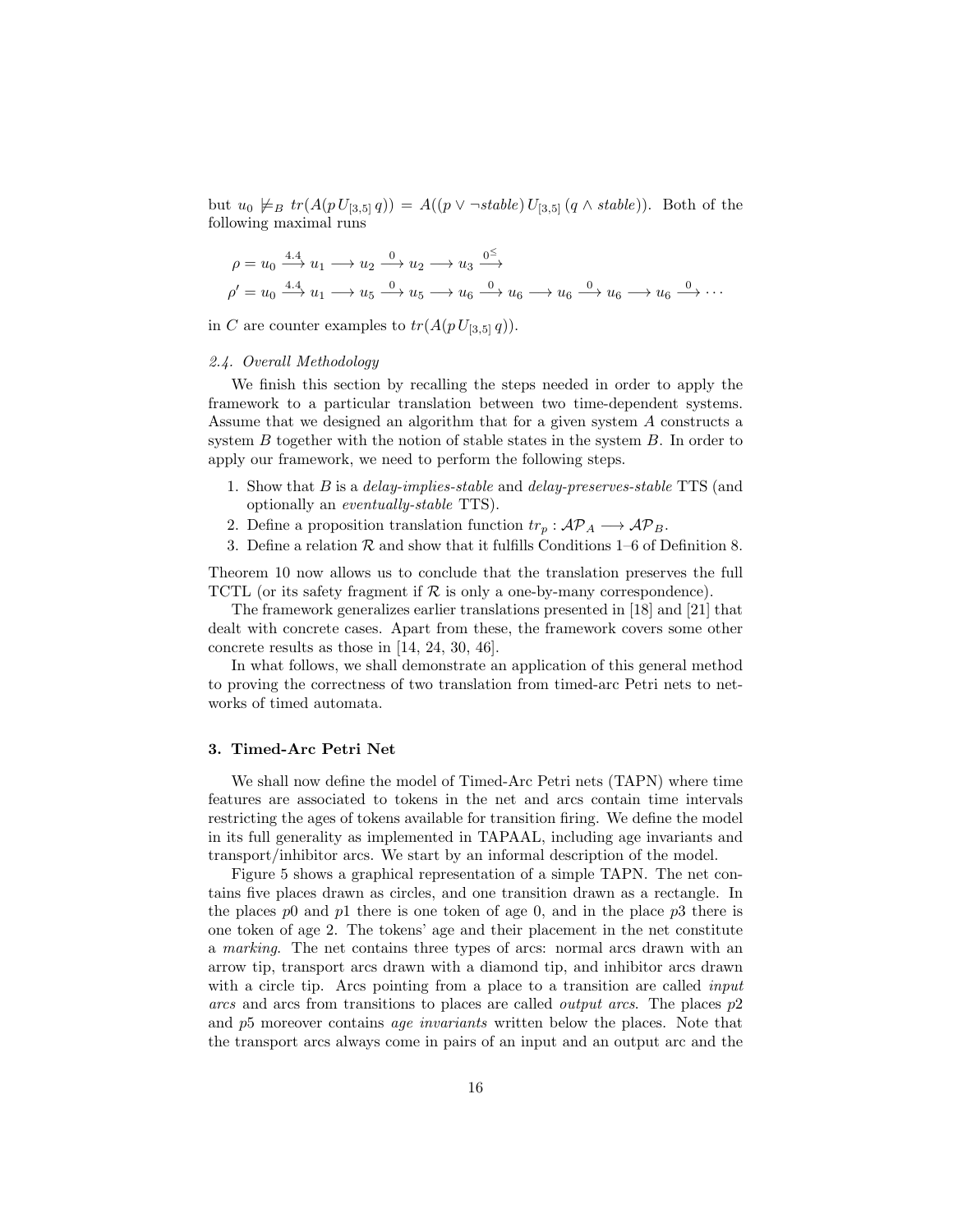

Figure 5: A timed arc Petri Net

annotation :1 after the interval and on the output arc denotes the pairing of the two arcs (if there was another pair of transport arcs associated with the transition  $t$  it would have the annotation  $:2$  and so on).

The behaviour of the net is described through evolution of markings. A marking can evolve either through a *time-delay* where all tokens in the net simultaneously become older, or trough transition firing where tokens are moved between places. A time-delay increases the age of all tokens with the same value as long as no tokens break the age invariants in their locations. In the example of Figure 5 we can delay e.g. 1.7 units of time but we can not make a time-delay of 6.1 as this would break the age invariant in place  $p2$ . A transition can fire only if all its normal and transport input arcs have at least one token in their input places such that the ages of these tokens satisfy the time intervals on the corresponding arcs. On the contrary, an inhibitor arc inhibits the firing of a transition if there is a token within the time-interval on the inhibitor arc. When we fire a transition we remove a token from each input place and create a new token in each of the output places. For normal arcs we produce new tokens of age 0; for transport arcs we carry the age of the consumed token to the target place. Moreover, a transition can only be fired if the tokens transmitted by the transport arcs do not violate any age invariants.

## 3.1. Syntax

We define the set of invariant intervals  $\mathcal{I}^{inv}$  as a subset of time intervals  $\mathcal{I}$ that contain the value zero, i.e.,  $\mathcal{I}^{inv} = \{I \in \mathcal{I} \mid 0 \in I\}$ . Let also **Type** be a set of arc types such that  $Type = \{Normal, Inhib\} \cup \{Transport_i \mid i \in \mathbb{N}\}\$  where the transport arc types have an index as we need to pair exactly one input and output arc in order to form a pair of transport arcs.

Definition 16 (Timed-Arc Petri Net). A timed-arc Petri net (TAPN) is a 7-tuple  $N = (P, T, IA, OA, c, Type, Inv)$  where

- $P$  is a finite set of places,
- T is a finite set of transitions such that  $P \cap T = \emptyset$ ,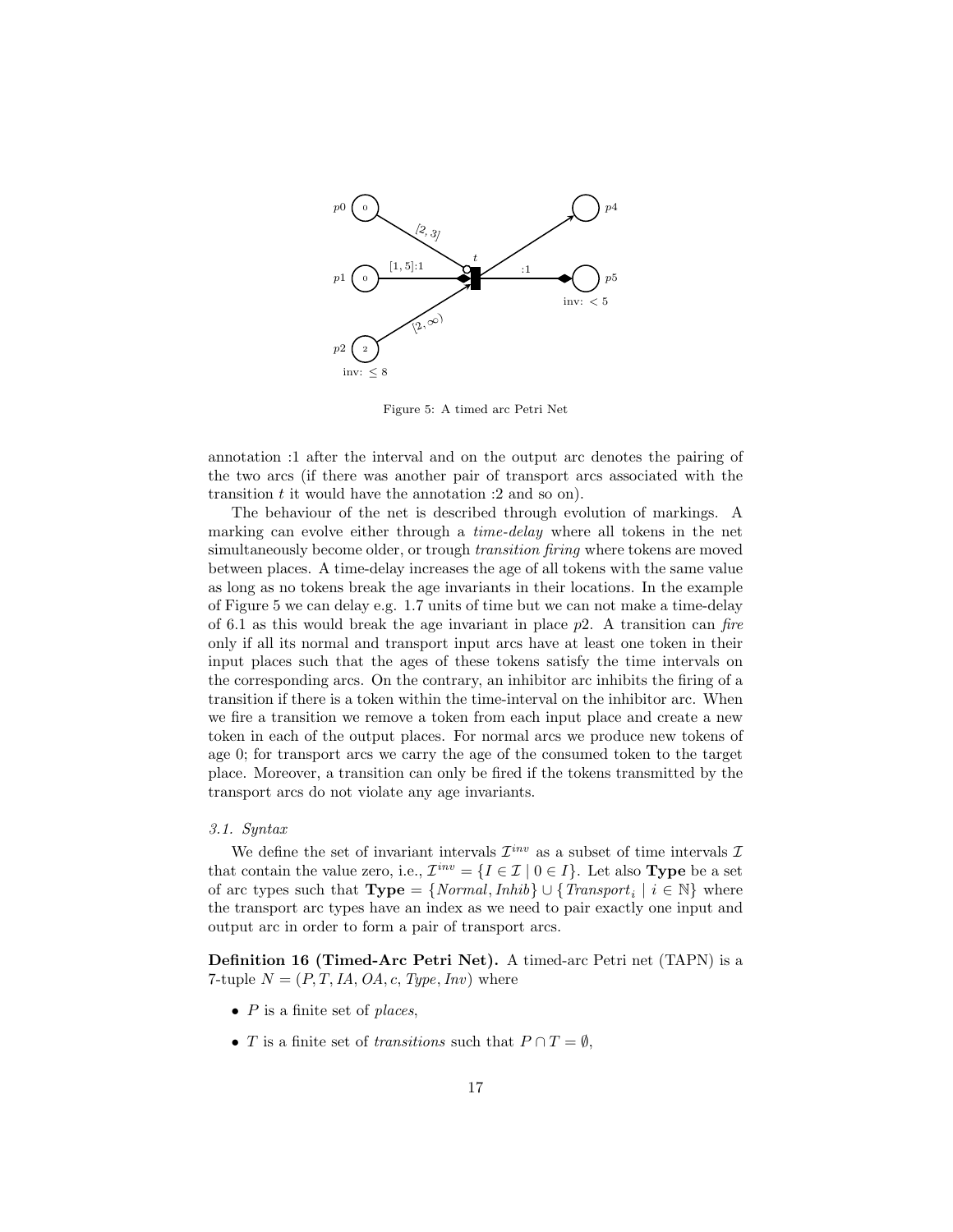- $IA \subseteq P \times T$  is a finite set of *input arcs*,
- $OA \subseteq T \times P$  is a finite set of *output arcs*,
- $c: I\!A \to \mathcal{I}$  is a *time constraint function* assigning intervals to all input arcs,
- Type : IA ∪ OA  $\rightarrow$  Type is a type function assigning a type to all arcs such that
	- if  $Type(a) = Inhib$  then  $a \in IA$ ,
	- − if  $Type((p, t)) = Transport_i$  for some  $(p, t) \in IA$  then there is exactly one  $(t, p') \in OA$  such that  $Type((t, p')) = Transport_i$ , and
	- if  $Type((t, p')) = Transport_i$  for some  $(t, p') \in OA$  then there is exactly one  $(p, t) \in IA$  such that  $Type((p, t)) = Transport_i$ ,
- Inv:  $P \to \mathcal{I}^{inv}$  is a function assigning age invariants to places.

The preset of input places of a transition  $t \in T$  is defined as  $\mathbf{e}^t = \{p \in P \mid \mathbf{e}^t\}$  $(p, t) \in IA$ ,  $Type((p, t)) \neq Inhib$ . Similarly, the postset of output places of t is defined as  $t^{\bullet} = \{p \in P \mid (t, p) \in OA\}$ . Let the inhibitor preset be defined as  $\circ t =$  ${p \in P \mid (p, t) \in IA, Type((p, t)) = Inhib}.$  We also let  $\max(t) = \max(|\mathbf{e}_t|, |t^{\bullet}|)$ denote the largest in or out degree of the transition t.

## 3.2. Semantics

We will now introduce the semantics of TAPN. Given a set  $X$ , we define the set of finite multisets on X,  $\mathcal{B}(X)$ , as the set of functions  $B: X \to \mathbb{N}_0$  such that  $|\{x \in X \mid B(x) > 0\}| < \infty$ . We say that  $x \in B$  iff  $B(x) > 0$  and use the standard set notation and operations for manipulating with multisets.

Now we define the markings of a TAPN considering finite multisets of nonnegative real numbers in  $\mathcal{B}(\mathbb{R}_{\geq 0})$ . These real numbers represent the ages of tokens in each place and of course they have to respect the corresponding age invariants.

**Definition 17 (Marking).** Let  $N = (P, T, IA, OA, c, Type, Inv)$  be a TAPN. A marking M on N is a function  $M : P \longrightarrow \mathcal{B}(\mathbb{R}_{\geq 0})$  where for every place  $p \in P$  and every (age of a) token  $x \in M(p)$  we have  $x \in Inv(p)$ . The set of all markings over N is denoted by  $\mathcal{M}(N)$ .

We will use the notation  $(p, x)$  to refer to a token in the place p of age  $x \in \mathbb{R}_{>0}$ . Likewise, we will write  $M = \{(p_1, x_1), (p_2, x_2), \ldots, (p_n, x_n)\}\$ for a multiset representing a marking  $M$  with  $n$  tokens. A marked TAPN is a pair  $(N, M_0)$  where N is a TAPN and  $M_0$  is an initial marking on N where all tokens have the age 0.

**Definition 18 (Enabledness).** Let  $N = (P, T, IA, OA, c, Type, Inv)$  be a TAPN. We say that a transition  $t \in T$  is enabled in a marking M by the sets of tokens  $In(t) = \{(p, x_p) | p \in \cdot t\} \subseteq M$  if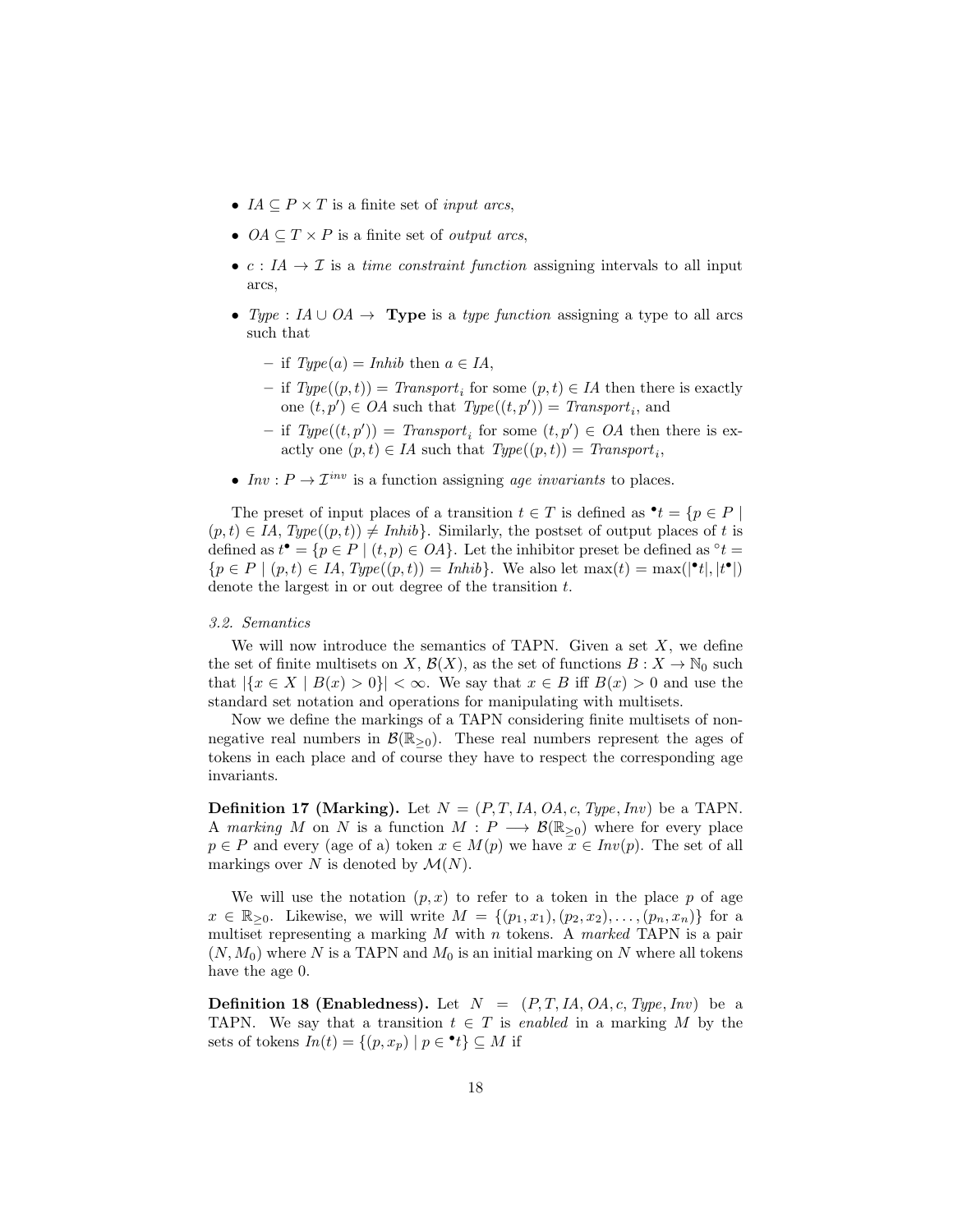• for all input arcs except the inhibitor arcs there is a token in the input place with an age satisfying the age guard of the arc, i.e.

$$
\forall p \in \mathbf{^{\bullet}}t. \ x_p \in c((p, t))
$$

• for all inhibitor arcs there is no token in the input place of the arc with an age satisfying the age guard of the arcs respectively, i.e.

$$
\forall p \in {}^{\circ}t. \ \forall x \in M(p). \ x \notin c((p, t))
$$

• for any pair of transport arcs, the age of the transported token must satisfy the invariant of the target place, i.e.

$$
\forall (p, t) \in IA. \ \forall (t, p') \in OA.
$$

$$
Type((p,t)) = Type((t,p')) = Transport_i \Rightarrow x_p \in Inv(p') \ .
$$

**Definition 19 (Behaviour).** Let  $N = (P, T, IA, OA, c, Type, Inv)$  be a TAPN, M a marking on N and  $t \in T$  a transition.

• Let t be enabled in the marking M by the set  $In(t) = \{(p, x_p) | p \in \cdot t\} \subseteq$ M and let

 $Out(t) = \{(p', 0) | (t, p') \in OA, Type((t, p')) = Normal\}$  ∪

 $\{(p', x_p) \mid (t, p') \in OA$ ,  $Type((t, p')) = Transport_i = Type((p, t))\}$ .

Then t can fire and produce a marking  $M'$  defined as

$$
M' = (M \setminus In(t)) \cup Out(t)
$$

where \ and ∪ are operations on multisets.

• A time delay  $d \in \mathbb{R}_{\geq 0}$  is allowed in M if  $(x + d) \in Inv(p)$  for all  $p \in P$ and all  $x \in M(p)$ , i.e., by delaying d time units no token violates any of the age invariants. By delaying d time units in M we reach a marking  $M'$ defined as

$$
M'(p) = \{x + d \mid x \in M(p)\}\
$$

for all  $p \in P$ .

A given TAPN N defines a timed transition system  $(\mathcal{M}(N), \longrightarrow, \mathcal{AP}, \mu)$ where states are markings of N and for two markings  $M$  and  $M'$  we have  $M \longrightarrow M'$  if by firing some transition in M we can reach the marking M' and  $M \stackrel{d}{\longrightarrow} M'$  if by delaying d time units in M we reach the marking M'. For notational convenience, we shall sometimes annotate discrete transitions with the names of the transitions that were fired. Observe that due to age invariants there may be markings from which no firing nor time delay transitions are possible.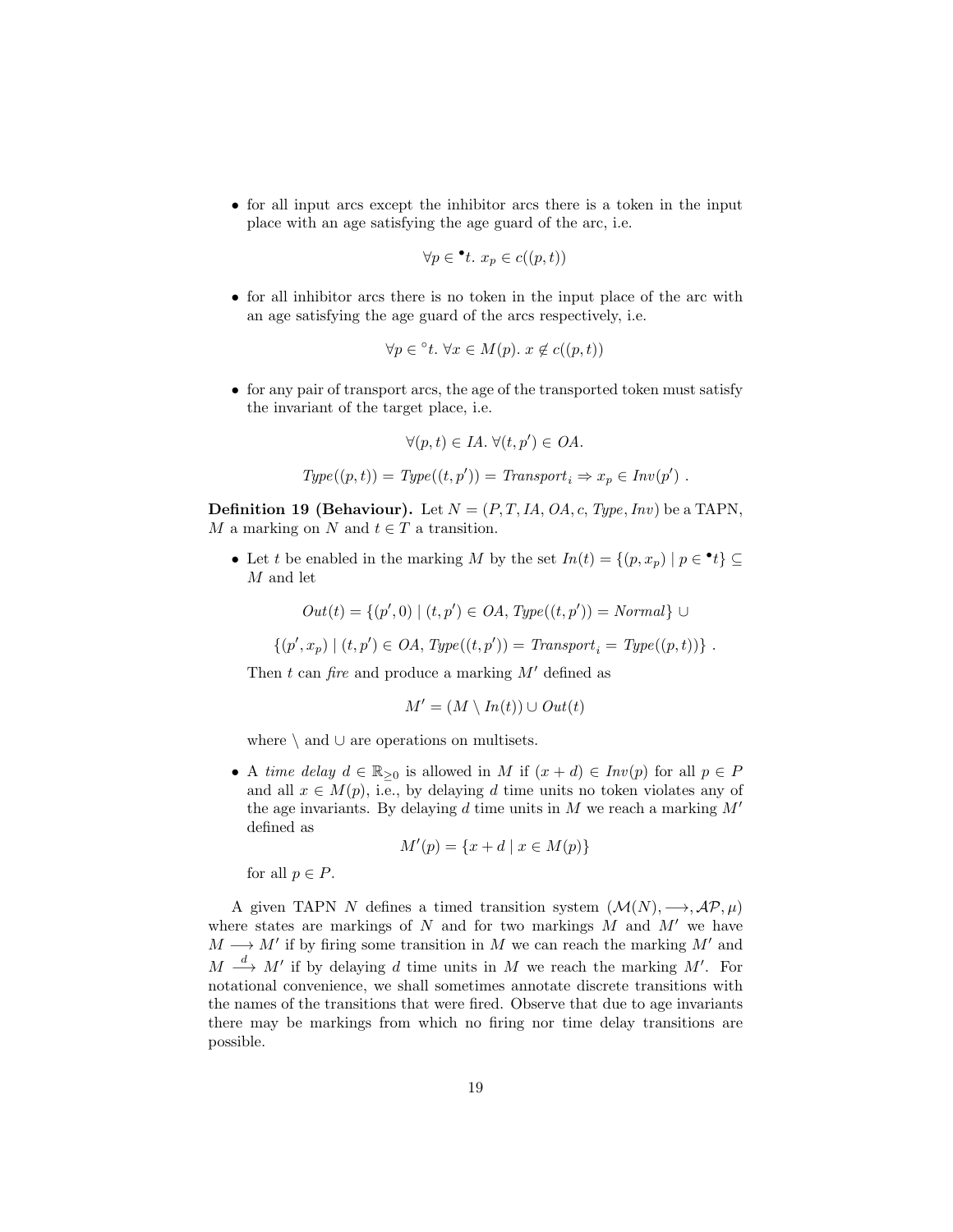The atomic propositions are defined as

$$
\mathcal{AP} \stackrel{\text{def}}{=} \{ (p \bowtie n) \mid p \in P, n \in \mathbb{N}_0 \text{ and } \bowtie \in \{ \langle \langle \langle \langle \rangle, \rangle \rangle, \langle \rangle \} \}.
$$

The interpretation is that a proposition  $(p \bowtie n)$  is true in a marking M iff the number of tokens in the place  $p$  satisfies the proposition in question with respect to n, formally  $\mu(M) \stackrel{\text{def}}{=} \{(p \bowtie n) \mid |M(p)| \bowtie n\}$  where  $\bowtie$  is one of the (standard mathematical) operators and  $|M(p)|$  is the cardinality of the multiset  $M(p)$ .

We made the choice of observing only the number of tokens in the places of the net, not their ages. This will simplify our exposition but it is still possible to ask about the presence of a token of a given age  $d$  in a place  $p$ . This can be, for example, done by adding a new transition consuming a token in the interval  $[d, d]$  from p while marking a newly added "observer" place. Then the reachability of a marking with a token in the added place corresponds to the presence of a token of the age d in the place p.

## 4. Networks of Timed Automata

Now we introduce the model of Networks of Timed Automata (NTA) with integer variables, handshake synchronization and broadcast synchronization.

## 4.1. Preliminaries

Let  $C = \{c_1, c_2, \ldots\}$  be a finite set of real-valued *clocks*. A *clock guard* is a boolean expression defined by the abstract syntax:

$$
g_1, g_2 ::= true \mid c_1 \bowtie n \mid c_1 - c_2 \bowtie n \mid g_1 \wedge g_2
$$

where  $c_1, c_2 \in C$ ,  $n \in \mathbb{N}_0$  and  $\infty \in \{<,\leq,=,\geq,\geq\}$ . The set of all clock guards over the set of clocks C is denoted by  $\mathcal{G}(C)$ . Invariants are defined as guards with the restriction that  $\bowtie \in \{\leq, <\}$ . We denote the set of all clock invariants over the set of clocks C as  $\mathcal{G}_{Inv}(C)$ .

A *clock valuation* of C is a function  $v : C \to \mathbb{R}_{\geq 0}$ . Let v be a valuation and  $d \in \mathbb{R}_{\geq 0}$ . We define the valuation  $v + d$ , where all clocks are delayed by d, by  $(v + d)(c) \stackrel{\text{def}}{=} v(c) + d$  for every  $c \in C$ . For every set  $R \subseteq C$  we define the valuation  $v[R] : C \to \mathbb{R}_{\geq 0}$ , where all clocks in R are reset to zero, by  $v[R](c) \stackrel{\text{def}}{=} v(c)$  for  $c \in C \setminus R$  and  $v[R](c) = 0$  for  $c \in R$ .

The satisfaction relation  $v \models g$  (i.e. when a valuation satisfies a guard or an invariant  $q$ ) is defined in the natural way.

Let  $X$  be a finite set of integer variables. Arithmetic variable expressions over  $X$  are defined by the abstract syntax:

$$
\mathit{expr}_1, \mathit{expr}_2 ::= m \;\; | \;\; x \;\; | \;\; \mathit{expr}_1 + \mathit{expr}_2 \;\; | \;\; \mathit{expr}_1 - \mathit{expr}_2
$$

where  $m \in \mathbb{Z}$  and  $x \in X$ . We denote the set of all arithmetic variable expressions over the set of variables X by  $VE(X)$ .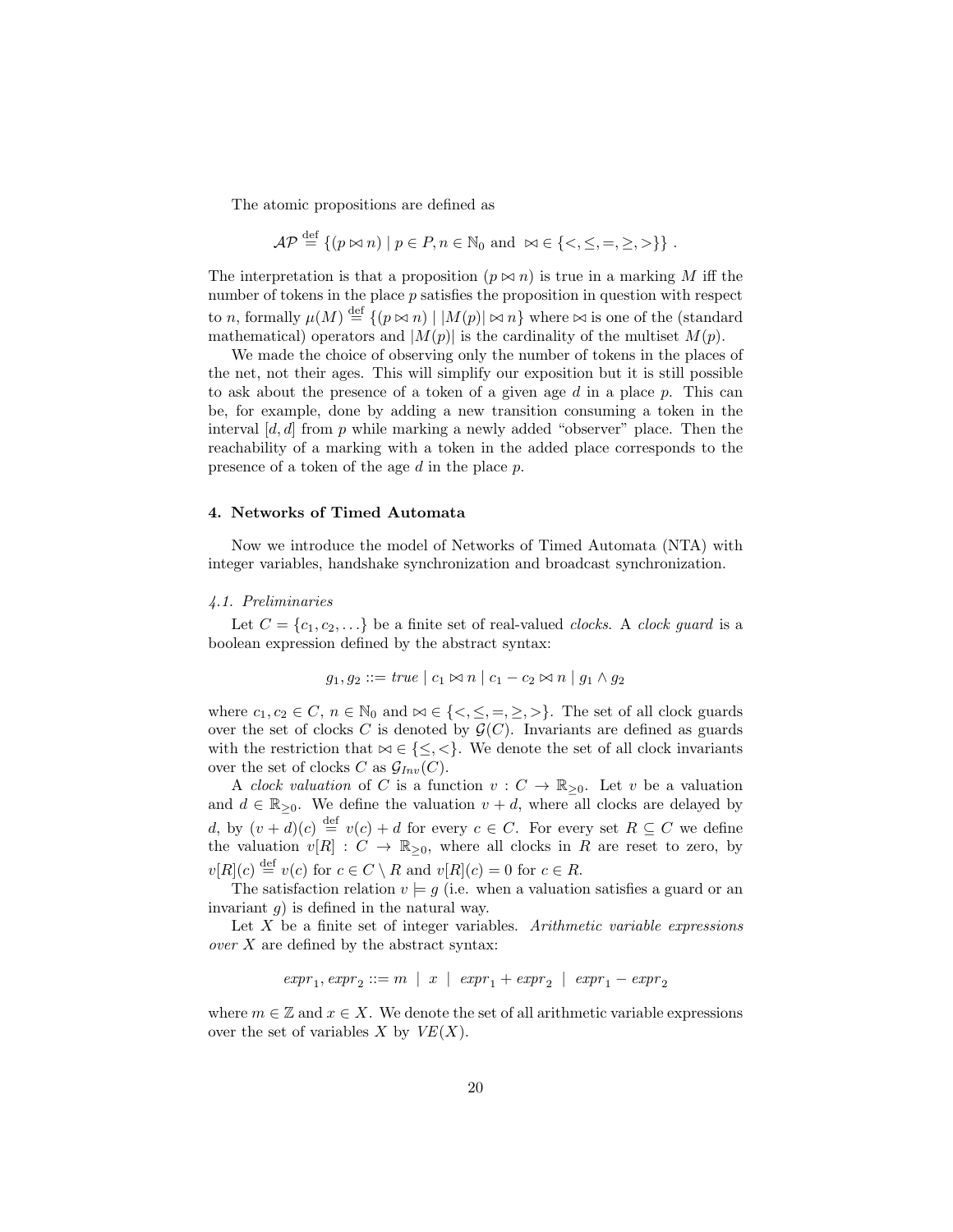A variable guard over  $X$  is a boolean expression defined by the following abstract syntax

$$
\phi_1, \phi_2 ::= true \mid expr_1 \bowtie expr_2 \mid \phi_1 \land \phi_2 \mid \phi_1 \lor \phi_2
$$

where  $\text{expr}_1, \text{expr}_2 \in \text{VE}(X)$  and  $\bowtie \in \{\leq, \leq, =, \geq, \geq\}$ . We denote the set of all variable guards over the set of variables  $X$  by  $VG(X)$ .

Variable assignments over X are expressions of the form  $x := \text{expr}$  where  $x \in X$  and  $expr \in VE(X)$ . We denote the set of all variable assignments over X by  $VA(X)$ . A set of non-conflicting variable assignments A is a finite subset of  $VA(X)$  where for every  $x \in X$  whenever  $(x := expr_1) \in A$  and  $(x := expr_2) \in A$ then  $\exp r_1 = \exp r_2$ .

A variable valuation is a function  $z : X \longrightarrow \mathbb{Z}$  and it is in the natural way extended to arithmetic variable expressions. A variable valuation z satisfies a variable guard  $\phi \in VG(X)$  (written as  $z \models \phi$ ) if the variable guard evaluates to true under the valuation z.

Given a set of non-conflicting variable assignments  $A$  and a variable valuation z, by  $z[A]$  we denote the variable valuation such that

$$
z[\mathcal{A}](x) = \begin{cases} z(exp) & \text{if } (x := expr) \in \mathcal{A} \\ z(x) & \text{otherwise.} \end{cases}
$$

4.2. Syntax

We can now define the model of timed automata.

Definition 20 (Timed Automaton). A Timed Automaton (TA) is a tuple  $(L, Act, C, X, \longrightarrow, I_C, I_X, \ell_0)$ , where

- $L$  is a finite set of locations,
- Act is a finite set of actions,
- $\bullet$  *C* is a finite set of clocks,
- $X$  is a finite set of integer variables,
- $\bullet \longrightarrow \subseteq L \times \mathcal{G}(C) \times V\mathcal{G}(X) \times Act \times 2^C \times 2^{VA(X)} \times L$  is a finite set of edges where for any  $(\ell, g, \phi, a, R, \mathcal{A}, \ell') \in \longrightarrow$  we require that A is a finite non-conflicting set of variable assignments,
- $I_C: L \to \mathcal{G}_{Inv}(C)$  is a function assigning clock invariants to locations,
- $I_X: L \to VG(X)$  is a function assigning variable invariants to locations,
- $\ell_0$  is the initial location.

We write  $\ell \stackrel{g,\phi,a,R,\mathcal{A}}{\longrightarrow} \ell'$  instead of  $(\ell, g, \phi, a, R, \mathcal{A}, \ell') \in \longrightarrow$  and say that  $\ell$  is the source location, g is the tested clock guard and  $\phi$  the variable guard, a is the executed action,  $R$  is the set of clocks to be reset,  $A$  is the set of non-conflicting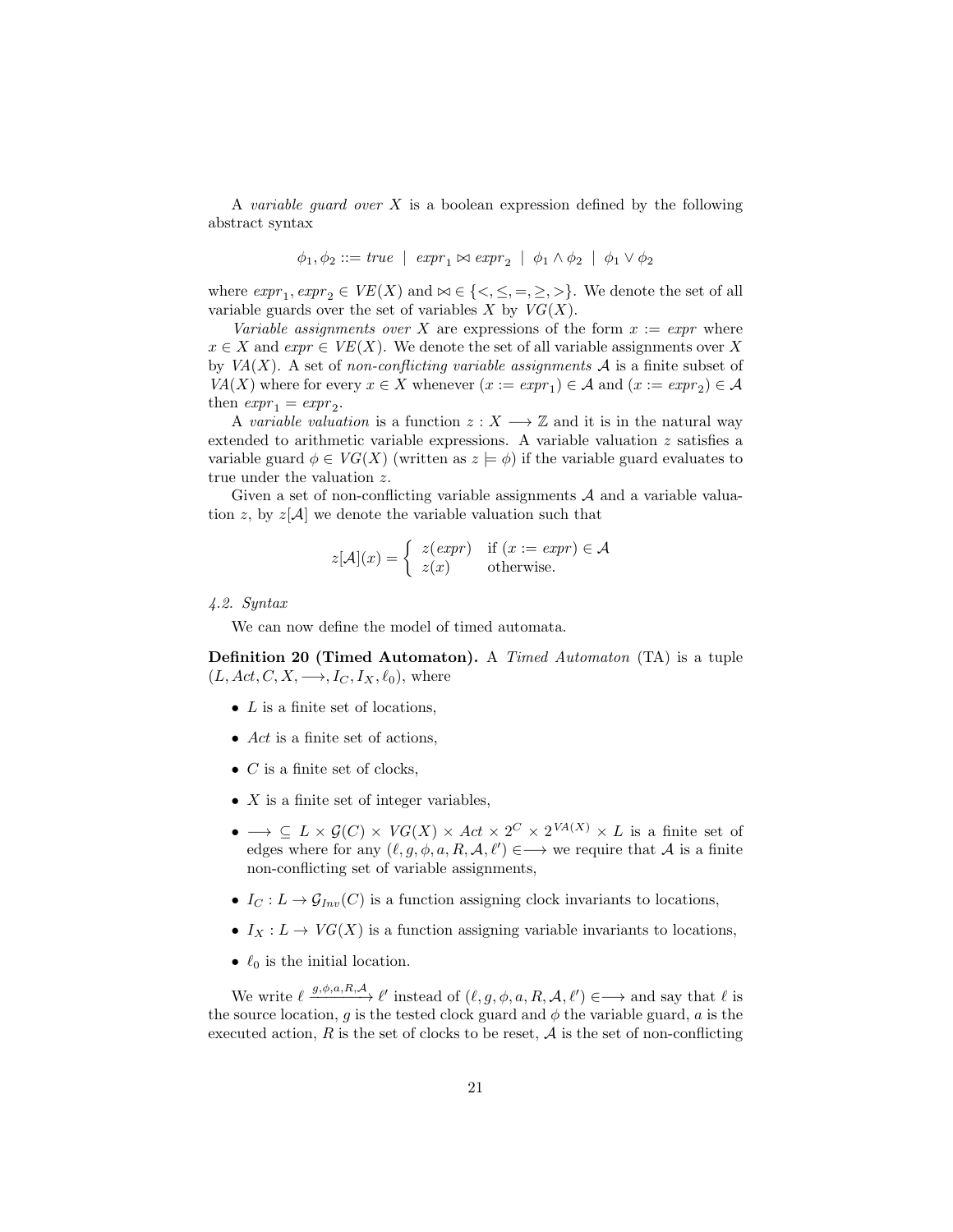variable assignments to make and  $\ell'$  is the target location. For notational convenience, we shall sometimes conjunct clock and variable invariants when drawing the automata.

A network of timed automata (NTA) is a parallel composition of a finite number of timed automata. We adopt the handshake synchronization and broadcast synchronization as supported by Uppaal.

Let *Chan* be a finite set of channels for handshake synchronization and let Broad be a finite set of channels for broadcast synchronization such that Chan ∩ Broad =  $\emptyset$ . Let  $\tau$  be an internal action such that  $\tau \notin \mathit{Chan} \cup \mathit{Broad}$ . We then define

$$
Act = \{c!, c? \mid c \in Chan\} \cup \{ai, ai \mid a \in Broad\} \cup \{\tau\}.
$$

The intuition is that c! makes a handshake synchronization request on the channel  $c$  and  $c$ ? is used to indicate that an automaton is prepared to receive the handshake signal. Furthermore,  $ai$  indicates broadcasting on the channel  $a$ and  $a\dot{s}$  means that an automaton is prepared to receive a broadcast signal on the channel a.

**Definition 21 (Network of Timed Automata).** Let  $n \in \mathbb{N}$  and let  $A_i =$  $(L_i, Act, C, X, \longrightarrow_i, I_C^i, I_X^i, \ell_0^i)$ , for all  $1 \leq i \leq n$ , be timed automata over a fixed set of actions  $Act$ , clocks  $C$  and integer variables  $X$ . A Network of Timed Automata (NTA) is a parallel composition of  $A_1, A_2, \ldots, A_n$  denoted by  $A = A_1 \parallel A_2 \parallel \ldots \parallel A_n$ .

## 4.3. Semantics

The semantics of a network of timed automata is given in terms of a TTS. The technical details, in particular of the broadcast synchronization, may look complicated but this is a necessary step as our aim is to argue about (and implement) translations producing UPPAAL timed automata and then use the model checker UPPAAL. The semantics below reflects the semantical choices made in the tool.

A configuration of an NTA is a tuple  $(\ell_1, \ell_2, \ldots, \ell_n, z, v)$  where  $\ell_i \in L_i$  for all  $1 \leq i \leq n$ , z is a variable valuation over X and v is a clock valuation over C such that for every  $i, 1 \leq i \leq n$ , we have  $z \models I_X^i(\ell_i)$  and  $v \models I_C^i(\ell_i)$ . We will denote the set of all configurations of a given NTA  $A$  by  $Conf(A)$ .

An NTA  $A = A_1 \parallel A_2 \parallel ... \parallel A_n$  where  $A_i = (L_i, Act, C, X, \longrightarrow_i, I_C^i, I_X^i, \ell_0^i)$ generates a TTS  $T(A) = (S, \rightarrow, \mathcal{AP}, \mu)$  such that

- $S = Conf(A)$ ,
- the transition relation −→ consists of
	- ordinary transitions:

 $(\ell_1, \ldots, \ell_i, \ldots, \ell_n, z, v) \longrightarrow (\ell_1, \ldots, \ell'_i, \ldots, \ell_n, z', v')$  if there exists an edge  $\ell_i \xrightarrow{g, \phi, \tau, R, A} i \ell'_i$  in the *i*'th automaton such that  $v \models g, z \models \phi$ ,  $v' = v[R], z' = z[A], v' \models I_C^i(\ell'_i) \wedge \bigwedge_{j \neq i} I_C^j(\ell_j) \text{ and } z' \models I_X^i(\ell'_i) \wedge \ell_j$  $\bigwedge_{j\neq i} I_X^j(\ell_j),$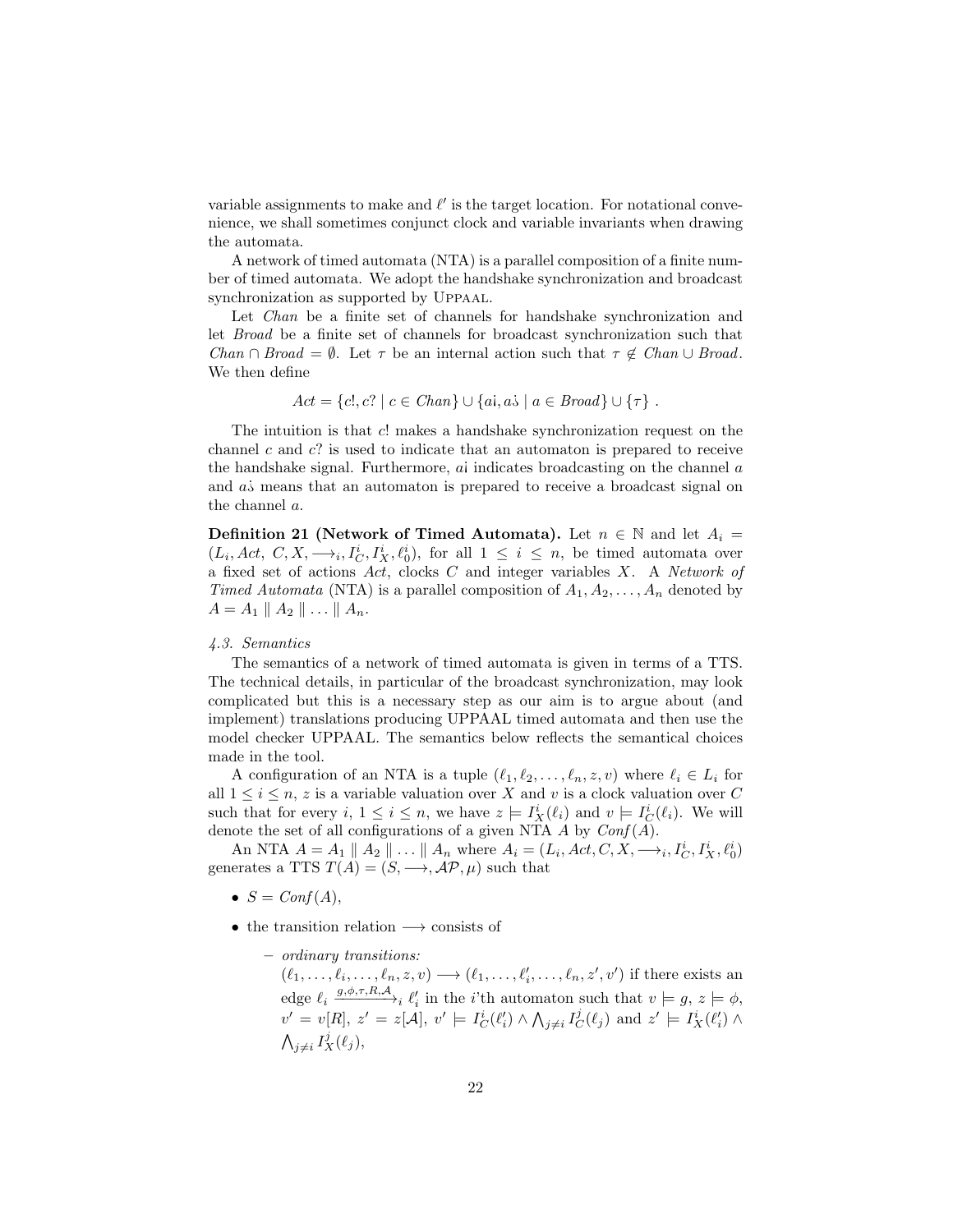– handshake synchronization transitions:

 $(\ell_1, ..., \ell_i, ..., \ell_j, ..., \ell_n, z, v) \longrightarrow (\ell_1, ..., \ell'_i, ..., \ell'_j, ..., \ell_n, z', v')$  if  $i \neq j$  and there are edges  $\ell_i \xrightarrow{g_i, \phi_i, a!, R_i, A_i} \ell'_i$  and  $\ell_j \xrightarrow{g_j, \phi_j, a?, R_j, A_j} \ell'_j$ <br>such that  $v \models g_i \land g_j, z \models \phi_i \land \phi_j, v' = v[R_i \cup R_j], z' = (z[\mathcal{A}_i])[\mathcal{A}_j],$  $v' \models I_C^i(\ell'_i) \wedge I_C^j(\ell'_j) \wedge \bigwedge_{k \neq i,j} I_C^k(\ell_k) \text{ and } z' \models I_X^i(\ell'_i) \wedge I_X^j(\ell'_j) \wedge$  $\bigwedge_{k\neq i,j} I_X^k(\ell_k),$ 

– broadcast synchronization transitions:

 $(\ell_1, \ldots, \ell_n, z, v) \longrightarrow (\ell'_1, \ldots, \ell'_n, z', v')$  if there exists an  $a \in Broad$ such that

- ∗ there exists an  $i, 1 \leq i \leq n$ , such that there is an edge  $\ell_i \stackrel{g_i, \phi_i, a_i, R_i, A_i}{\longrightarrow} \ell'_i$  in the *i*'th automaton and  $v \models g_i$  and  $z \models \phi_i$ ,
- ∗ let *J* be the set of all *j*,  $1 \leq j \neq i \leq n$  where there is an et *J* be the set of all *j*,  $1 \leq j \neq i \leq n$  where there is an edge  $\ell_j \xrightarrow{g_j, \phi_j, a, \dot{o}, R_j, A_j}$   $\ell'_j$  in the *j*'th automaton such that  $v \models$  $q_i$  and  $z \models \phi_i$ ,
- ∗ for all  $j \in \mathcal{J}$  we set  $\ell'_j$ ,  $\mathcal{A}_j$  and  $R_j$  according to the edge  $\ell_j \xrightarrow{g_j, \phi_j, a\dot{\phi}, R_j, A_j} \ell'_j$  (note that there may be more options),
- 
- ∗ for all  $j \notin \mathcal{J}$ ,  $1 \leq j \neq i \leq n$  we let  $\ell'_j = \ell_j$ ,  $\mathcal{A}_j = \emptyset$  and  $R_j = \emptyset$ , \*  $z' = (\ldots((\ldots(z[\mathcal{A}_i])[\mathcal{A}_1])[\mathcal{A}_2]) \ldots [\mathcal{A}_{i-1}])[\mathcal{A}_{i+1}]) \ldots [\mathcal{A}_n]$  and  $z' \models \bigwedge_{k=1}^n I_X^k(\ell_k'),$  and
- \*  $v' = v[R]$  where  $R = \bigcup_{k=1}^{n} R_k$  and  $v' \models \bigwedge_{k=1}^{n} I_C^k(\ell'_k)$ ,

– delay transitions:

$$
(\ell_1, \ldots, \ell_n, z, v) \xrightarrow{d} (\ell_1, \ldots, \ell_n, z, v + d) \text{ for all } d \in \mathbb{R}_{\geq 0} \text{ such that } v + d \models \bigwedge_{i=1}^n I_C^i(\ell_i),
$$

- $\mathcal{AP} \stackrel{\text{def}}{=} \{ (\# \ell \bowtie m) \mid \ell \in \cup_{i=1}^n L_i, m \in \mathbb{N} \text{ and } \bowtie \in \{ \leq, \leq, =, \geq, \geq \} \},\$ and
- $\mu: S \longrightarrow 2^{\mathcal{AP}}$  is a function assigning sets of true atomic propositions to states. A proposition ( $\#\ell \bowtie m$ ) is true in a configuration  $s \in S$  if and only if the number of parallel components that are currently in the location  $\ell$ satisfies the proposition with respect to m.

The initial state is  $(\ell_0^1, \ell_0^2, \ldots, \ell_0^n, z_0, v_0)$  where  $z_0(x) = 0$  for all  $x \in X$  and  $v_0(c) = 0$  for all  $c \in C$ . We assume that  $z_0$  and  $v_0$  always satisfy the invariants, i.e.  $z_0 \models \bigwedge_{i=1}^n I_X^i(\ell_0^i)$  and  $v_0 \models \bigwedge_{i=1}^n I_C^i(\ell_0^i)$ .

Remark 22. The set of atomic propositions used in the tool UPPAAL is more general; we defined only those that are needed for the purpose of our translations. Also note that for handshake and broadcast synchronizations, variable assignments are always evaluated in a specific order. First any assignments on the edge of the sender are evaluated and after that the assignments of any receivers are evaluated in the order from  $A_1$  to  $A_n$ . This follows the semantics of UP-PAAL timed automata and it will become important in the liveness-preserving translation. Finally, observe that transitions cannot be taken if the resulting configuration breaks some of the clock or variable invariants.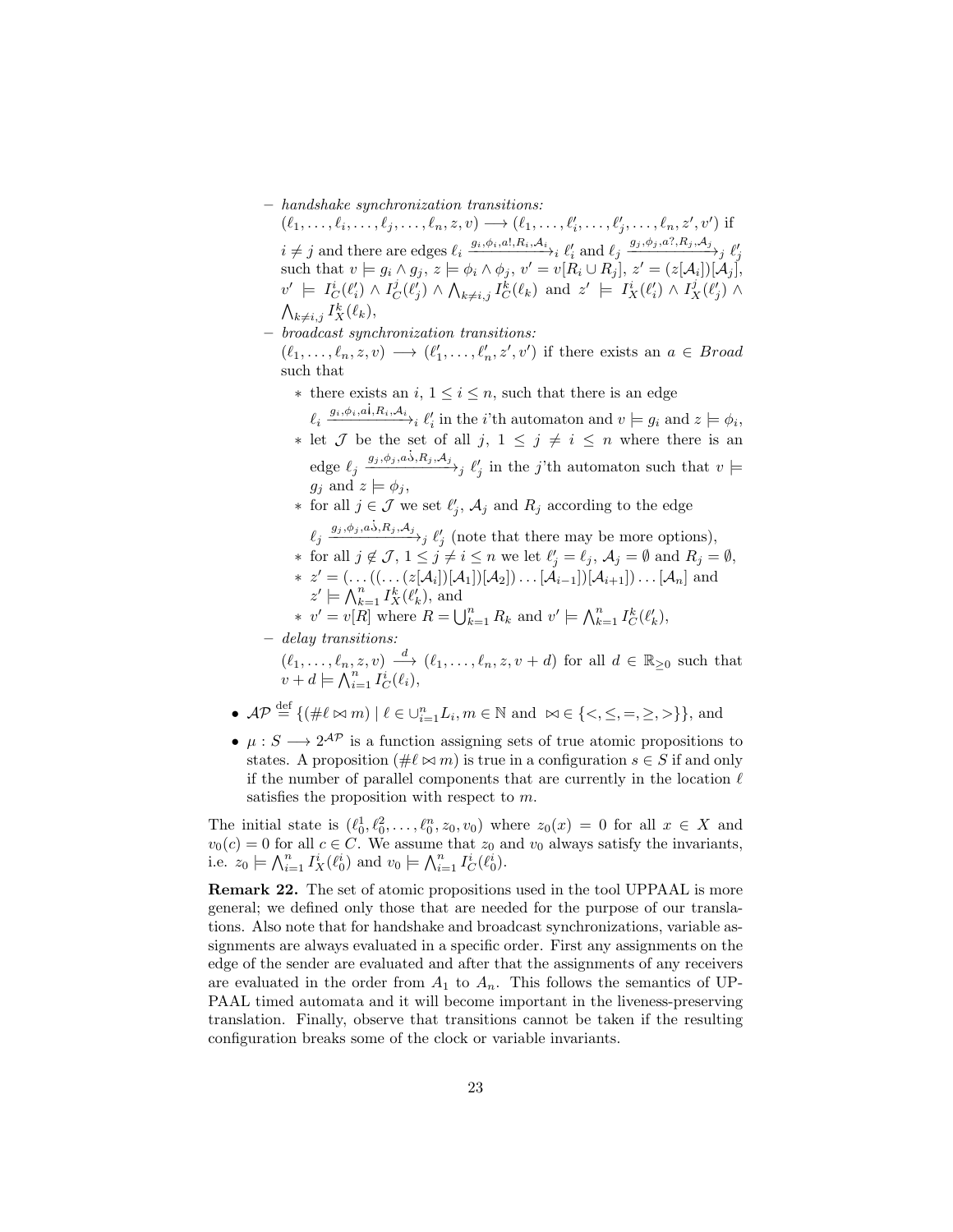## 5. Safety-Preserving Translation

In this section we describe a safety-preserving reduction from timed-arc Petri nets to networks of timed automata so that we can use the model checker Uppaal to verify TAPN properties. As the reachability problem for TAPN is in general undecidable [48], we restrict ourselves to bounded nets. A TAPN is k-bounded if the total number of tokens in any of its reachable markings is no more than  $k$ . A net is called *bounded* if it is  $k$ -bounded for some  $k$ .

Remark 23. In the actual implementation, we ask the user to provide a suggestion for  $k$  before we run the verification. If the net is  $k$ -bounded, and this is a decidable problem, then we provide conclusive answers. If not, then we still explore the state-space up to k tokens and report possibly discovered error traces but the answer can be also inconclusive. In this case the user is invited to increase  $k$  and try again.

In our first reduction we do not consider inhibitor arcs. This will allow us to develop an efficient safety-preserving translation for nets that do not use inhibitor arcs. In the section to follow, we will describe a different translation approach supporting inhibitor arcs and preserving also liveness properties.

In the presentation of the safety-preserving translation, we shall first describe a reduction from bounded TAPNs without inhibitor arcs to TAPNs of degree 2 where every transition has exactly two input and two output arcs. This reduction is followed by a translation from TAPNs of degree 2 to networks of timed automata using a handshake synchronization.

## 5.1. From k-Bounded TAPN to TAPN of Degree 2

To translate a given k-bounded TAPN with transitions that have more than two input or output places into a TAPN of degree 2 we have to simulate a single transition firing in the original net by a series of transitions in the net of degree 2. The problem is that when firing a given transition in a number of steps, other transition firings may interleave and thus some extra behaviour can be introduced. To prevent this from happening, we introduce a new mutex-like place called pstable such that it contains a token that is consumed before the sequence of transition firings begins and the token is returned back after the simulation of the selected transition is ended.

The translation is demonstrated in Figure 6, where a simple 3-bounded TAPN is translated into a TAPN of degree 2. The idea is that the token in the place  $p_{stable}$  will travel through the intermediate places  $p(t_{in}^1), p(t_{in}^2), p(t_{out}^2),$  $p(t_{out}^1)$  and finally return to  $p_{stable}$ . When the first transition  $p(t_{in}^1)$  is fired, a token of a suitable age from  $p_0$  is consumed and it is placed into the holding place  $p_h(t^1)$ . Then a token from  $p_1$  is consumed and placed into  $p_h(t^2)$ . Because  $|\cdot t|$  <  $|t^{\bullet}|$  a special place called  $p_{capacity}$  (used as a repository of the presently unused tokens) is created. By firing the transition  $t^3$  a new token of age 0 is produced into  $p_3$ . Finally, the tokens placed in  $p_h(t^2)$  and  $p_h(t^1)$  are moved to the appropriate output places by firing the transitions  $t_{out}^2$  and  $t_{out}^1$ . Note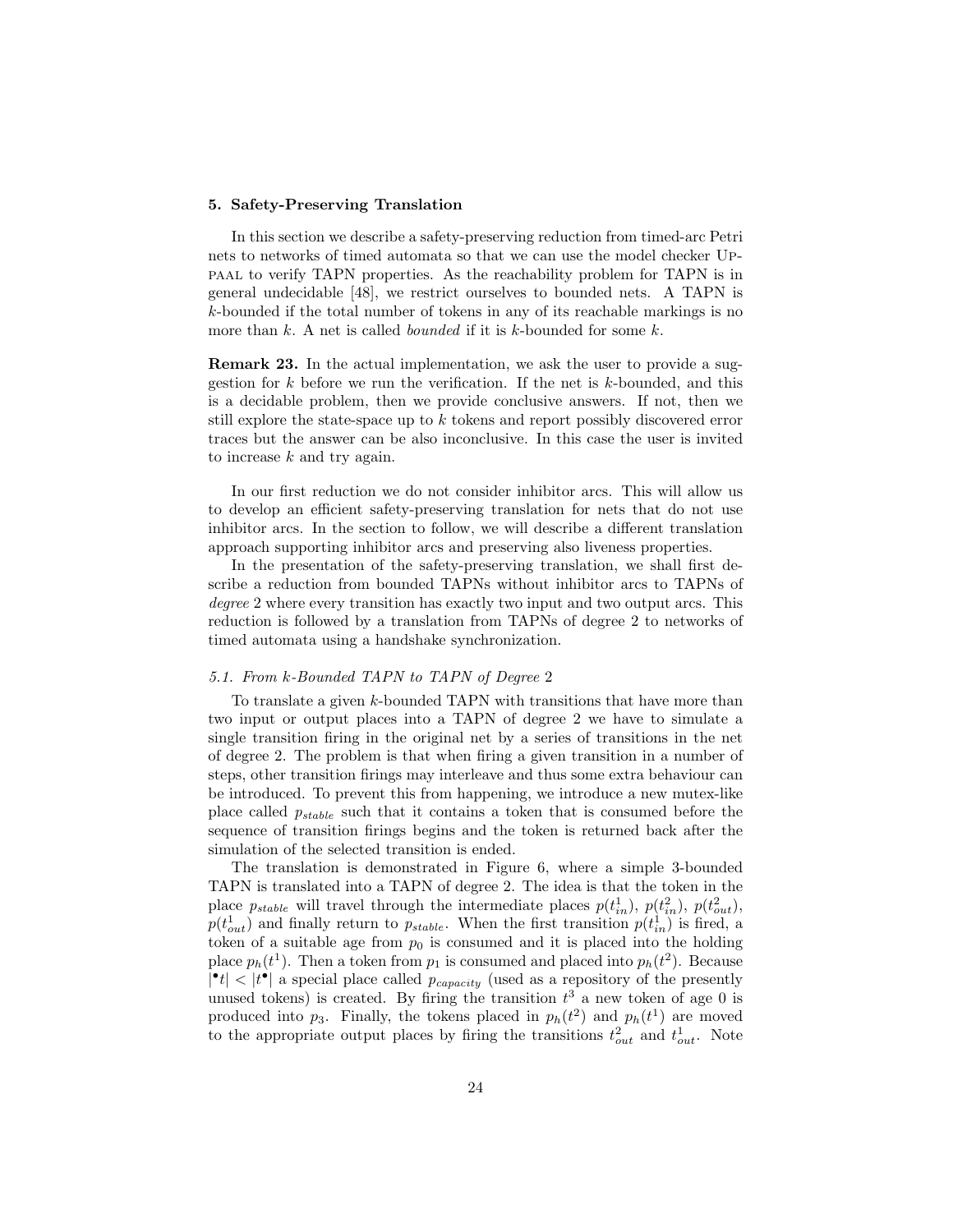

Figure 6: Example of a 3-bounded net and the corresponding net of degree 2

that because of the invariants on the intermediate places, time cannot elapse during such a series of transition firing and so the age of the token in  $p_1$ , that is moved via the two transport arcs into  $p_2$ , is preserved. Notice that the use of the holding places  $p_h(t^1)$  and  $p_h(t^2)$  is essential as without them a token from  $p_0$  can be consumed by  $t_{in}^1$  while creating a new token in  $p_1$ . This may allow to fire  $t_{in}^2$  even if there were no tokens in  $p_1$  in the original net. Also notice that by this construction we may introduce extra deadlocks (e.g. if there is no token present in  $p_1$  after the transition  $t_{in}^1$  was fired). This relaxes the *eventually-stable* property but it is sufficient for preservation of safety properties.

Let us introduce some notation for each transition  $t \in T$ . The intuition is that the set  $Pairing(t)$  defined below fixes the paths from input to output places on which the tokens travel when firing the transition  $t$ , and it also remembers the associated time intervals and the type of the path (tarc for transport arcs and normal for the standard arcs that reset the ages of produced tokens). There may be more than one pairing that satisfies the definition. It is important (for the use in the algorithms) to fix one such pairing.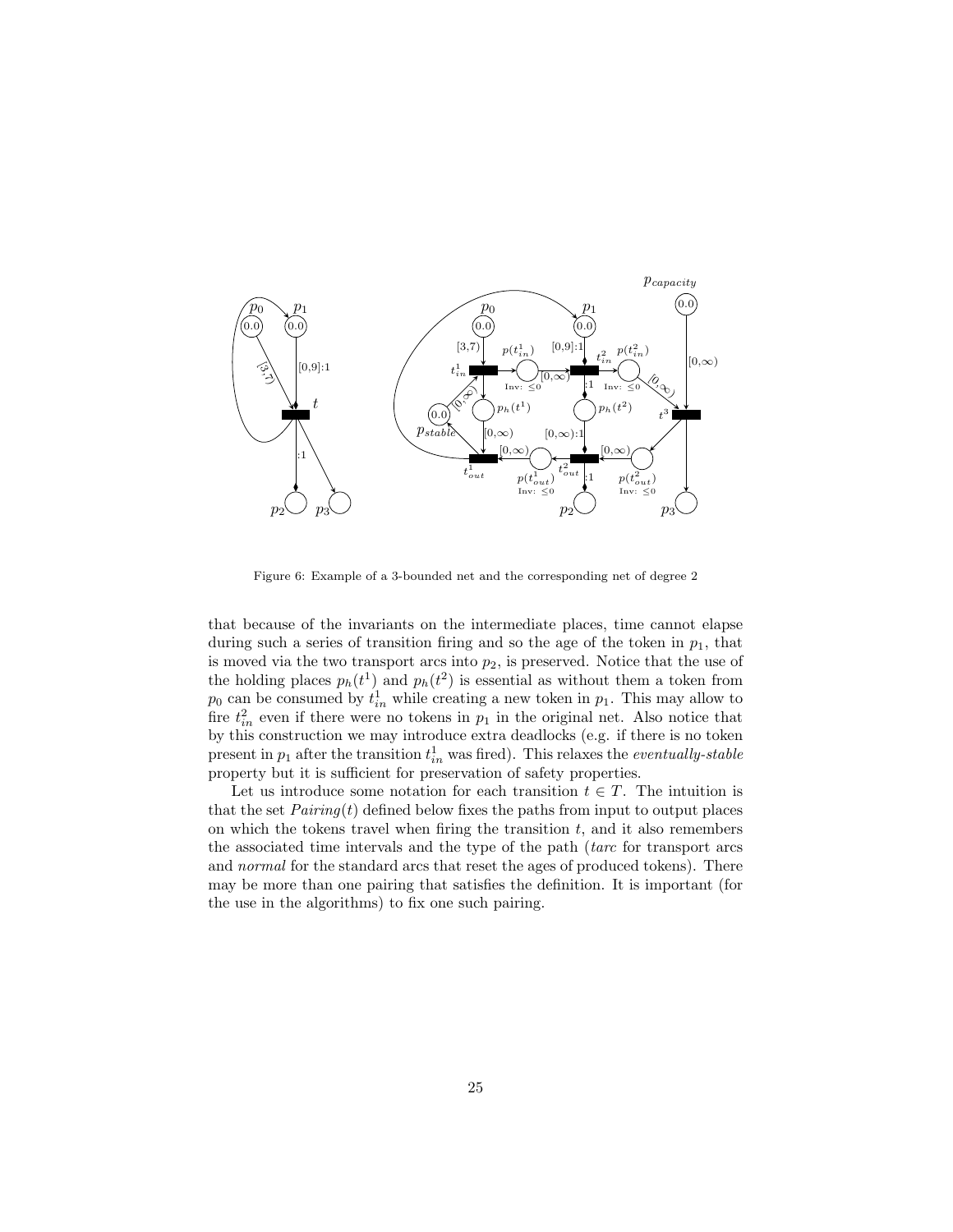$$
Pairing(t) = \{(p, I, p', tarc) \mid (p, t) \in IA, c((p, t)) = I, (t, p') \in OA,
$$
  
\n
$$
Type((p, t)) = Type((t, p')) = Transport_i \} \cup
$$
  
\n
$$
\{(p_1, I_1, p'_1, normal), \dots, (p_m, I_m, p'_m, normal) \mid
$$
  
\n
$$
\{p_1, \dots, p_\ell\} = \{p \mid (p, t) \in IA, Type((p, t)) = Normal\},
$$
  
\n
$$
\{p'_1, \dots, p'_{\ell'}\} = \{p \mid (t, p) \in OA, Type((t, p)) = Normal\},
$$
  
\n
$$
m = \max(\ell, \ell'), I_i = c((p_i, t)) \text{ if } 1 \le i \le \ell \text{ else } I_i = [0, \infty),
$$
  
\n
$$
p_i = p_{capacity} \text{ if } \ell < i \le m, p'_i = p_{capacity} \text{ if } \ell' < i \le m \}.
$$

For the net in Figure 6 where  $max(t) = 3$  a possible pairing is  $Pairing(t) =$  $\{(p_0, [3, 7), p_1, normal), (p_1, [0, 9], p_2, \text{tarc}), (p_{capacity}, [0, \infty), p_3, \text{normal})\}.$  The special capacity place simply ensures that the number of tokens in the net is constant.

Moreover, by  $p \stackrel{I}{\longrightarrow} t \longrightarrow p'$  we shall abbreviate the presence of an arc from p to t with the time interval I and an arc from t to  $p'$ ; the type of the arcs (normal or transport) will be clear from the context. The complete translation is now given in Algorithm 1 and it clearly terminates as the body of the whileloop decreases the size of the set pairing. Notice that the algorithm causes only a modest growth in the size of the net. More precisely, the number of places P' in the constructed net is bounded by  $|P| + 2 + 3|T|(D-1)$  and the number of transitions  $T'$  is bounded by  $2|T|D$  where D is the maximum degree of any transition in the net, in other words the maximum of  $max(t)$  over all transitions  $t \in T$ .

We shall now argue about the correctness of the translation by using the methodology described in Section 2.4. Given a k-bounded TAPN  $(N, M_0)$ , let  $(N', M'_0)$  be the corresponding net of degree 2 constructed by Algorithm 1. We define the proposition *stable* as  $(p_{stable} = 1)$  meaning that stable markings contain a token in the place  $p_{stable}$ . The proposition translation function  $tr_p$  is defined as the identity function. We define the correspondence relation R between markings of  $N = (P, T, IA, OA, c, Type, Inv)$  and  $N' =$  $(P', T', IA', OA', c', Type', Inv')$  so that  $(M, M') \in \mathcal{R}$  if and only if

$$
M'(p) = \begin{cases} M(p) & \text{if } p \in P \\ \{x\} & \text{if } p = p_{stable} \\ \{x_1, \dots, x_{k-|M|}\} & \text{if } p = p_{capacity} \\ \emptyset & \text{otherwise} \end{cases}
$$
 for some  $x, x_1, \dots, x_{k-|M|} \in \mathbb{R}^{\geq 0}$ 

As mentioned before, the place  $p_{capacity}$  contains all unused tokens in the kbounded TAPN N. Hence it contains  $k - |M|$  tokens. The whole net can contain either  $k + 1$  or k tokens, depending on whether there is a token in the place  $p_{stable}$  or not.

**Lemma 24.** The relation  $\mathcal R$  is one-by-many correspondence.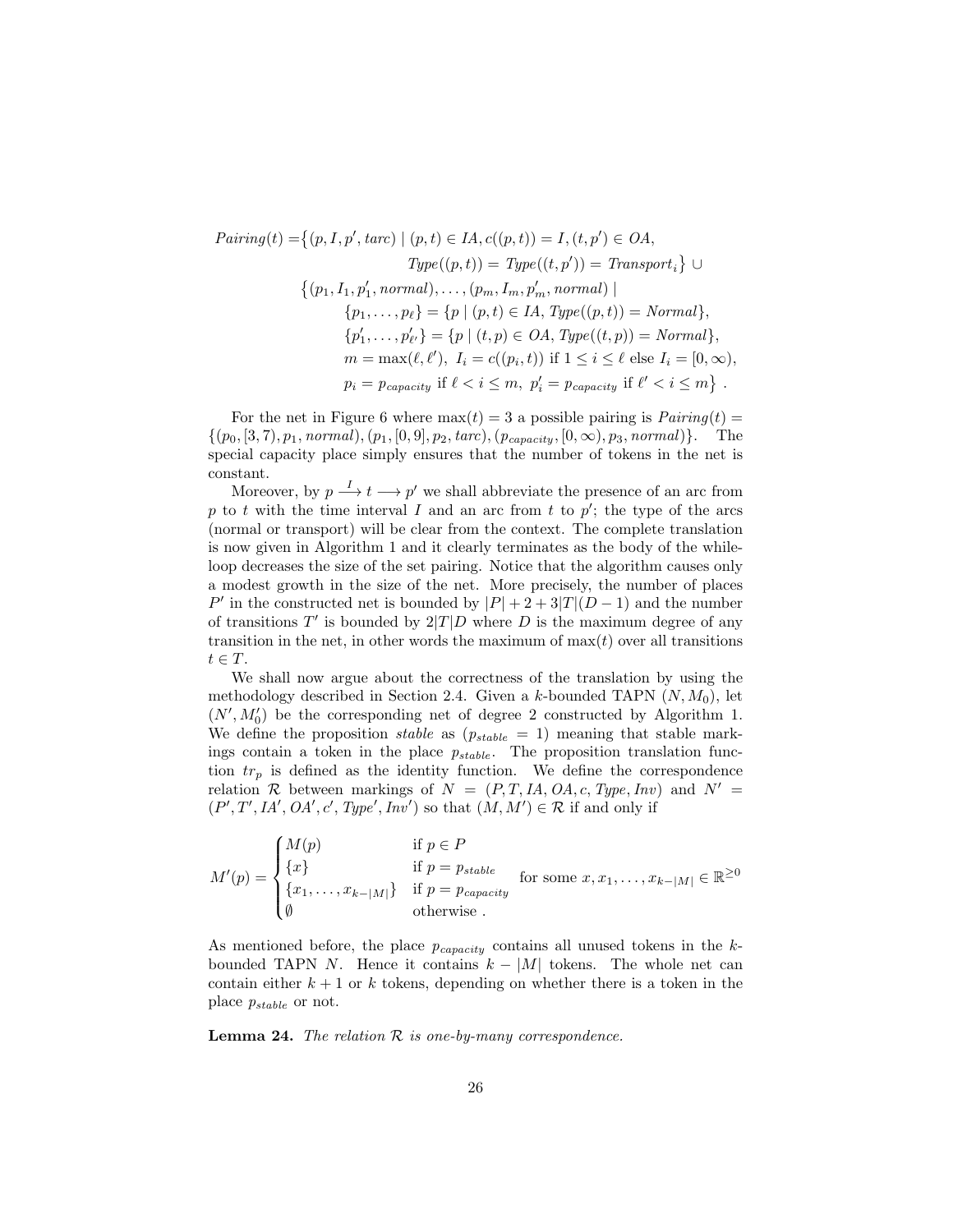Algorithm 1: Translation from k-bounded TAPN to TAPN of degree 2

**Input:** A k-bounded TAPN  $N = (P, T, IA, OA, c, Type, Inv)$  with marking  $M_0$ . Output: A TAPN  $N' = (P', T', IA', OA', c', Type', Inv')$  of degree 2 and marking  $M'_0$ . begin  $P' := P \cup \{p_{stable}, p_{capacity}\} \cup \{p_h(t^i) | t \in T, 1 \le i < \max(t)\}\$  $\cup \{p(t_{in}^i), p(t_{out}^i) \mid t \in T, 1 \leq i < \max(t)\}\$  $T' := \{t_{in}^i, t_{out}^i \mid t \in T, 1 \leq i < \max(t)\} \cup \{t^{\max(t)} \mid t \in T\}$  $Inv'(p) :=$  $\int$  $\mathfrak{r}$  $Inv(p)$  if  $p \in F$  $[0, 0] \qquad \text{if } p \in \{p(t^i_{in}), p(t^i_{out}) \mid t \in T, \ 1 \leq i < \max(t)\}$  $[0, \infty)$  otherwise for<br>all the  $t \in T$  do  $i := 1$ forall the  $(p, I, p', type) \in \text{Pairing}(t)$  do if  $i < |Pairing(t)|$  then Add arcs  $p\stackrel{I}{\to}t_{in}^{i}\longrightarrow p_{h}(t^{i})$  and  $p_{h}(t^{i})\stackrel{[0,\infty)}{\longrightarrow}t_{out}^{i}\longrightarrow p'$  of type type. else Add arcs  $p \stackrel{I}{\rightarrow} t^{i} \longrightarrow p'$  of type  $type.$  $\begin{bmatrix} i & -i+1 \end{bmatrix}$ Add normal arcs  $p_{stable} \stackrel{[0,\infty)}{\longrightarrow} t^1_{in} \longrightarrow p(t^1_{in})$  and  $p(t^1_{out}) \stackrel{[0,\infty)}{\longrightarrow} t^1_{out} \longrightarrow p_{stable}.$ Add normal arcs  $p(t^i_{in}) \stackrel{[0,\infty)}{\longrightarrow} t^{i+1}_{in} \longrightarrow p(t^{i+1}_{in})$  for  $1 \leq i < \max(t)-1.$ Add normal arcs  $p(t_{in}^{\max(t)-1}) \stackrel{[0,\infty)}{\longrightarrow} t^{\max(t)} \longrightarrow p(t_{out}^{\max(t)-1}).$ Add normal arcs  $p(t_{out}^{i+1}) \stackrel{[0,\infty)}{\longrightarrow} t_{out}^{i+1} \longrightarrow p(t_{out}^i)$  for  $1 \leq i < \max(t)-1.$  $M_0'(p) =$  $\int$  $\overline{\mathcal{L}}$  $M_0(p)$  if  $p \in P$  ${0}$  if  $p = p_{stable}$  $\{0,\ldots,0\}$  $\overline{k-|M_0|}$ } if  $p = p_{capacity}$ ∅ otherwise

PROOF. We will first notice that the transition system generated by  $(N', M'_0)$  is a delay-implies-stable and delay-preserves-stable TTS. The first property follows from the construction by noticing that invariants on the intermediate places prevent time elapsing whenever the place  $p_{stable}$  is empty. The second property is immediate as time delays do not change the distribution of tokens. We shall now argue that the relation  $R$  satisfies the remaining six conditions of Definition 8. Let  $(M, M') \in \mathcal{R}$ .

- 1.  $M' \models (p_{stable} = 1)$  follows from the definition of R.
- 2.  $M \models \wp$  iff  $M' \models tr_p(\wp)$  again follows directly from the definition of R.
- 3. Assume that  $M \stackrel{t}{\longrightarrow} M_1$  by firing some transition t. As  $(M, M') \in \mathcal{R}$ , the tokens consumed when  $t$  is fired in the marking  $M$  are present also in  $M'$  in identically named places and with the same age. From the construction of the net  $N'$  we can see that firing the series of transitions  $t_{in}^1, t_{in}^2, \ldots, t_{in}^{\max(t)-1}, t_{out}^{\max(t)}, t_{out}^{\max(t)-1}, t_{out}^{\max(t)-2}, \ldots, t_{out}^1$  will bring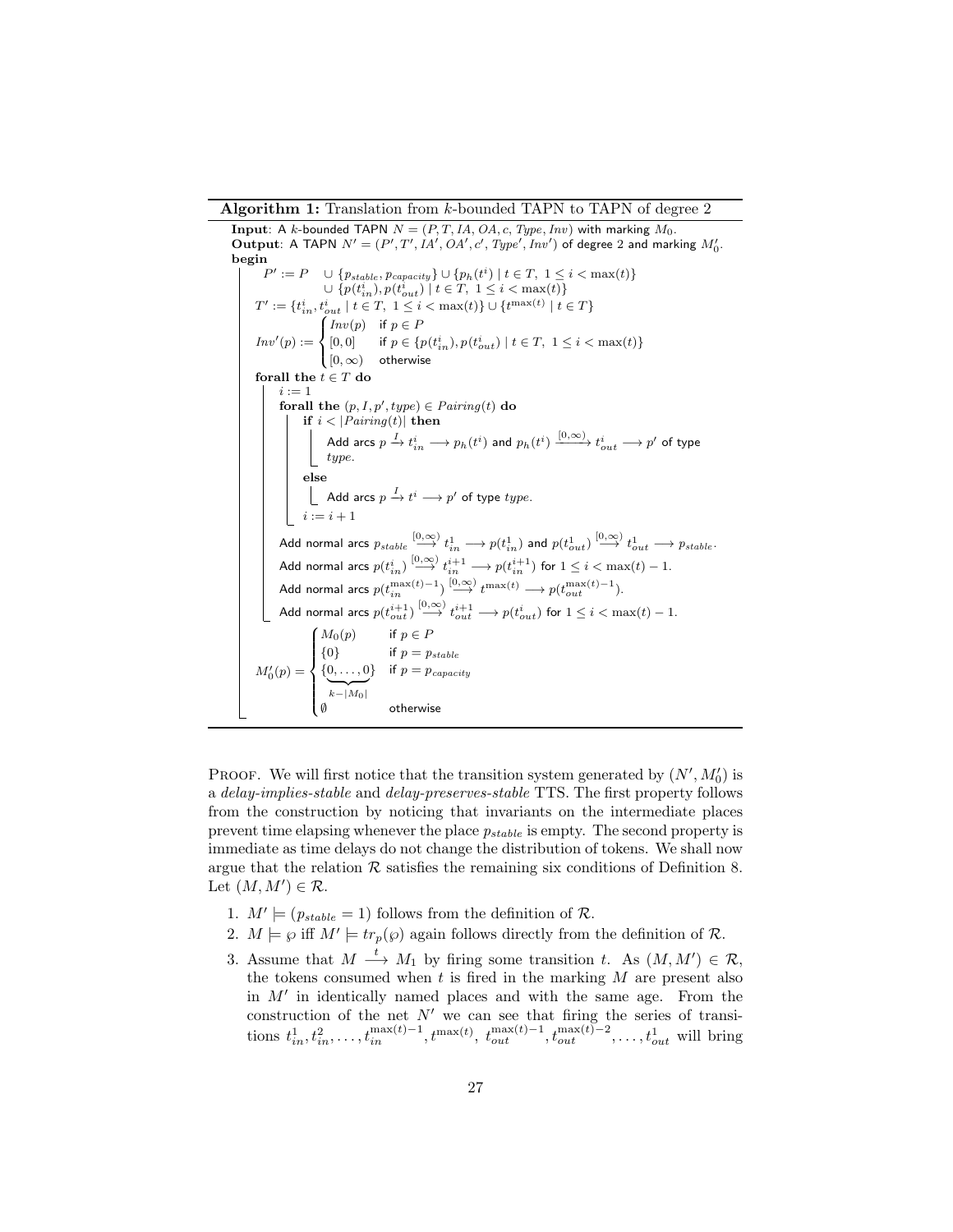

Figure 7: Example of the translation from TAPN to NTA

the net N' into a stable marking  $M'_1$  such that  $(M_1, M'_1) \in \mathcal{R}$ .

- 4. Assume that  $M \stackrel{d}{\longrightarrow} M_1$ . As  $M'$  is a stable marking, there are no tokens in any of the newly added places except for  $p_{stable}$ . Because  $p_{stable}$  has the invariant  $[0, \infty)$ , all time delays allowed in M are allowed also in M' and by  $M' \stackrel{d}{\longrightarrow} M'_1$  we clearly get  $(M_1, M'_1) \in \mathcal{R}$ .
- 5. Assume that  $M' \sim M_1'$ . By the construction of N' we observe that the 1 actual firing sequence must have the form:  $t_{in}^1, t_{in}^2, \ldots, t_{in}^{\max(t)-1}, t^{\max(t)}$ ,  $t_{out}^{\max(t)-1}, t_{out}^{\max(t)-2}, \ldots, t_{out}^1$  for some t. Since every transition in this sequence can be fired, we get that  $M \stackrel{t}{\longrightarrow} M_1$  such that  $(M_1, M'_1) \in \mathcal{R}$  by selecting the same ages of tokens in places from  $\cdot t$  as those consumed in the firing of the transitions  $t_{in}^1, t_{in}^2, \ldots, t_{in}^{\max(t)-1}, t^{\max(t)}$ .
- 6. Assume that  $M' \stackrel{d}{\longrightarrow} M'_1$ . By the construction the same time delay is possible also from M such that  $M \stackrel{d}{\longrightarrow} M_1$  (all invariants in N are present also in  $N'$ ) and clearly  $(M_1, M'_1)$  $) \in \mathcal{R}.$

#### 5.2. From TAPN of Degree 2 to Networks of Timed Automata

We can now assume a given net of degree 2 (with no inhibitor arcs) and we will continue with a construction of a network of timed automata. The idea of the translation is to represent each token in the net by a single timed automaton with one local clock, and to simulate a transition firing by a handshake synchronization on a channel named after the transition.

The intuition is described on an example in Figure 7. We can see that every place in the net gives rise to an identically named location in the parallel component corresponding to a given token, while all invariants are carried over. Time intervals on arcs are naturally transformed into guards and the local clocks of each parallel component are reset if and only if the transitions correspond to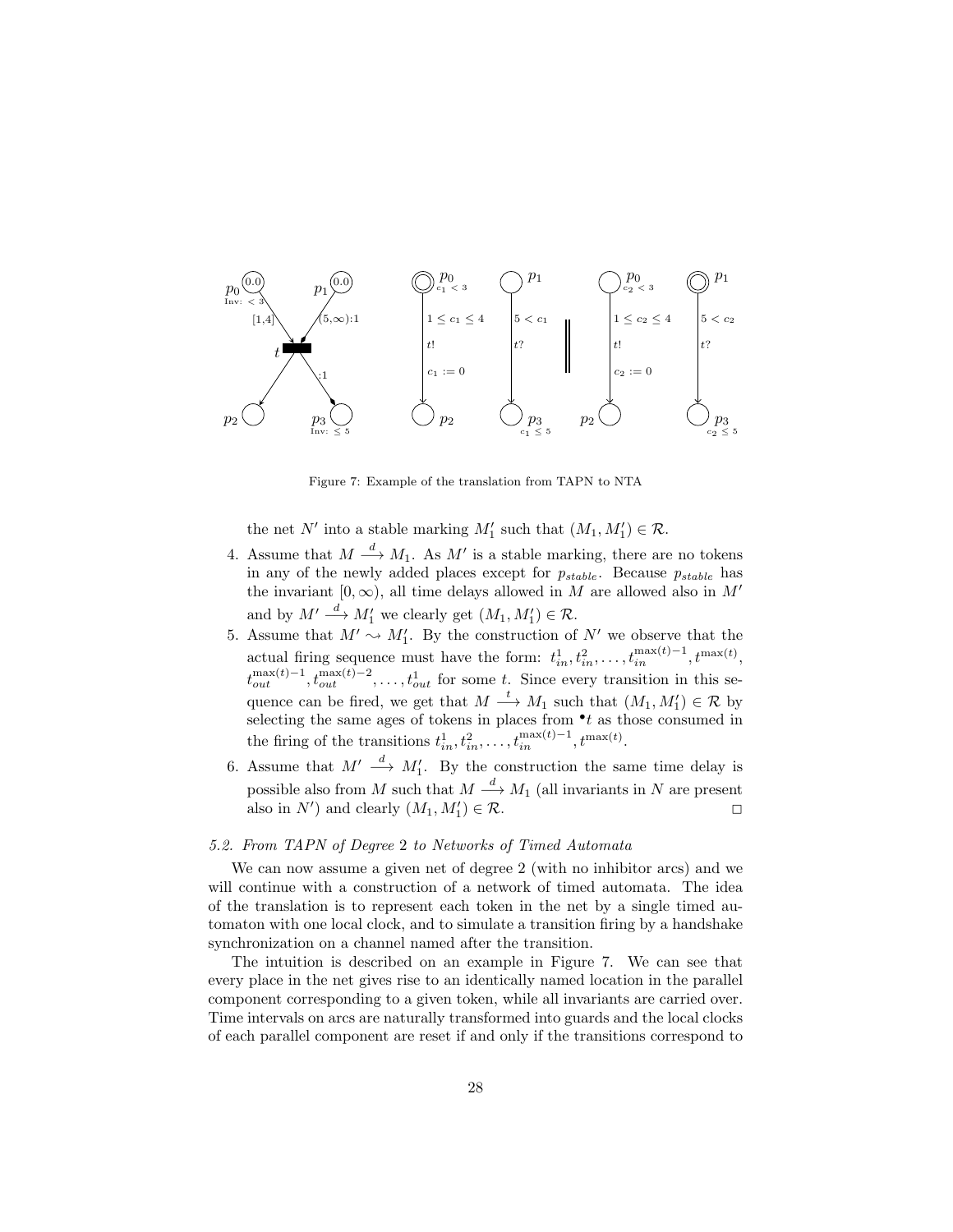Algorithm 2: Algorithm for translation of TAPN of degree 2 to NTA

Input: A TAPN  $N = (P, T, IA, OA, c, Type, Inv)$  of degree 2 and a marking  $M_0$ . Output: An NTA  $P_{TA} = A_1 \|A_2 \| \ldots \|A_{|M_0|}$  where  $A_i = (L, \text{Act}, C, \emptyset, \longrightarrow_i, I_C^i, I_X^i, \ell_0^i)$ . begin  $L := P$ ;  $\mathcal{A}ct := \{t!, t? \mid t \in T\}$ ;  $C := \{c_1, c_2, \ldots, c_{|M_0|}\}$ forall the  $t \in T$  do Let  $\{(p_1, I_1, p'_1, type_1), (p_2, I_2, p'_2, type_2)\} := \text{Pairing}(t)$ . for  $i := 1$  to  $|M_0|$  do Add  $p_1 \xrightarrow{c_i \in I_1, t!, R_i} p_1'$  such that  $R = \{c_i\}$  if  $type_1 = \textit{normal}$  else  $R = \emptyset$ . Add  $p_2 \xrightarrow{c_i \in I_2, t? , R} p'_2$  such that  $R = \{c_i\}$  if  $\mathit{type}_2 = \mathit{normal}$  else  $R = \emptyset.$  $i := 1$ ; forall the  $p \in P$ , forall  $Token \in M_0(p)$  do  $\ell_0^i := p$ ;  $i := i + 1$ ; for  $i := 1$  to  $|M_0|$  do forall the  $p \in P$  do  $I_C^i(p) := (c_i \in Inv(p))$  $I_X^i(p) := true$ 

normal arcs. In fact, the timed automata for all tokens in the net are identical, except for their initial locations that are determined by the placement of tokens in the initial marking and the names of their local clocks. For clarity reasons, we draw in the illustrations also clearly unreachable parts of the timed automata; in the actual implementation any unreachable states can be omitted.

In the general construction, as presented in Algorithm 2, we create for a  $k$ -bounded TAPN of degree 2 a network of  $k$  parallel components, each of them of a linear size w.r.t. the size of the input net (with the number of locations corresponding to the number of places and with twice as many edges as the Petri net transitions).

We are not using any integer variables in this translation, so the variable guards and assignments are left out; we also use expressions like  $c \in I$  for lock guards/invariants on the transitions and implicitly assume that they are converted to the correct timed automata syntax (a straightforward conjunction of two guard constraints).

For the proof of correctness, we will again apply the methodology from Section 2.4. In this case every configuration of the NTA is stable, thus we set the proposition stable everywhere to true. The proposition translation function  $tr_p$  will translate atomic Petri net propositions of the form  $(p \bowtie n)$  into NTA propositions  $(\#p \bowtie n)$ , meaning that the number of components in the location p determines the number of tokens in the place p.

Let M be a marking of a k-bounded TAPN of degree 2 and let  $s =$  $(\ell_1, \dots, \ell_k, v)$  be a configuration of the constructed NTA (variable valuation is omitted as it is not used). Then we define  $(M, s) \in \mathcal{R}$  if and only if we can enumerate the elements of M as  $\{(p_1, r_1), (p_2, r_2), \cdots, (p_k, r_k)\}\$  such that  $p_i = \ell_i$  and  $r_i = v(c_i)$  for all  $i, 1 \leq i \leq k$ .

**Lemma 25.** The relation  $\mathcal{R}$  is a complete one-by-many correspondence.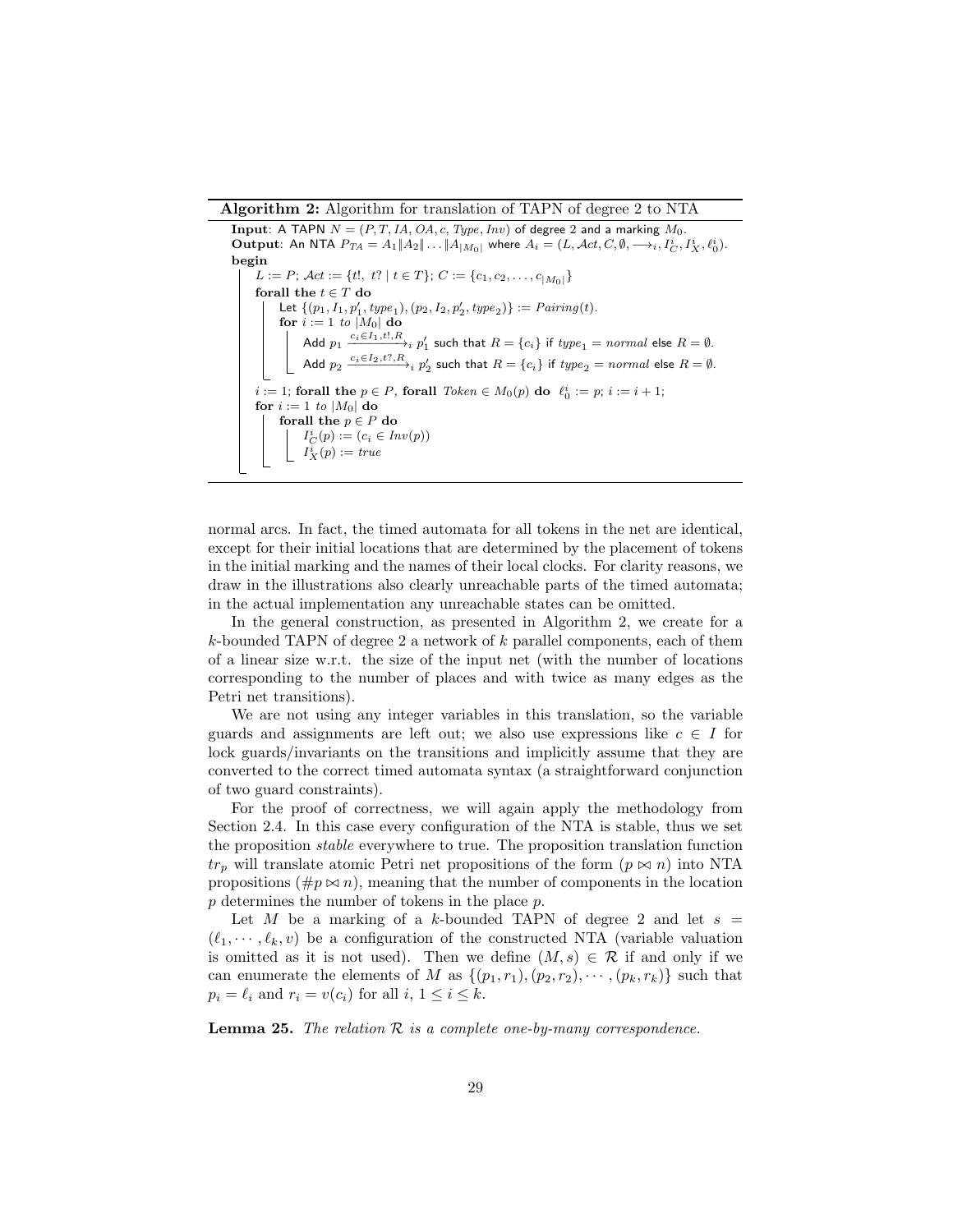**PROOF.** We need to prove that  $\mathcal{R}$  satisfies all requirements of Definition 8. As every configuration of the constructed NTA satisfies the proposition stable, we immediately get that the generated transition system is a delay-implies-stable, delay-preserves-stable and eventually-stable TTS. Let  $M \in \mathcal{M}(N, M_0)$  and let s be a reachable configuration of  $P_{TA}$  constructed by the algorithm such that  $(M, s) \in \mathcal{R}$ . We shall prove that  $\mathcal R$  satisfies Conditions 1-6 of Definition 8.

- 1.,2. These two conditions are immediate from the definition of  $R$  and the proposition translation function.
	- 3. Assume that  $M \stackrel{t}{\longrightarrow} M'$ . Because t has exactly two input places, say  $p_0$ and  $p_1$ , that contain tokens with ages satisfying the invariants on arcs and  $(M, s) \in \mathcal{R}$ , we can find two parallel components  $A_i$  and  $A_k$  in  $P_{TA}$  such that their current locations in s are  $p_0$  and  $p_1$ , and their local clocks  $c_j$ and  $c_k$  correspond to the ages of the two tokens in  $p_0$  and  $p_1$  consumed when firing  $t$ . Because these components share the same time constraints as the time intervals on the arcs in the Petri net, they can synchronize on the channel t and produce a state s' where clearly  $(M', s') \in \mathcal{R}$ .
- 4.,6. By construction of the timed automata network where all invariants are simply overtaken, any time delay allowed in  $M$  are also allowed in  $s$  and vice versa.
	- 5. Let  $s \stackrel{t}{\longrightarrow} s'$  via a synchronization of two parallel components  $A_j$  and  $A_k$ on a channel  $t$ . Due to the construction we can see that this can happen only if the transition t can be fired in M. Now let  $M \stackrel{t}{\longrightarrow} M'$  such that the firing of  $t$  involves tokens in  $\cdot t$  that correspond to the parallel components  $A_j$  and  $A_k$ . Clearly,  $(M', s')$  $) \in \mathcal{R}.$

## 5.2.1. Summary

We have now proved that the first step of the translation preserves the safety fragment of TCTL and the second preserves the full TCTL. This means that the combined translation from  $k$ -bounded TAPN into NTA (via Algorithm 1) followed by Algorithm 2) will preserve the safety fragment of TCTL.

Theorem 26. Any k-bounded TAPN without inhibitor arcs can be translated into a network of timed automata while preserving the safety fragment of TCTL.

Clearly, if the input  $k$ -bounded net has at most two input and at most two output arcs for each transition, it can be easily turned into a degree 2 net by adding the  $p_{capacity}$  place together with the missing input or output arcs. We can now apply directly the second translation, hence preserving also the liveness properties. Moreover, in the actual implementation in the tool TAPAAL, we exploit the possibility of a direct handshake synchronization for transitions of degree 2 presented in Figure 7 and use the full construction depicted in Figure 6 only for transitions with more than two input or output arcs.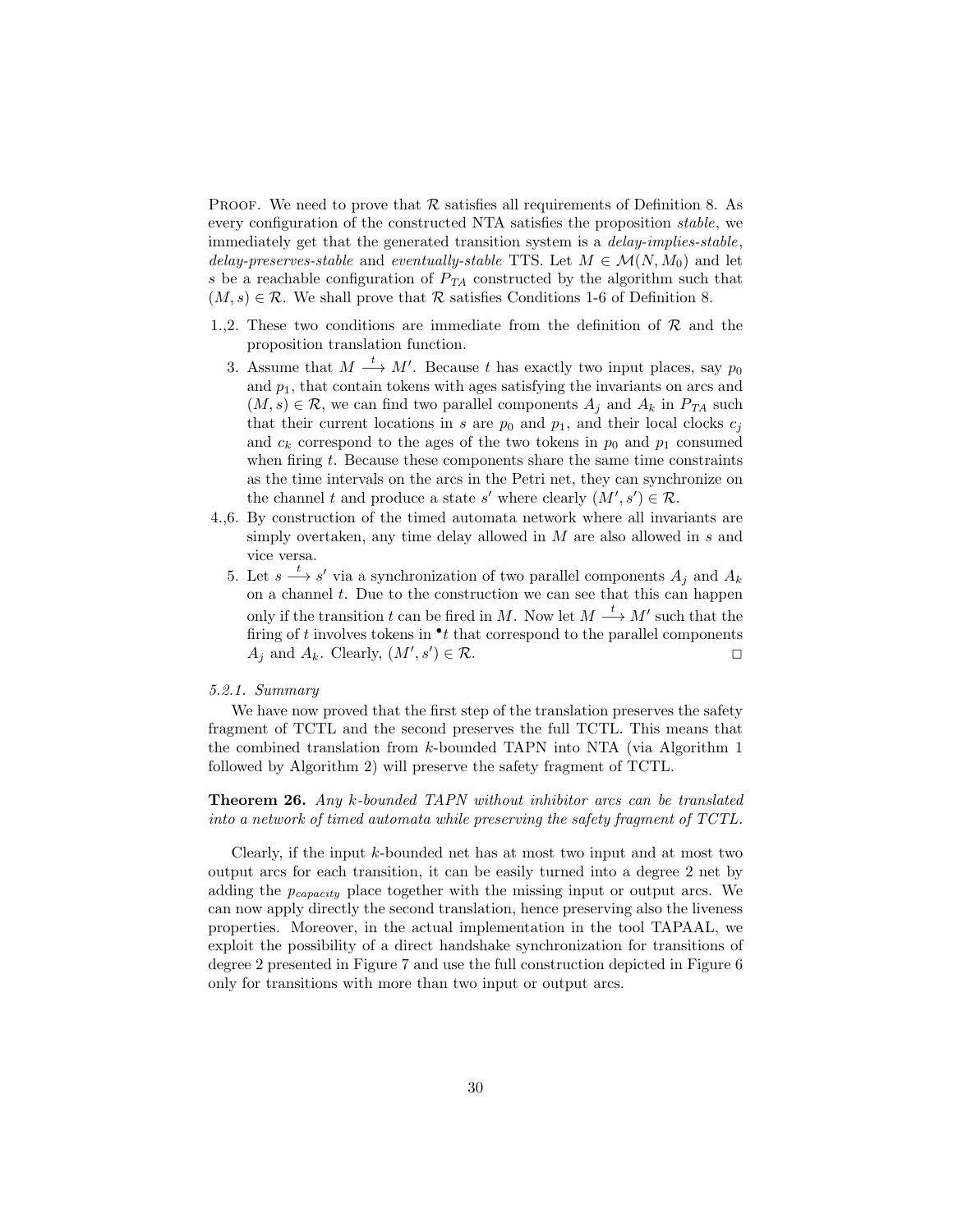

Token automata template repeated four times for  $1 \leq i \leq 4$ :



Figure 8: A simple TAPN and the constructed NTA

## 6. Liveness-Preserving Translation

We will now present another translation from k-bounded TAPN to NTA, this time considering also inhibitor arcs. As in the previous translation, there will be one TA with a local clock for each token in the net. Because there may not always be exactly k tokens present during the execution of the net, we add a new location  $\ell_{capacity}$  in order to represent currently unused tokens. In addition to the automata modelling tokens, we create a single control automaton. Its purpose is to simulate the firing of transitions and to move tokens around via broadcast communication. The control automaton has a location  $\ell_{stable}$  and it moves out of this location once the simulation of a transition begins and returns back once the simulation of the transition ends. Moreover, each time the automaton is in  $\ell_{stable}$ , the token automata in the composed NTA correspond to a marking in the TAPN. The whole point of this construction is to ensure that we do not introduce any new deadlocks as it was the case in the previous translation. We will first show how the translation works on two examples.

Example 27. Figure 8 shows a simple TAPN with a single transition, no inhibitor arcs, and four tokens of different ages. The translated NTA consists of five automata, one control automaton (topmost automaton) and four token automata, one for each token. Notice that in this example we have refrained from drawing the  $p_{capacity}$  location as it is not used.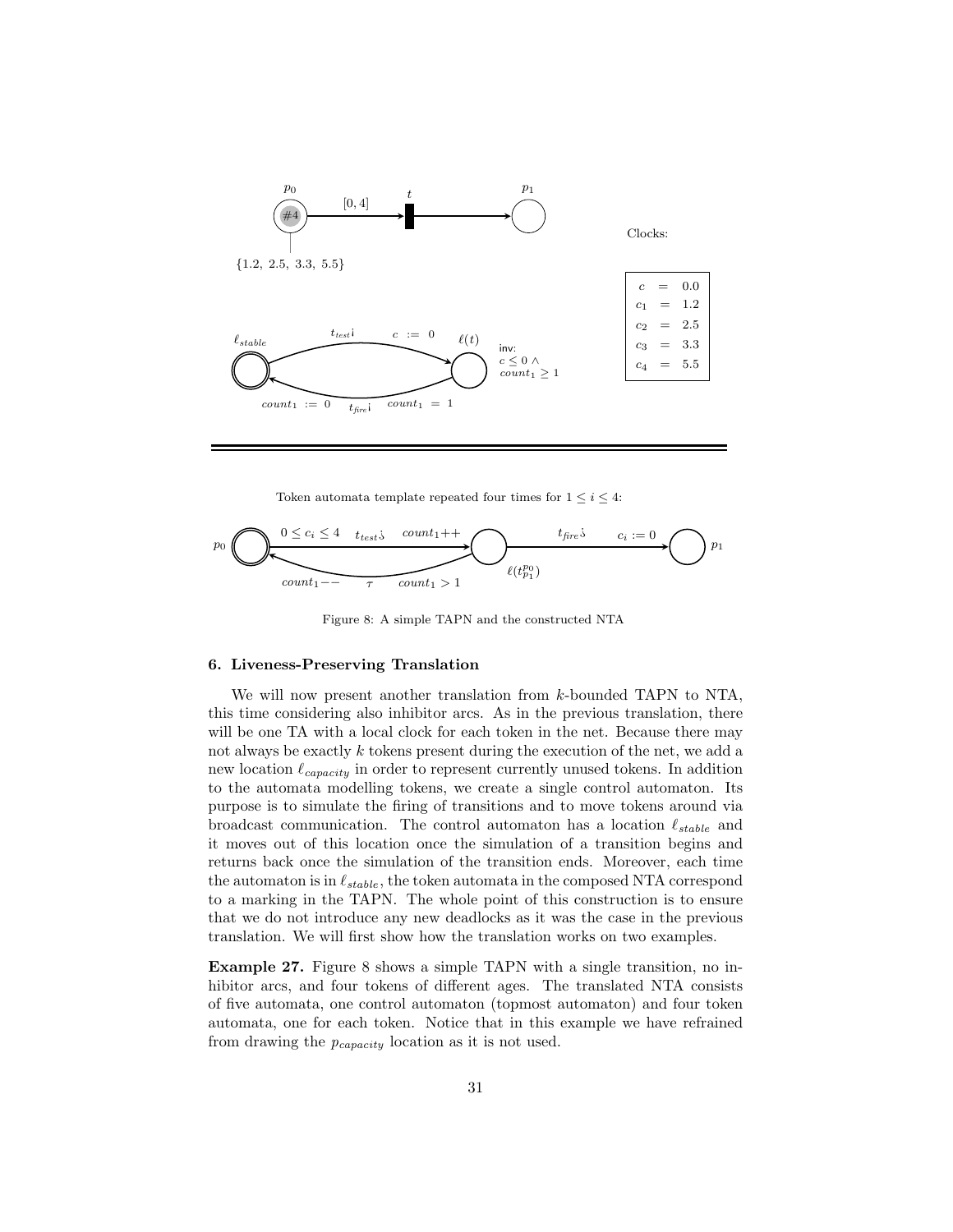The translated NTA first tests using the broadcast communication whether a transition can be fired at all and then executes the firing. Concretely, the control automaton first broadcasts on the channel  $t_{test}$ . Any token automaton with its clock in the interval [0, 4] is forced to participate in the broadcast; in our case three token automata will participate. We use integer variables to count the number of token automata that took part in the broadcast. Because the preset of t has size one, we only need one counter variable  $count_1$ . Once the token automata synchronized in the broadcast, they move to the intermediate locations  $\ell(t_{p_1}^{p_0})$  and during the update each increments  $count_1$  by one<sup>2</sup>; in our case the value of count<sub>1</sub> will become three. This means that the invariant on  $\ell(t)$ in the control automaton is satisfied. In other words, we know that there are enough tokens with appropriate ages in the input places for  $t$  to fire. Notice that if there were not enough tokens in some of the input places, then the invariant on  $\ell(t)$  was not satisfied and the broadcast could not take place at all. This is one of the crucial aspects to realize in order to see why this translation preserves liveness properties.

Now the value of  $count_1$  is three and the control automaton may not broadcast on the  $t_{fire}$  channel yet since the guard ensures that this is only possible when exactly one token automaton remains in its intermediate place. Therefore, we are forced to move two of the token automata back to  $p_0$  via the  $\tau$ -transitions. This is possible only as long as  $count_1$  is strictly greater than one. Hence exactly one token automaton has to remain in its intermediate place before the control automaton can broadcast on the  $t_{\text{fire}}$  channel and finalize the simulation of firing t. Note that due to the invariant  $c \leq 0$  in the control automaton, no time delay is possible during the simulation of the transition.

After demonstrating the basic idea of the broadcast translation, let us discuss a slightly more elaborate example using all of the features of the TAPN model.

Example 28. Consider the TAPN model in Figure 9 that uses transport arcs (the pair of arcs with diamond tips from  $p_1$  to  $p_4$ ) for moving tokens while preserving their ages, an inhibitor arc (the arc with the circle tip) and an invariant in place  $p_4$ . The NTA created by our algorithm is below the net. As before, the template is repeated three times, once for each token, the only difference being the initial location  $(p_1, p_2 \text{ and } p_3 \text{, respectively})$  and the name of the clock  $(c_1,$  $c_2$  and  $c_3$ , respectively).

We see that the control automaton has a test-fire loop for every transition in the TAPN model. There are some special constructions worth mentioning. First of all, consider the inhibitor arc from  $p_3$  to t. This arc is encoded using a selfloop participating in the  $t_{test}$  broadcast transition. We use a counter variable to count the number of automata that take this edge. We simply encode the requirement that there is no token in the interval [0, 2] by adding the invariant  $count_3 = 0$  on the location  $\ell(t)$ .

<sup>2</sup>The updates for each token automaton are executed in a fixed order but the ordering is not important as the resulting value will only depend on the number of participating automata.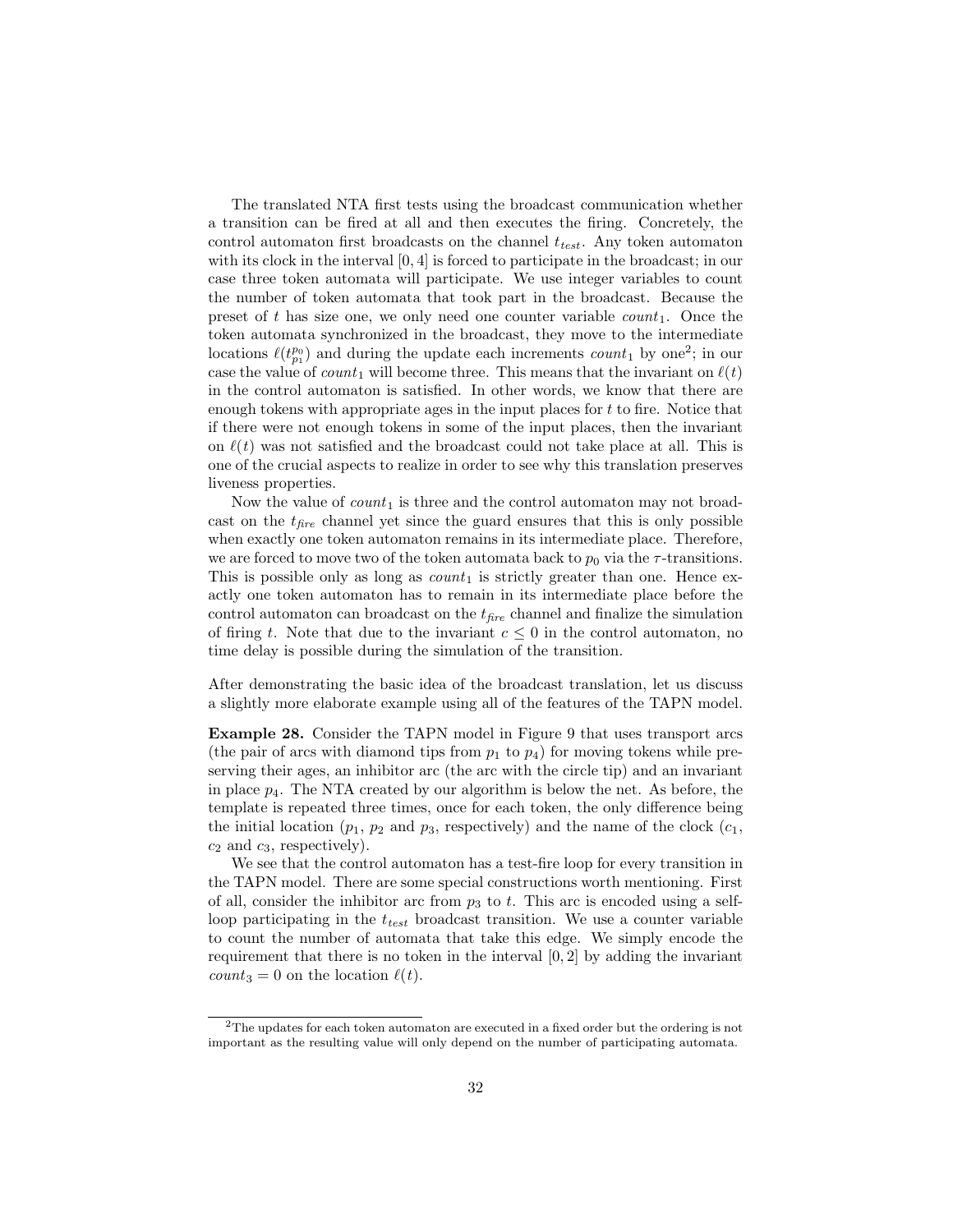

Figure 9: A TAPN and the constructed NTA

 $c_i \leq 3$ 

The second observation is related to the guard on the edge from  $p_1$  to  $\ell(t_{p_4}^{p_1})$ . It is evident that this does not match the interval [1, 5] located on the arc from  $p_1$  to t in the TAPN model. The guard  $1 \leq c_i \leq 3$  is in fact the intersection of the interval [1, 5] and the invariant  $\leq$  3 representing the interval [0, 3] on the place  $p_4$ . This is because the age of the token consumed in  $p_1$  will be preserved once moved to  $p_4$  and by intersecting the intervals we avoid possible deadlocks. One may think that it is enough to add the invariant [0, 3] on the intermediate place, however, this may result in incorrect behavior. If there were two tokens in  $p_1$  with ages 4 and 2, the broadcast on  $t_{test}$  would be blocked. This is because invariants block the entire broadcast transition even if only a single automaton with a satisfied guard cannot participate due to the violation of the invariant in its target location.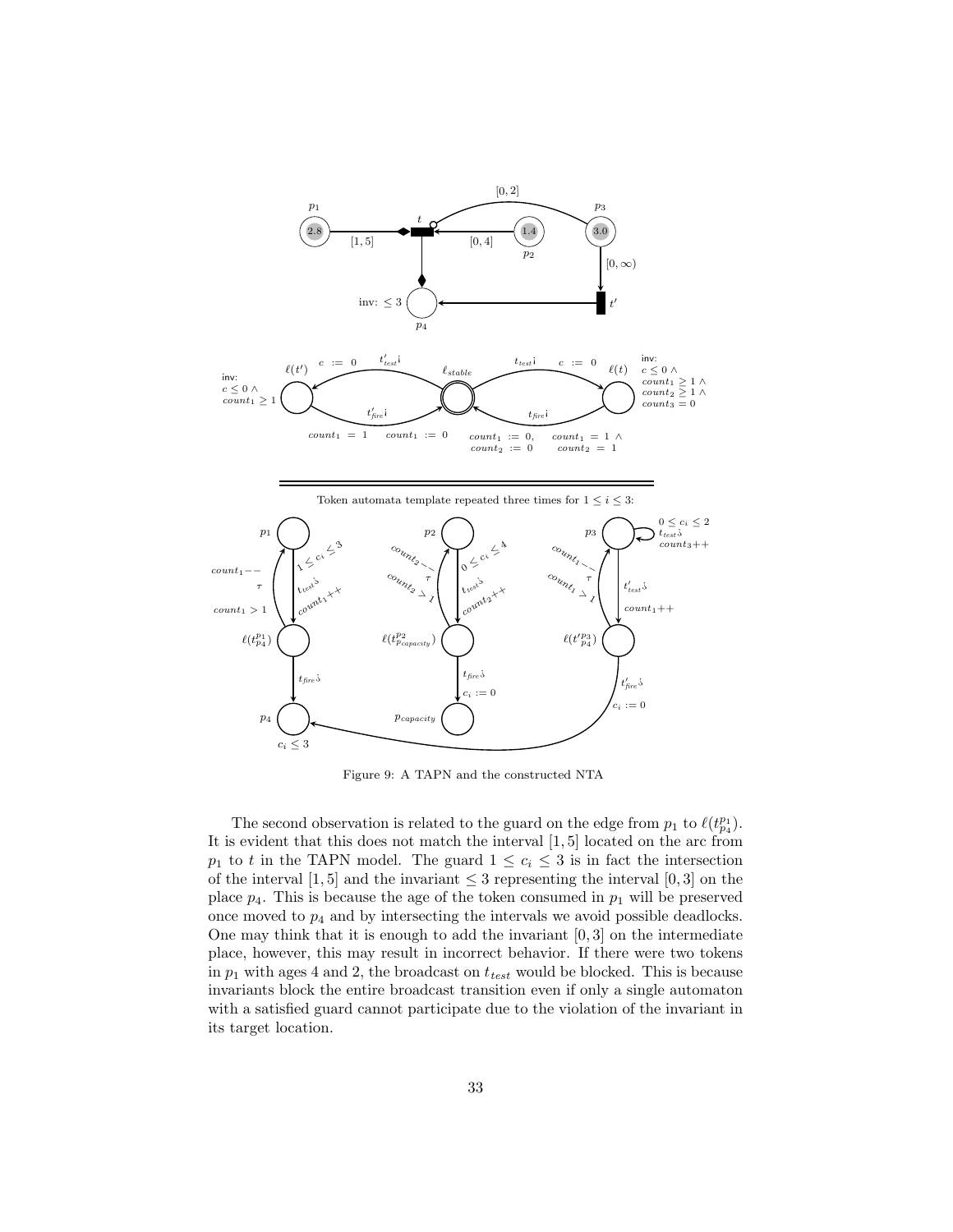For our specific example, we need at least one token of age  $[1,3]$  in  $p_1$ , at least one token of age  $[0, 4]$  in  $p_2$  and zero tokens of age  $[0, 2]$  in  $p_3$  in order for t to be enabled, which is precisely what is encoded in the invariant on  $\ell(t)$ . The reader may also notice that different transitions share counter variables. The variable  $count_1$  is used in the simulation of both t and t' but they are used in a non-conflicting way, in the sense that we are never simulating  $t$  and  $t'$  at the same time. We also see that during the simulation of  $t'$  we do not take the invariant of the target location into account since the arc from  $t'$  to  $p_4$  is a normal arc and produces a token of age zero which always satisfies any invariant.

The complete translation is given in Algorithm 3 where the function  $Pairing$ is the one used also in the previous translation and where  $NumVars(N) \stackrel{\text{def}}{=}$  $\max_{t \in T}(|Pairing(t)| + |\{(p, t) | (p, t) \in IA, Type((p, t)) = Inhib\}|)$  denotes the maximum number of integer variables needed in the translation since we need a counter for each pair in  $Pairing(t)$  plus a counter for each inhibitor place of t. As explained, these counters can be reused for different transitions. As before, we shall also use the expressions like  $c \in I$  in guards and invariants of the timed automata, meaning the obvious conjunction of two constraints on the clock c.

Observe that the algorithm clearly terminates as the only while-loop always removes one element from  $Pairing(t)$  and finishes once the set is empty. The algorithm creates k parallel timed automata for each token and one extra control component. The token automata contain at most  $|P|+1+|T|\cdot D$  locations and  $3 \cdot |T| \cdot D$  edges where D is the maximum degree of any transition. The control automaton contains  $|T| + 1$  locations and  $2|T|$  edges.

To prove the correctness of the translation, we will follow the methodology described in Section 2.4. We let  $(N, M_0)$  be a marked k-bounded TAPN and let  $P_{TA}$  be the NTA constructed by Algorithm 3 with the initial configuration  $s_0$ . We define the *stable* proposition as  $(\text{#}\ell_{stable} = 1)$ . Observe that the proposition  $(\text{#}\ell_{stable} = 1)$  is true whenever the control TA is in the  $\ell_{stable}$  location. The proposition translation function  $tr_p$  translates a TAPN proposition  $(p \bowtie n)$  into  $(\#p \bowtie n)$ , hence the number of tokens in p corresponds to the number of token automata that are currently in their location p.

Now we define a correspondence relation  $\mathcal R$  between markings of N and configurations of the constructed  $P_{TA}$ . Let  $M = \{(p_1, r_1), (p_2, r_2), \ldots, (p_n, r_n)\}\$ be a reachable marking of N and let  $s = (\ell, \ell_1, \ell_2, \ldots, \ell_k, z, v)$  be a reachable configuration of  $P_{TA}$ . As  $(N, M_0)$  is k-bounded, clearly  $n \leq k$ . We define  $(M, s) \in \mathcal{R}$  iff

- $\ell = \ell_{stable}$ ,
- count<sub>i</sub> = 0 for all  $1 \leq i \leq NumVars(N)$ , and
- there is an injection  $h: \{1, 2, \ldots, n\} \longrightarrow \{1, 2, \ldots, k\}$  such that
	- $-\ell_{h(i)} = p_i$  and  $v(c_{h(i)}) = r_i$  for all i where  $1 \leq i \leq n$ ,
	- $\ell_j = p_{capacity}$  for all  $j \in \{1, 2, \ldots, k\} \setminus range(h).$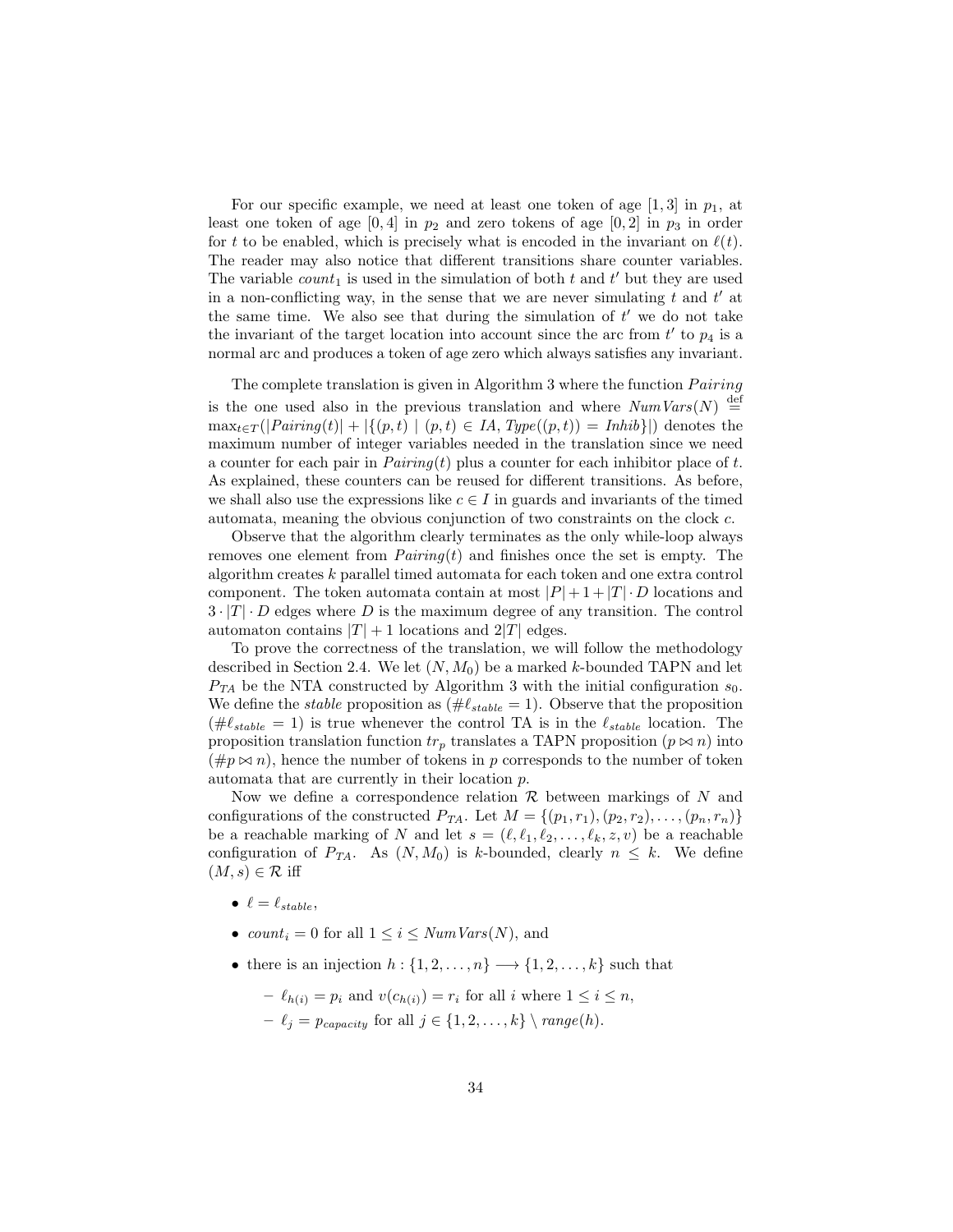Algorithm 3: Translation from k-bounded TAPN to NTA.

**Input:** A k-bounded TAPN  $N = (P, T, IA, OA, c, Type, Inv)$  with a marking  $M_0$ Output: NTA  $P_{TA} = A \|A_1\|A_2\| \dots \|A_k$  s.t.  $A = (L, \mathcal{A}ct, C, X, \longrightarrow, I_C, I_X, \ell_0)$  and  $A_i = (L_i, \mathcal{A}ct, C, X, \longrightarrow_i, I_C^i, I_X^i, \ell_0^i)$ begin for  $i := 1$  to  $k$  do  $L_i := P \cup \{p_{capacity}\}$  $L := \{ \ell_{stable} \}; Act := \{ \text{ttesti}, \text{ttesti}, \text{tfreei}, \text{tfreei} \mid t \in T \} \cup \{ \tau \}$  $C := \{c, c_1, c_2, \ldots, c_k\}; X := \{count_i \mid 1 \le i \le NumVars(N)\}\$ forall the  $t \in T$  do  $j := 0$ ; varInv<sub>t</sub> := true; varGuard<sub>t</sub> := true forall the  $(p, I, p', type) \in \text{Pairing}(t)$  do  $j := j + 1;$ for  $i := 1 \ to \ k$  do  $L_i := L_i \cup \{ \ell(t_{p'}^p) \}$ Add p  $\frac{g, true, t_{test} \dot{s}, \emptyset, count_j + +}{\partial t}$  { $(t_{p'}^p)$  s.t.  $g := (c_i \in I)$  if  $type = normal$  else  $g := (c_i \in I \cap Inv(p'))$ Add  $\ell(t_{p'}^p) \xrightarrow{true,\ true,\ t_{\textrm{fire}} \dot{\lambda}, R, \emptyset} {p'}$  s.t.  $R := \{c_i\}$  if  $type = normal$  else  $R := \emptyset$ Add  $\ell(t_{p'}^p) \xrightarrow{true, \, count_j>1,\, \tau, \emptyset, \, count_j--}{}_{i\,\, p}$  $varInv_t := varInv_t \wedge count_j \geq 1$ ;  $varGuard_t := varGuard_t \wedge count_j = 1$ forall the  $p \in P$  where  $(p, t) \in IA$  and  $Type((p, t)) = Inhib$  do  $j := j + 1;$  $f_j := f + 1;$ <br>
for  $i := 1$  to k do Add p  $\frac{c_i \in c((p,t))$ , true, t<sub>test</sub>'s,  $\emptyset$ , count; +  $\rightarrow$ <sup>+</sup>  $varInv_t := varInv_t \wedge count_j = 0; varGuard_t := varGuard_t \wedge count_j = 0$  $L:=L\cup \{\ell(t)\}$ ; Add  $\ell_{stable}$   $\frac{true,\,true,\,true,\,t_{test}i,\,\{c\},\emptyset}{\longrightarrow}\,\ell(t)$  and  $\ell(t) \xrightarrow{true, varGuard_t, t_{fire}} i, \emptyset, \{count_i:=0|1 \leq i \leq j\} \ell_{stable}$ for  $i := 1$  to k do  $I_C^i(p) :=$  $\int$  $\mathbf{I}$  $c_i \leq a \quad \text{if} \ p \in P$  and  $Inv(p) = [0,a]$  $c_i < b$  if  $p \in P$  and  $Inv(p) = [0, b)$ true if  $p \in L_i \setminus P$  $I_X^i(p) := true$  for  $p \in L_i$  $I_C(p) := \begin{cases} true & \text{if } p = \ell_{stable} \\ \text{if } p \in I \setminus \{0\} \end{cases}$  $c \leq 0$  if  $p \in L \setminus \{\ell_{stable} \}$  $I_X(p) := \begin{cases} varInv_t & \text{if } p = \ell(t) \text{ for } t \in T \\ \ell & \text{if } t > \ell(\ell) \text{ if } t \in T. \end{cases}$ true if  $L \setminus \{ \ell(t) | t \in T \}$  $i := 1$ ; forall the  $p \in P$  do forall the  $Token \in M_0(p)$  do  $\ell_0^i := p; i := i + 1$ for  $i := |M_0| + 1$  to  $k$  do  $\ell_0^i := p_{capacity}$  $\ell_0 := \ell_{stable}$ 

Intuitively, if  $(M, s) \in \mathcal{R}$  then for every token in M there is a TA where its location and clock valuation matches the token data and vice versa.

We shall now prove that  $R$  is a complete one-by-many correspondence.

**Lemma 29.** The relation  $\mathcal R$  is a complete one-by-many correspondence.

PROOF. We will first show that  $P_{TA}$  possesses the three properties required by complete one-by-many correspondence. The transition system generated by  $P_{TA}$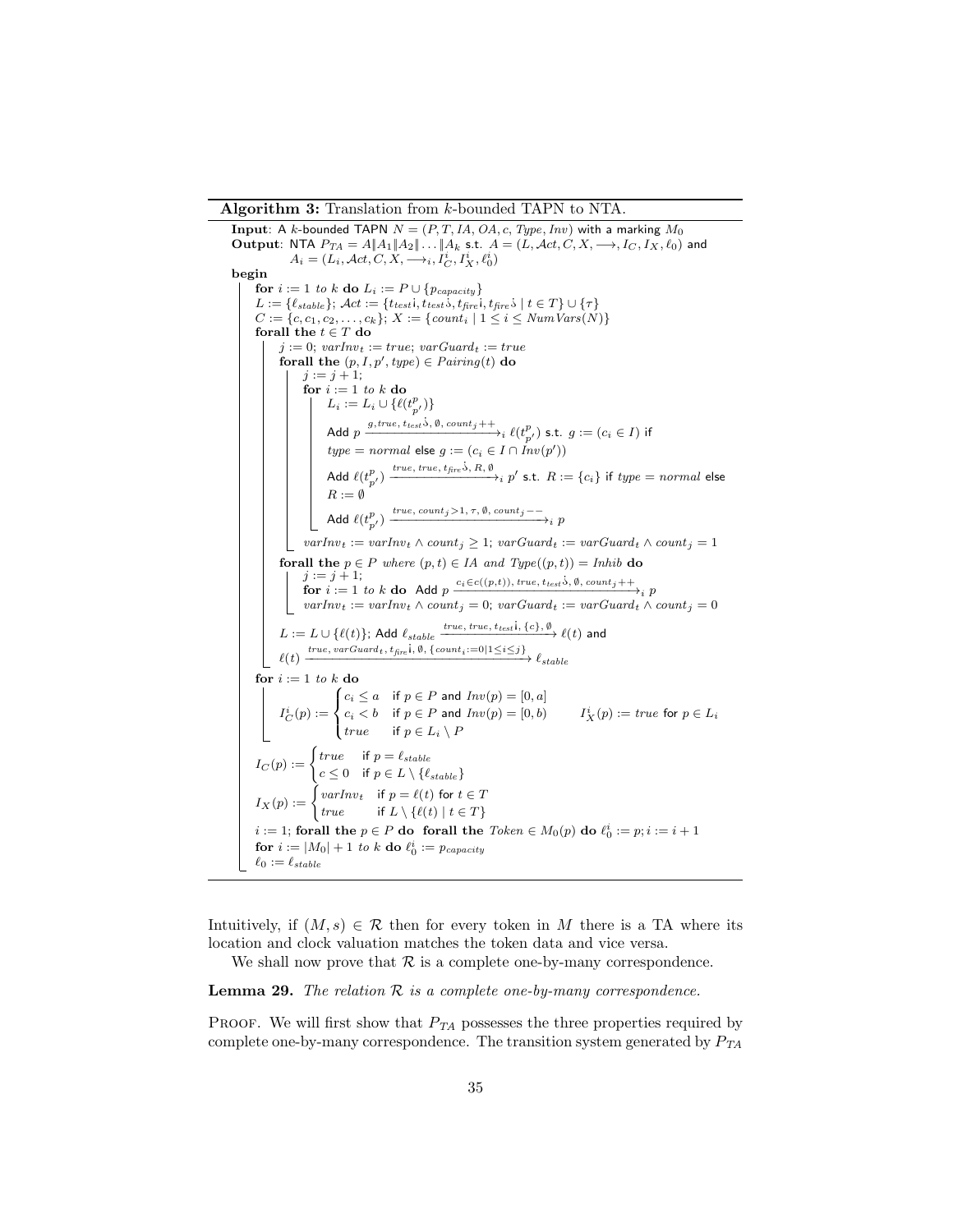is clearly a delay-implies-stable TTS since all locations in the control automaton except for  $\ell_{stable}$  have the invariant  $c \leq 0$  and delay is hence possible only if the control automaton is in the location  $\ell_{stable}$ . It is also easy to see that it is delay-preserves-stable TTS as time delays do not change the current locations of any automata, so if the control automaton is in the location  $\ell_{stable}$  it will be there also after any time delay. Finally we should argue that the transition system of  $P_{TA}$  is also *eventually-stable* TTS. This follows from the construction. The control automaton moves out of the  $\ell_{stable}$  location after broadcasting on some channel  $t_{test}$ . The automaton can broadcast only if for every input place of t there is at least one corresponding token automaton that will participate in the broadcast, otherwise the invariant in  $\ell(t)$  would break. Now we are in an unstable situation and we can fire only the  $\tau$  transitions returning some of the token automata into their initial locations, while decreasing the value of the corresponding variable count. This will happen only finitely many times as we eventually reach the situation when the guard in the control automaton broadcasting on the channel  $t_{fire}$  will be satisfied and the only remaining action is to return to a stable configuration.

We shall now prove that  $R$  satisfies Conditions 1-6 of Definition 8. Let  $(M, s) \in \mathcal{R}$ .

## 1.,2. These two conditions follow immediately from the definitions.

- 3. Assume that  $M \xrightarrow{t} M'$ . We must show that  $s \leadsto s'$  such that  $(M', s') \in \mathbb{R}$  $\mathcal{R}$ . We first notice that  $t_{test}$  is enabled in s. Since  $t_{test}$  is a broadcast channel, the first requirement is that the  $t_{test}$  sender has to be enabled. There are no guards in the control automaton, so only the invariant on  $\ell(t)$ may block the broadcast. The second requirement is that every possible receiver (i.e. any receiver whose guard is satisfied) must participate in the broadcast synchronization. Due to the construction of  $P_{TA}$ , there are no invariants on the intermediate places  $\ell(t_{p'}^p)$ . Thus, any receiver with a satisfied guard can participate in the broadcast synchronization. By the fact that  $(M, s) \in \mathcal{R}$  it follows that enough TA will participate in the broadcast synchronization to satisfy the invariant on  $\ell(t)$ . By returning the token automata representing tokens that do not take part in firing t into their previous locations and issuing the broadcast on  $t_{\text{fire}}$  we get  $s \xrightarrow{t_{test}} s_1 \longrightarrow s_2 \longrightarrow \cdots \longrightarrow s_{n-1} \xrightarrow{t_{fire}} s_n = s'$  and hence  $s \rightsquigarrow s'$  while clearly  $(M', s') \in \mathcal{R}$ .
- 4.,6. Time delays can only be restricted by invariants. By the fact that the invariant on each place  $p$  in  $N$  is carried over to the corresponding locations  $p$  in the network, we have that it is always possible to do the same time delays in  $M$  and  $s$ .
	- 5. Assume that  $s \sim s'$ . By the construction of  $P_{TA}$ , we get that this sequence must be of the form (leaving out 0 delays)  $s \xrightarrow{t_{test}} s_1 \longrightarrow s_2 \longrightarrow$  $\cdots \longrightarrow s_{n-1} \stackrel{t_{fire}}{\longrightarrow} s_n$ . Since  $s \stackrel{t_{test}}{\longrightarrow} s_1$  we know that the invariant on  $\ell(t)$  is satisfied. By the construction, this in turn means that there are enough token automata that can synchronize on  $t_{test}$  in such a way that for each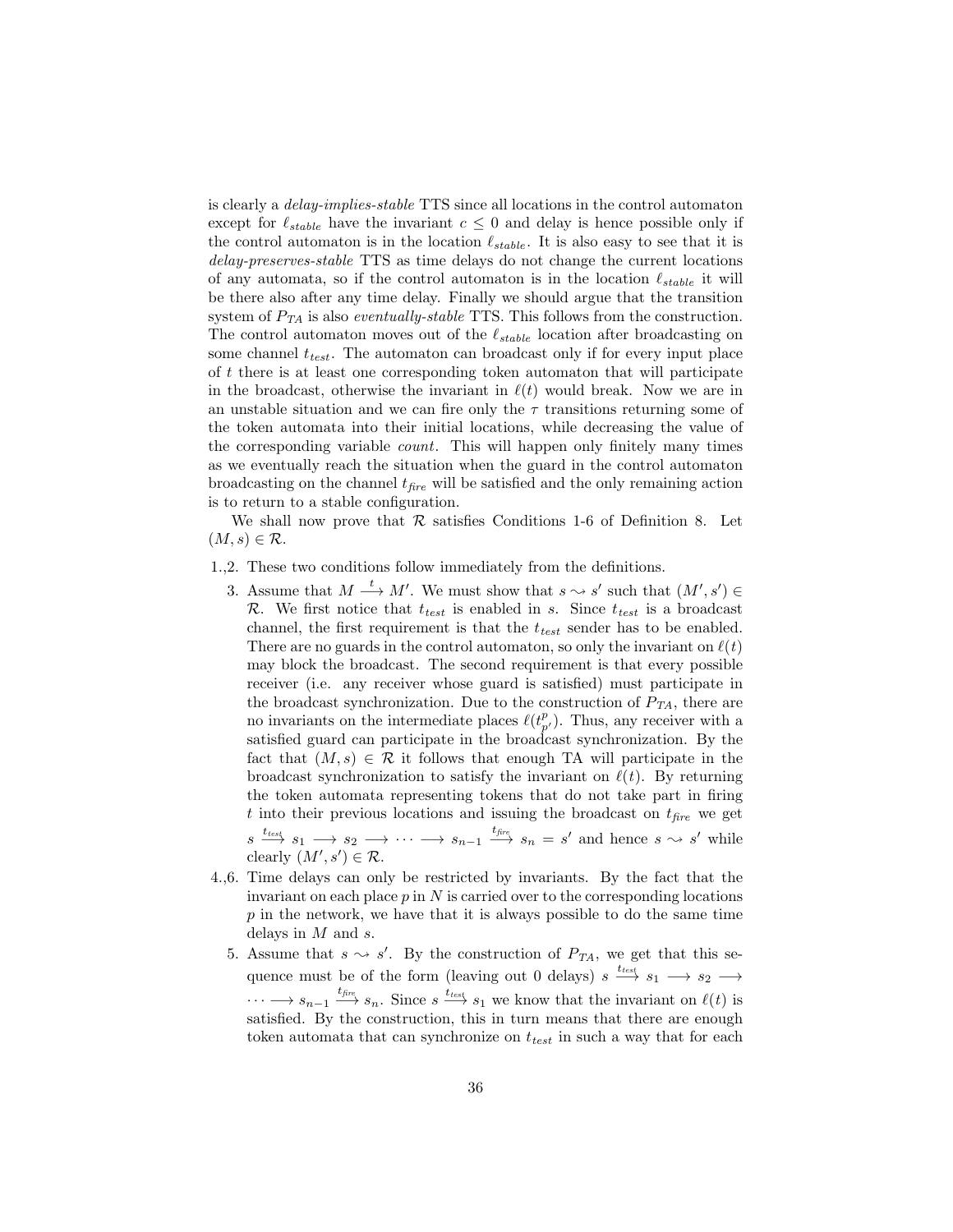input place  $p \in \cdot t$  there is at least one automaton whose current location is p and the clocks of these automata satisfy the guards on the  $t_{test}$ ; transitions. Further, for each place  $p'$  such that there is an inhibitor arc from  $p'$  to t, there is no automaton in location  $p'$  with a clock satisfying the respective guard. Finally, the token automata that moved to their intermediate locations and represent a token moving along a pair of transport arcs are guaranteed to satisfy the invariants in their target locations due to the fact that the guards were intersected with the invariants. This is exactly what is needed to fire t from M and we get  $M \stackrel{t}{\longrightarrow} M'$  such that  $(M', s'$  $) \in \mathcal{R}.$ 

## 6.1. Summary

We have now showed that any bounded TAPN with age invariants and transport/inhibitor arcs can be translated into a network of timed automata with (a very restricted use of) integer variables and with broadcast communication like used in the tool Uppaal. As the original and the translated models are related using a complete one-by-many correspondence relation, we know that the whole logic TCTL is preserved.

Theorem 30. Any k-bounded TAPN can be translated into a network of timed automata while preserving the full TCTL.

As discussed in the previous translation, if a transition in a concrete  $k$ bounded net has at most two input and two output arcs, the whole construction presented in this section can be replaced by a simple handshake synchronization (still preserving liveness properties). Such an optimization has been implemented in the tool TAPAAL.

## 7. Experiments

During the development of the tool TAPAAL we have tested several variants of possible translations and concluded that the two presented in this article are the most efficient ones. The translations are available in the current distribution of the tool and we shall document their efficiency by presenting a selection of experimental results and comparing the performance of our translations with native Uppaal models. We present six selected experiments; all models are available from the download section at www.tapaal.net.

- Alternating Bit Protocol [34, 7] is a network protocol for communication between a sender and a receiver over a lossy communication channel. We verify a safety property that guarantees that the sender and the receiver never get out of synchrony; the property is satisfied.
- Fischer's Protocol [31] is a time based mutual exclusion protocol and it is a standard example for testing the performance of tools. The TAPN model was presented in [4] and it is available as a TAPAAL example net;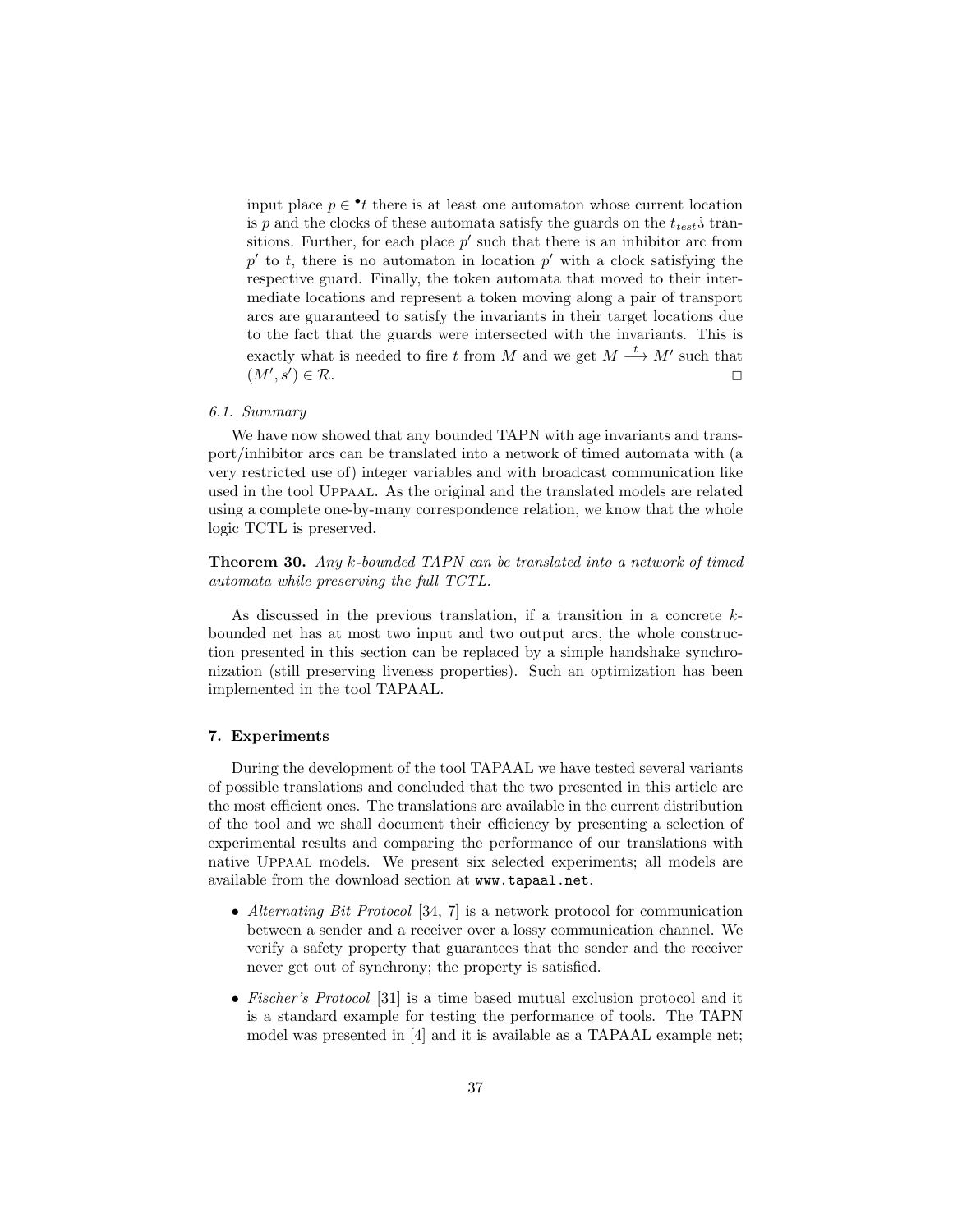timed automata model is a part of the standard UPPAAL distribution. We verify a safety property ensuring that at most one process can be in the critical section at any time; the property is satisfied.

- Lynch and Shavit Protocol [33] is another, more complex, timed-based mutual exclusion algorithm. Both TAPAAL and Uppaal models are taken from [3]. We verify a safety property as in the previous case study; it is also satisfied.
- MPEG-2 Video Encoder [1] is a model of the MPEG-2 encoding algorithm for analyzing its performance on a group of frames on a multiprocessor architecture; we scale the model by varying the number of B frames. The TAPN model was taken directly from [38]. We recreated the Uppaal model from the descriptions in [20] since their original UPPAAL model was not available anymore. We verify a reachability query asking whether all frames can be produced within a given deadline and the deadline is set so that the query is unsatisfied and the whole state-space is searched.
- *Engine Workshop* is a time based model of a small workshop with several workers that maintain a number of running engines with different maintenance deadlines and requirements. We verify a liveness property asking, for a given number of engines, whether 15 workers can keep them running indefinitely; the query is satisfied and the reported times correspond to the effort needed to find a feasible maintenance schedule.
- Medical Workflow is a simplified model of a workflow with time requirements, inspired by [22], with three types of roles: patient, nurse and doctor. The case study is scaled by the number of patients. We verify a liveness query asking, for a given number of patients arriving in regular intervals, if in any execution scenario all patients are checked out before missing the deadlines. The query is satisfied and the whole state-space is searched.

The experiments where performed on a quad-core Intel Core I7 620 2.67 GHz with 4GB of RAM running Ubuntu 11.04, using the 64-bit Uppaal 4.1.7 verification engine and TAPAAL 2.0.0. Symmetry reduction was enabled in the Uppaal engine for all safety queries and disabled for the liveness ones as the Uppaal engine does not support trace generation in this case. We used standard engine settings with the BFS search strategy. Running times are given in seconds, experiments that did not finish within 5 minutes (300 seconds) are marked with  $\Theta$  and experiments that run out of memory are marked with OOM. For the translations, the reported time includes both the translation time to NTA (often negligible) plus the actual verification.

Table 1 provides a summary of the experiments where we tested safety properties. For the first three experiments, both the safety and liveness translations show similar execution times. The reason is that in these models most of the transitions have no more than two input and two output arcs and the handshake optimization technique creates a similarly performing Uppaal models.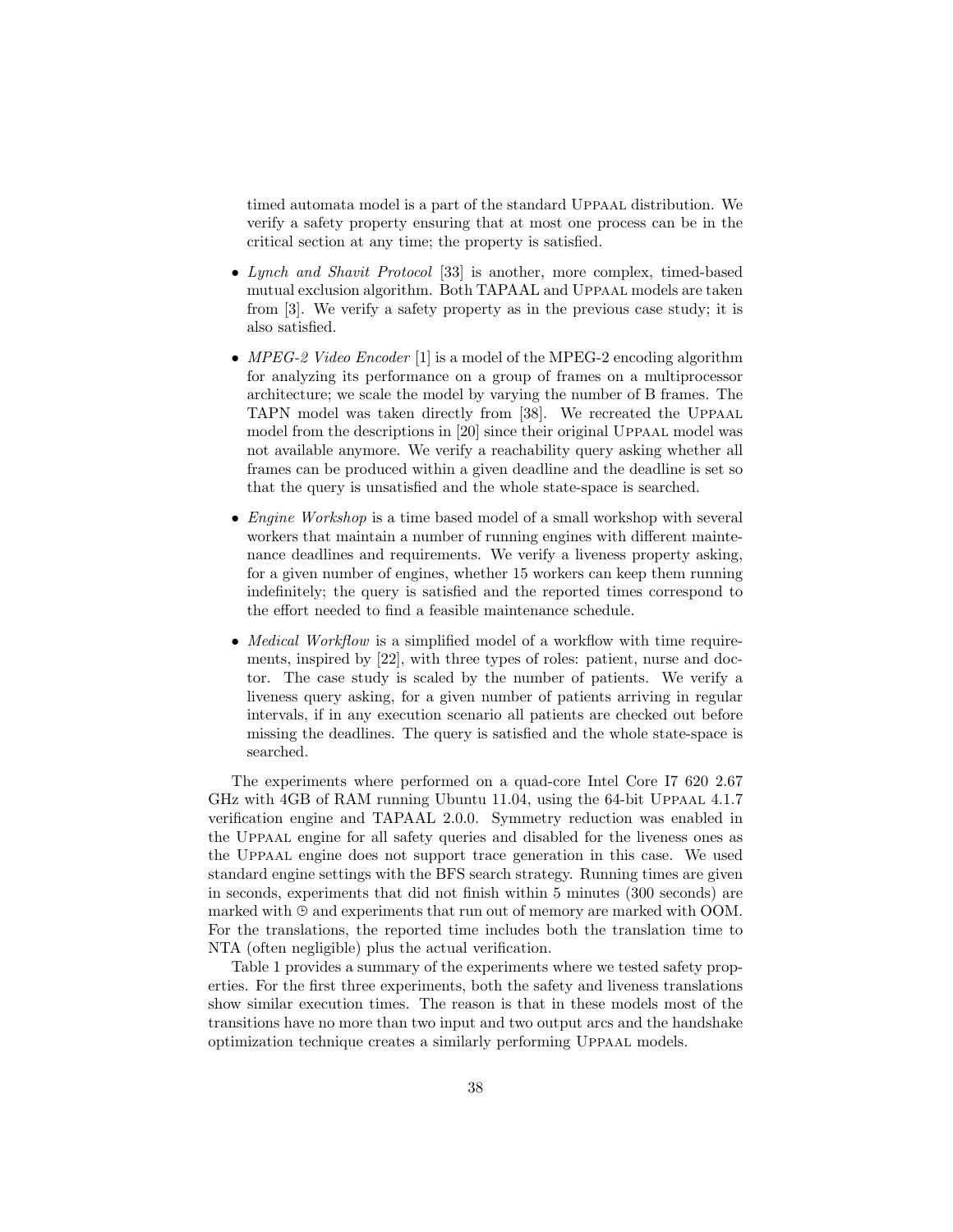|                | <b>Messages</b>         | Safety Translation | Liveness Translation | UPPAAL       |
|----------------|-------------------------|--------------------|----------------------|--------------|
|                | 10                      | 1.18               | 1.23                 | 0.85         |
| Bit            | 11                      | 1.98               | 1.90                 | 2.00         |
| Alternating    | 12                      | 4.84               | 4.56                 | 3.85         |
|                | 13                      | 7.94               | 7.67                 | 7.95         |
|                | 14                      | 23.61              | 18.28                | 19.02        |
|                | 15                      | 61.61              | 48.13                | 51.44        |
|                | 16                      | 214.7              | 165.91               | 145.92       |
|                | 17                      | $\odot$            | $\odot$              | $\odot$      |
|                | Processes               | Safety Translation | Liveness Translation | UPPAAL       |
| Fischer        | 40                      | 0.89               | 0.88                 | 1.97         |
|                | 50                      | 2.14               | 2.16                 | 21.20        |
|                | 70                      | 8.92               | 8.81                 | 30.25        |
|                | $90\,$                  | 27.25              | 26.51                | 42.10        |
|                | 110                     | 67.03              | 65.01                | 244.51       |
|                | 130                     | 143.65             | 142.88               | $\odot$      |
|                | 150                     | 282.27             | 277.71               | $\odot$      |
|                | Processes               | Safety Translation | Liveness Translation | UPPAAL       |
|                | $\overline{20}$         | 0.21               | 0.19                 | 0.95         |
|                | 30                      | 0.69               | 0.67                 | 8.69         |
|                | 40                      | 2.25               | 2.00                 | 49.95        |
|                | 50                      | 5.15               | 4.97                 | 179.43       |
|                | 60                      | 10.91              | 10.81                | $\odot$      |
| Lynch-Shavit   | 80                      | 39.64              | 39.23                | $^\circledR$ |
|                | 100                     | 105.76             | 105.74               | ⊕            |
|                | 120                     | 249.44             | 253.534              | $\odot$      |
|                | <b>B-frames</b>         | Safety Translation | Liveness Translation | UPPAAL       |
|                | $\overline{1}$          | < 0.1              | 0.11                 | $\leq 0.1$   |
|                | $\overline{\mathbf{c}}$ | $\leq 0.1$         | 9.37                 | $\leq 0.1$   |
|                | 3                       | 0.12               | $\odot$              | $\leq 0.1$   |
|                | $\overline{4}$          | 0.35               | <b>OOM</b>           | $\leq 0.1$   |
|                | $\overline{5}$          | 1.53               | OOM                  | 1.16         |
|                | $\boldsymbol{6}$        | 8.96               | <b>OOM</b>           | 1.60         |
| MPEG-2 Encoder | 7                       | 74.26              | OOM                  | 41.62        |
|                | 8                       | $\odot$            | OOM                  | $\odot$      |

Table 1: Verification results for safety properties

It is also noticeable that in case of Fischer's and Lynch-Shavit's protocols, the translated timed automata models verify considerably faster than the native Uppaal models do. The reason seems to be that even though these translated models are more complex than the native Uppaal ones and the number of symbolic states is larger, the DBM operations use less CPU time. This performance seems to be most visible in case of a large number of similarly behaving processes.

In case of the MPEG-2 encoder where there are transitions with a large indegree, we can see a weakness of the liveness translation as during the verification the number of explored token combinations in which a transition can be fired explodes, causing the Uppaal verification engine quickly run out of memory.

On the other hand, the liveness reduction can handle also inhibitor arcs and verify liveness properties, as documented on the engine maintenance workshop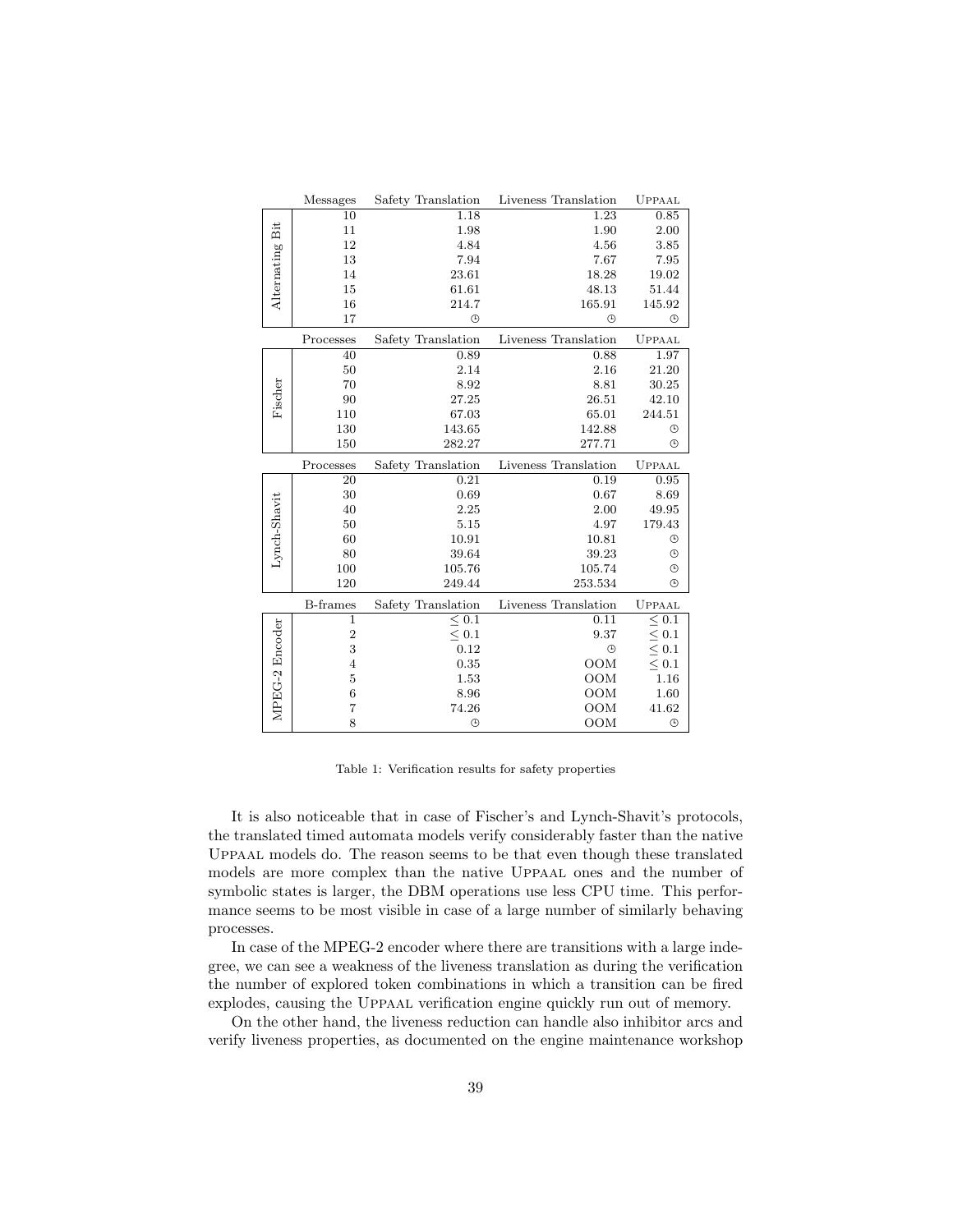|                  | Engines  | Safety Translation | Liveness Translation | <b>UPPAAL</b> |
|------------------|----------|--------------------|----------------------|---------------|
| Engine Workshop  | 55       |                    | 3.38                 | 3.04          |
|                  | 60       |                    | 4.49                 | 4.08          |
|                  | 65       |                    | 7.42                 | 4.22          |
|                  | 70       |                    | 7.56                 | 5.04          |
|                  | 75       |                    | 7.99                 | 6.12          |
|                  | 80       |                    | 12.68                | 6.06          |
|                  | 85       |                    | 13.23                | 7.34          |
|                  | 90       |                    | 12.59                | 8.49          |
|                  | 91       |                    | ⊕                    | ⊕             |
|                  |          |                    |                      |               |
|                  | Patients | Safety Translation | Liveness Translation | <b>UPPAAL</b> |
|                  | 9        |                    | 1.15                 | 0.32          |
|                  | 10       |                    | 2.16                 | 0.78          |
|                  | 11       |                    | 6.16                 | 1.86          |
|                  | 12       |                    | 14.19                | 4.44          |
|                  | 13       |                    | 32.85                | 10.28         |
|                  | 14       |                    | 75.32                | 23.64         |
|                  | 15       |                    | 169.953              | 54.16         |
| Medical Workflow | 16       |                    | ⊕                    | 122.84        |

Table 2: Verification results for liveness properties

and the medical workflow case studies in Table 2. The performance is slower, though comparable with that of the Uppaal engine verifying native timed automata models.

## 8. Conclusion

We have presented a general framework for translating one time-dependent model into another one while preserving the satisfaction of TCTL properties. We further demonstrated the usefulness of the framework on two concrete translations from bounded timed-arc Petri nets to networks of timed automata, giving us more direct and simpler ways to argue about their correctness. Even though similar ideas were used in other translations, though without an explicit generalization of the techniques, we see as the strong point of our approach the fact that we handle the full generality of timed transitions systems that are generated by many time-dependent models used in nowadays tools like Uppaal. Hence our framework is close to the tool developers and can facilitate more direct and simpler arguments about the correctness of the approach by simply defining a one-by-many correspondence and proving a few properties that are required. All the tedious technical details about the preservation of TCTL formulae are now hidden in the proof of the framework correctness and do not have to be repeated for each single instance of our approach. Moreover, the technique is independent of the actual underlying formal model and many translations between other time-dependent models, including e.g. Time Petri Nets of Merlin and Faber [35, 36], share the same characteristics and for several of them our technique is directly applicable, including [21, 14, 24, 30, 46].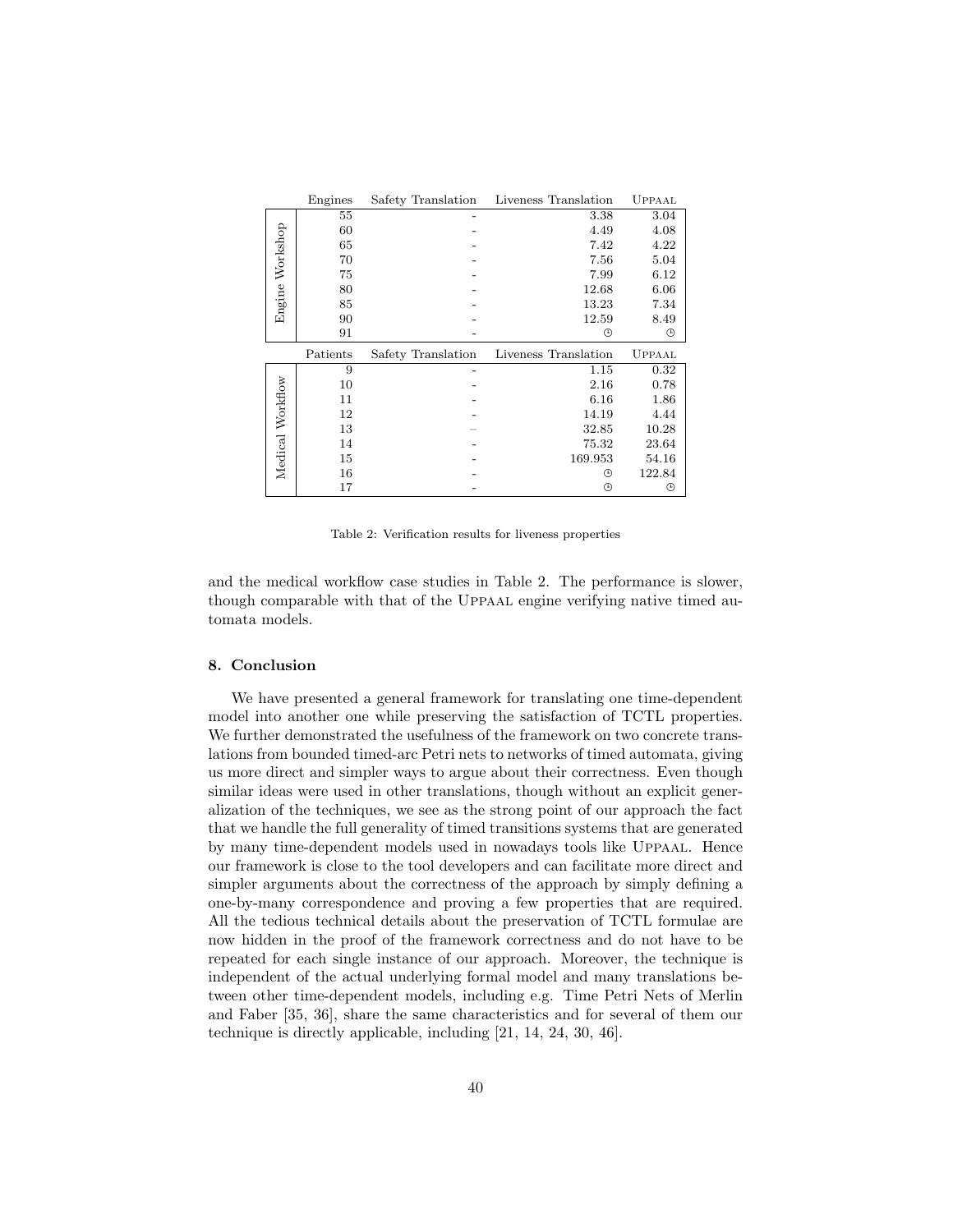As another contribution of this work, we now have a complete and unified proof of the translations implemented in the tool TAPAAL, one of them preserving the whole TCTL for the fully featured TAPAAL models and one preserving only the safety fragment for models without inhibitor arcs, though in some cases providing a significantly better performance than the liveness preserving translation. It is remarkable that even though the translated models are verified using the Uppaal engine and they are significantly larger than the native Uppaal models, in several cases we noticed a speedup in the verification times. This, perhaps a surprising, fact should be better understood and exploited as a possible pre-processing phase in verification of timed automata models before they are passed to the verification engine.

Acknowledgments. We would like to thank all current and past TAPAAL developers and many of our colleagues for their useful feedback. We also thank the anonymous reviewers for their detailed comments and suggestions.

#### References

- [1] ISO/IEC 13818-1:2000(E). Information technology—generic coding of moving pictures and associated audio information: Systems, 2000.
- [2] P.A. Abdulla, J. Deneux, P. Mahata, and A. Nylén. Forward reachability analysis of timed Petri nets. In Joint International Conferences on Formal Modelling and Analysis of Timed Systems (FORMATS'04) and Formal Techniques in Real-Time and Fault-Tolerant Systems (FTRTFT'04), volume 3253 of LNCS, pages 343–362. Springer-Verlag, 2004.
- [3] P.A. Abdulla, J. Deneux, P. Mahata, and A. Nylén. Using forward reachability analysis for verification of timed Petri nets. Nordic J. of Computing, 14:1–42, 2007.
- [4] P.A. Abdulla and A. Nylén. Timed Petri nets and BQOs. In *Proceedings* of the 22nd International Conference on Application and Theory of Petri Nets (ICATPN'01), volume 2075 of LNCS, pages 53-70. Springer-Verlag, 2001.
- [5] R. Alur and D. Dill. Automata for modelling real-time systems. In Proceedings of the 17th International Colloquium on Algorithms, Languages and Programming (ICALP'90), volume 443 of LNCS, pages 322–335. Springer-Verlag, 1990.
- [6] R. Alur and D. Dill. A theory of timed automata. Theoretical Computer Science, 126(2):183–235, 1994.
- [7] K. A. Bartlett, R. A. Scantlebury, and P. T. Wilkinson. A note on reliable full-duplex transmission over half-duplex links. Commun. ACM, 12:260– 261, May 1969.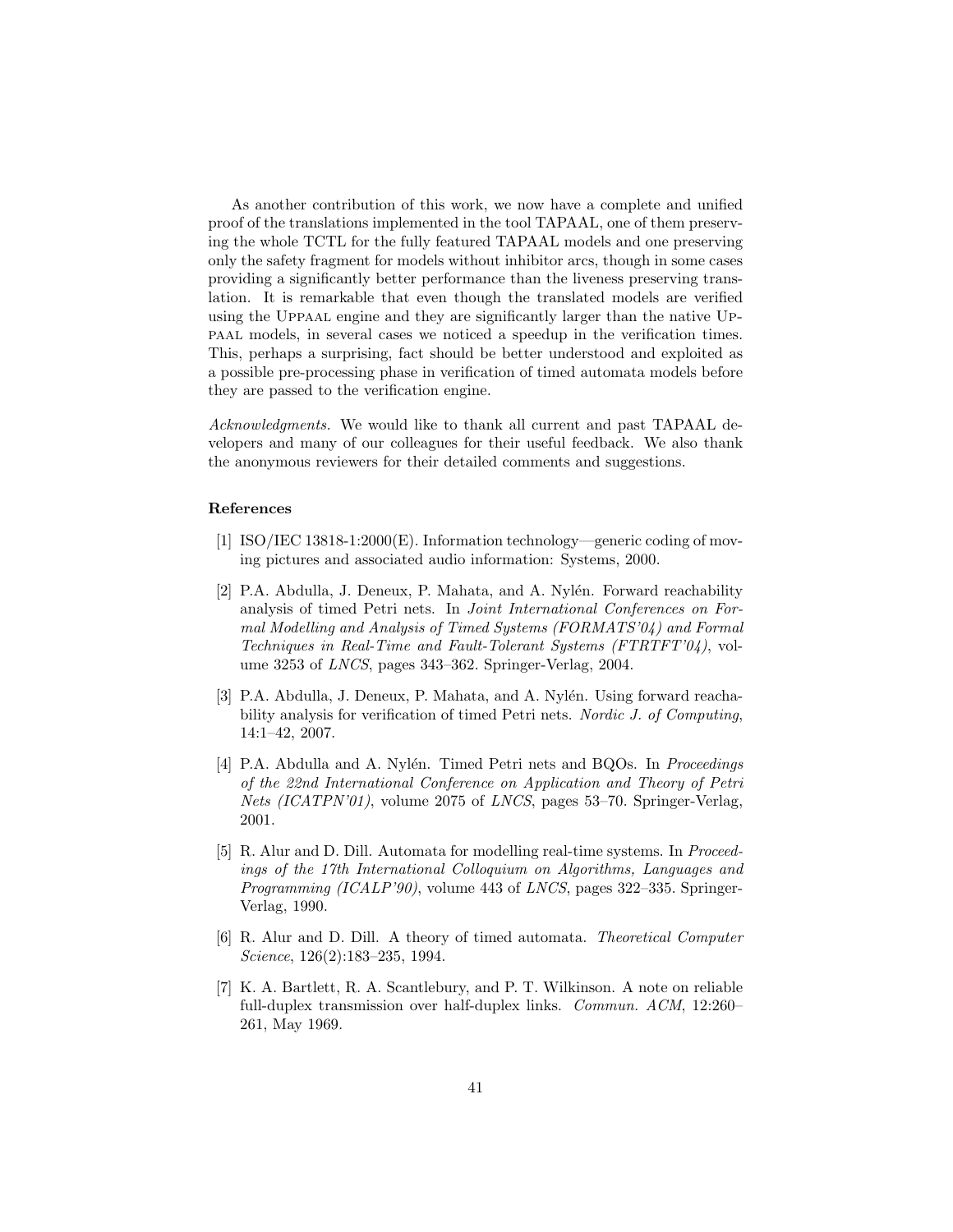- [8] G. Behrmann, A. David, and K.G. Larsen. A tutorial on uppaal. In Marco Bernardo and Flavio Corradini, editors, Formal Methods for the Design of Real-Time Systems: 4th International School on Formal Methods for the Design of Computer, Communication, and Software Systems (SFM- $RT'04$ , number 3185 in LNCS, pages 200–236. Springer-Verlag, 2004.
- [9] B. B´erard, F. Cassez, S. Haddad, D. Lime, and O.H. Roux. Comparison of the expressiveness of timed automata and time Petri nets. In Proc. of FORMATS'05, volume 3829 of LNCS, pages 211–225. Springer, 2005.
- [10] B. Berthomieu, F. Peres, and F. Vernadat. Bridging the gap between timed automata and bounded time Petri nets. In Proc. of FORMATS'06, volume 4202 of LNCS, pages 82–97. Springer, 2006.
- [11] B. Berthomieu, P-O. Ribet, and F. Vernadat. The tool TINA construction of abstract state spaces for Petri nets and time Petri nets. International Journal of Production Research, 42(14):2741–2756, 2004.
- [12] T. Bolognesi, F. Lucidi, and S. Trigila. From timed Petri nets to timed LO-TOS. In Proceedings of the IFIP WG 6.1 Tenth International Symposium on Protocol Specification, Testing and Verification (Ottawa 1990), pages 1–14. North-Holland, Amsterdam, 1990.
- [13] H. Boucheneb, G. Gardey, and O.H. Roux. TCTL model checking of time Petri nets. Journal of Logic and Computation, 19(6):1509–1540, 2009.
- [14] P. Bouyer, S. Haddad, and P.A. Reynier. Timed Petri nets and timed automata: On the discriminating power of Zeno sequences. Information and Computation, 206(1):73–107, 2008.
- [15] F.D.J. Bowden. Modelling time in Petri nets. In Proceedings of the Second Australia-Japan Workshop on Stochastic Models, 1996.
- [16] M. Bozga, C. Daws, O. Maler, A. Olivero, S. Tripakis, and S. Yovine. Kronos: A model-checking tool for real-time systems. In Proceedings of the 10th International Conference on Computer-Aided Verification (CAV'98), volume 1427 of LNCS, pages 546–550. Springer-Verlag, 1998.
- [17] M. Bozga, S. Graf, I. Ober, I. Ober, and J. Sifakis. The IF toolset. In Formal Methods for the Design of Real-Time Systems, International School on Formal Methods for the Design of Computer, Communication and Software Systems  $(SFM-RT'04)$ , volume 3185 of LNCS, pages 237–267. Springer-Verlag, 2004.
- [18] J. Byg, K.Y. Jørgensen, and J. Srba. An efficient translation of timed-arc Petri nets to networks of timed automata. In Proc. of ICFEM'09, volume 5885 of LNCS, pages 698–716. Springer, 2009.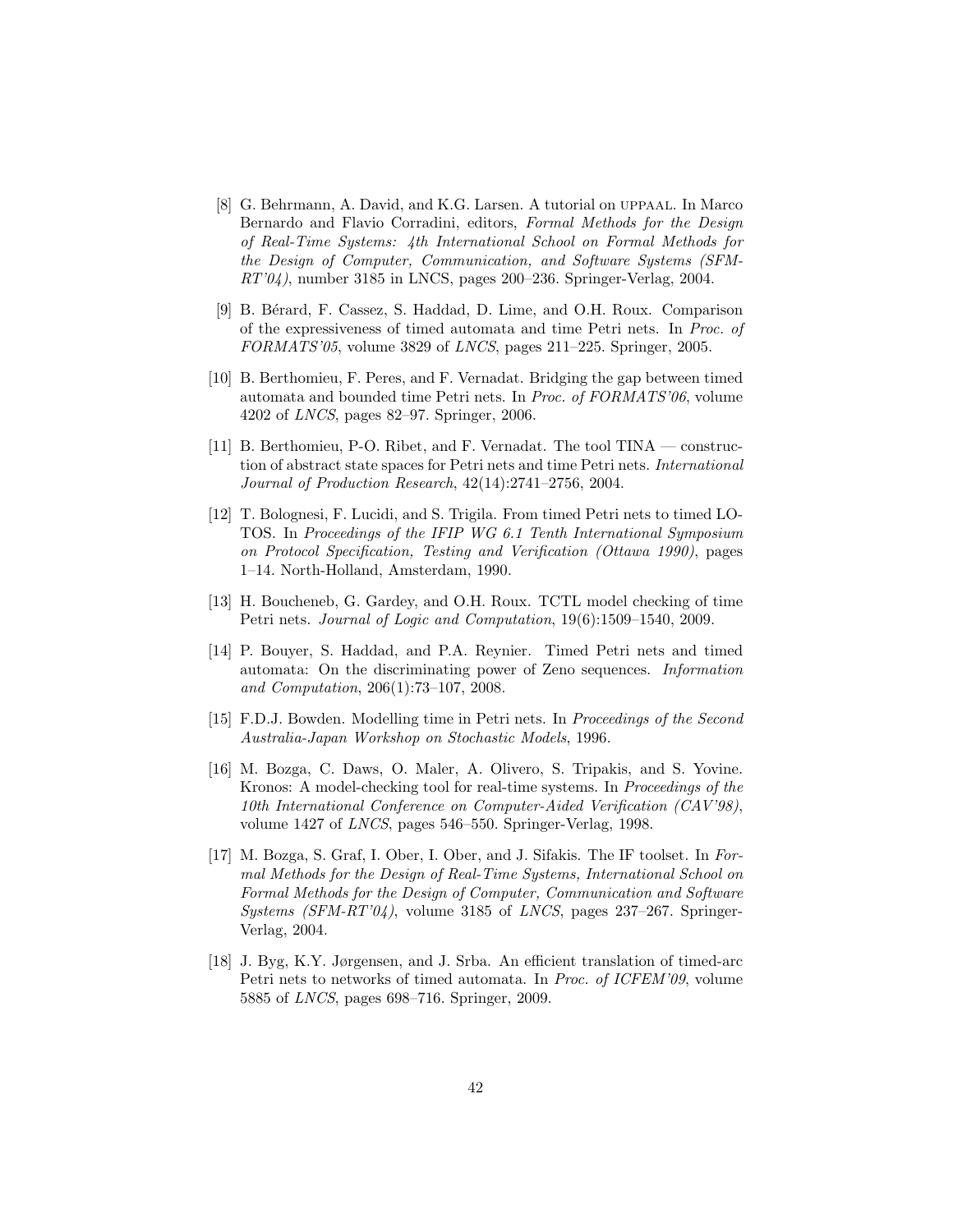- [19] J. Byg, K.Y. Jørgensen, and J. Srba. TAPAAL: Editor, simulator and verifier of timed-arc Petri nets. In Proc. of ATVA'09, volume 5799 of LNCS, pages 84–89. Springer, 2009.
- [20] M.E. Cambronero, A.P. Ravn, and V. Valero. Using UPPAAL to analyze an MPEG-2 algorithm. In Proc. of VII Workshop Brasileiro de Tempo Real, pages 73–82, 2005.
- [21] F. Cassez and O.H. Roux. Structural translation from time Petri nets to timed automata. Journal of Systems and Software, 79(10):1456–1468, 2006.
- [22] S.C. Christov, G.S. Avrunin, L.A. Clarke, L.J. Osterweil, and E.A. Henneman. A benchmark for evaluating the applicability of software engineering techniques to the improvement of medical processes. In Proceedings of the 2010 ICSE Workshop on Software Engineering in Health Care (SEHC'10), pages 50–56. ACM Press, 2010.
- [23] A. David, L. Jacobsen, M. Jacobsen, K.Y. Jørgensen, M.H. Møller, and J. Srba. TAPAAL 2.0: Integrated development environment for timed-arc Petri nets. In Proceedings of the 18th International Conference on Tools and Algorithms for the Construction and Analysis of Systems (TACAS'12), volume 7214 of LNCS, pages 492–497. Springer-Verlag, 2012.
- [24] J.S. Dong, P. Hao, S. Qin, J. Sun, and W. Yi. Timed Automata Patterns. IEEE Transactions on Software Engingeering, 34(6):844–859, 2008.
- [25] G. Gardey, D. Lime, M. Magnin, and O.H. Roux. Romeo: A tool for analyzing time Petri nets. In Proc. of CAV'05, volume 3576 of LNCS, pages 418–423. Springer, 2005.
- [26] H.M. Hanisch. Analysis of place/transition nets with timed-arcs and its application to batch process control. In Proceedings of the  $14$ th International Conference on Application and Theory of Petri Nets (ICATPN'93), volume 691 of LNCS, pages 282–299, 1993.
- [27] F. Heitmann, D. Moldt, K.H. Mortensen, and H. Rölke. Petri nets tools database quick overview (from Petri net world). http://www.informatik.uni-hamburg.de/TGI/PetriNets/tools/, Accessed: 29.4.2013.
- [28] L. Jacobsen, M. Jacobsen, M.H. Møller, and J. Srba. A framework for relating timed transition systems and preserving TCTL model checking. In Proceedings of the 7th European Performance Engineering Workshop  $(EPEW'10)$ , volume 6342 of *LNCS*, pages 83–98. Springer-Verlag, 2010.
- [29] L. Jacobsen, M. Jacobsen, M.H. Møller, and J. Srba. Verification of timedarc Petri nets. In Proceedings of the 37th International Conference on Current Trends in Theory and Practice of Computer Science (SOFSEM'11), volume 6543 of LNCS, pages 46–72. Springer-Verlag, 2011.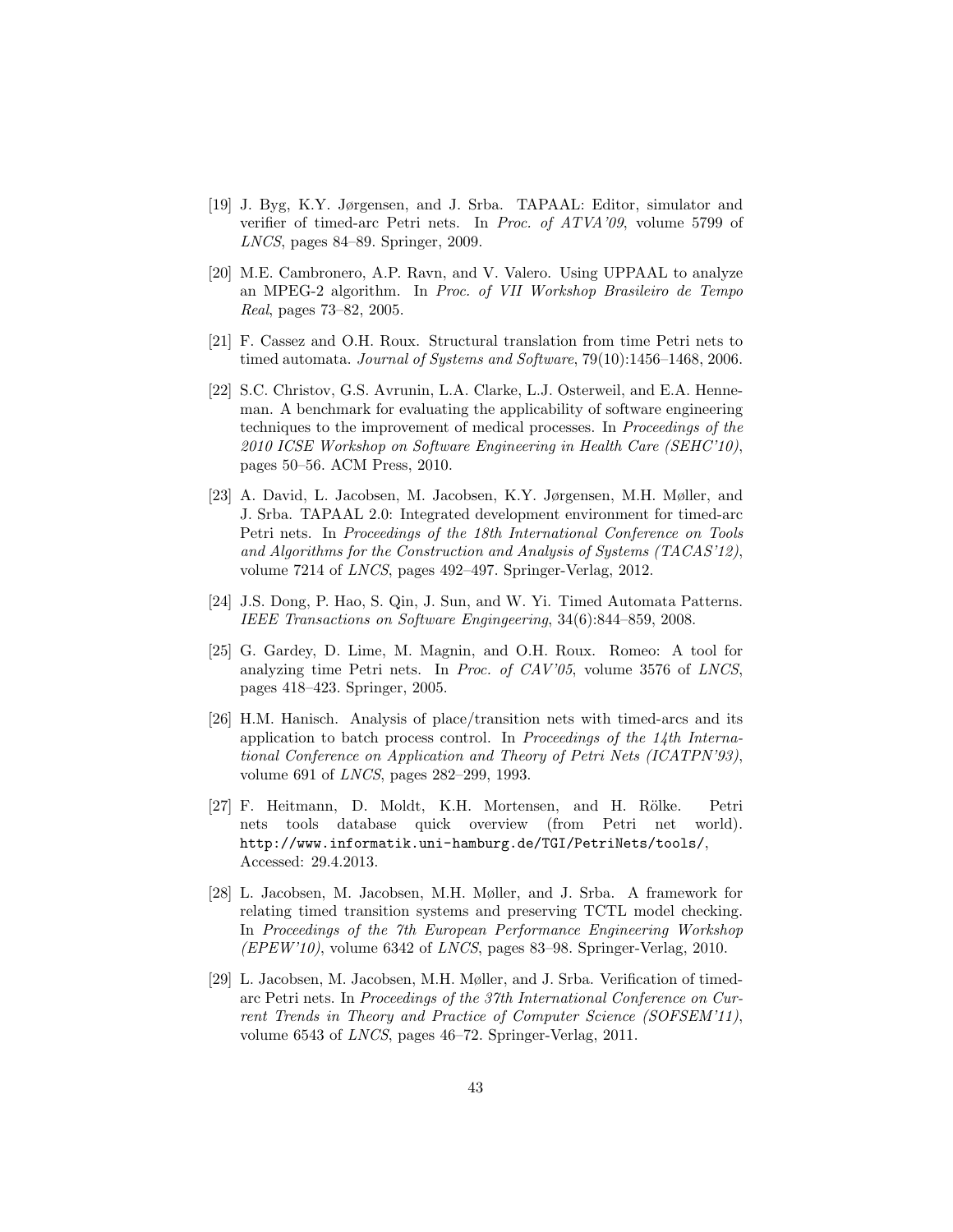- [30] A. Janowska, P. Janowski, and D. Wr´oblewski. Translation of Intermediate Language to Timed Automata with Discrete Data. Fundamenta Informat $i$ cae, 85(1-4):235–248, 2008.
- [31] L. Lamport. A fast mutual exclusion algorithm. ACM Transactions on Computer Systems, 5(1):1–11, 1987.
- [32] F. Laroussinie and K.G. Larsen. CMC: A tool for compositional modelchecking of real-time systems. In Proceedings of the FIP TC6 WG6.1 Joint International Conference on Formal Description Techniques for Distributed Systems and Communication Protocols (FORTE XI) and Protocol Specification, Testing and Verification (PSTV XVIII), pages 439–456. Kluwer, B.V., 1998.
- [33] N. Lynch and N. Shavit. Timing-based mutual exclusion. In Proceedings of the 13th IEEE Real-Time Systems Symposium, pages 2–11, 1992.
- [34] W. C. Lynch. Computer systems: Reliable full-duplex file transmission over half-duplex telephone line. Commun. ACM, 11:407–410, June 1968.
- [35] P.M. Merlin. A Study of the Recoverability of Computing Systems. PhD thesis, University of California, Irvine, CA, USA, 1974.
- [36] P.M. Merlin and D.J. Faber. Recoverability of communication protocols: Implications of a theoretical study. IEEE Transactions on Communications, 24(9):1036–1043, 1976.
- [37] K.S. Namjoshi. A simple characterization of stuttering bisimulation. In S. Ramesh and G Sivakumar, editors, Foundations of Software Technology and Theoretical Computer Science, volume 1346 of LNCS, pages 284–296. Springer-Verlag, 1997.
- [38] F.L. Pelayo, F. Cuartero, V. Valero, H. Macia, and M.L. Pelayo. Applying timed-arc Petri nets to improve the performance of the MPEG-2 encoding algorithm. In Proceedings of the 10th International Multimedia Modelling Conference (MMM'04), pages 49–56. IEEE Computer Society, 2004.
- [39] F.L. Pelayo, F. Cuartero, V. Valero, M.L. Pelayo, and M.G. Merayo. How does the memory work? By timed-arc Petri nets. In Proceedings of the 4th IEEE International Conference on Cognitive Informatics (ICCI'05), pages 128–135, 2005.
- [40] W. Penczek and A. Pólrola. Advances in Verification of Time Petri Nets and Timed Automata: A Temporal Logic Approach. Springer-Verlag, 2006.
- [41] W. Penczek and A. Pólrola. Advances in Verification of Time Petri Nets and Timed Automata: A Temporal Logic Approach, volume 20 of Studies in Computational Intelligence. Springer, 2006.
- [42] C.A. Petri. Kommunikation mit Automaten. PhD thesis, Darmstadt, 1962.